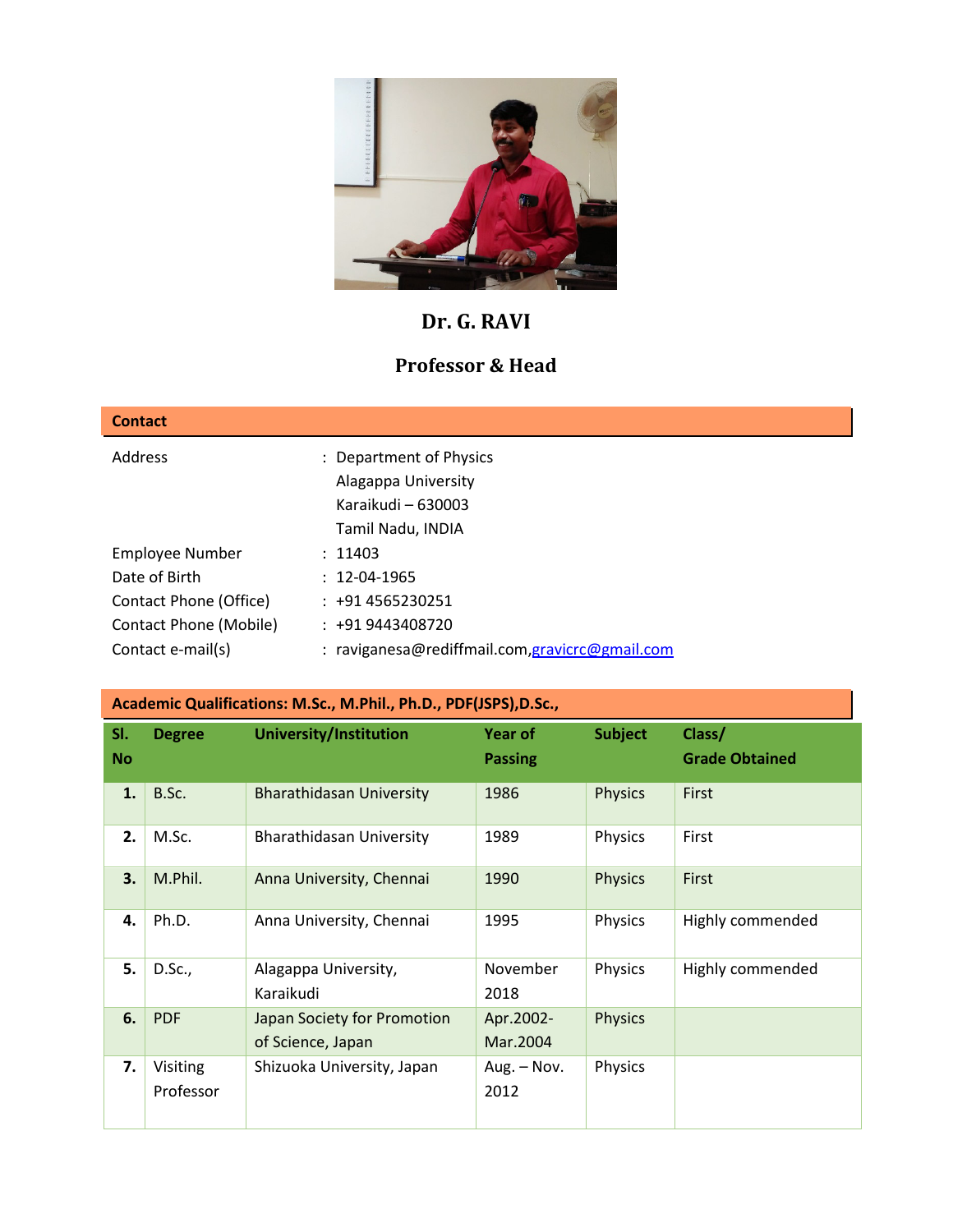| 8. | Honorable | Shizuoka University, Japan | April 2014        | <b>Physics</b> |  |
|----|-----------|----------------------------|-------------------|----------------|--|
|    | Guest     |                            | <b>April 2016</b> |                |  |
|    | Professor |                            | <b>April 2018</b> |                |  |
|    |           |                            | <b>April 2019</b> |                |  |

## **Teaching Experience: 23Years**

| S.No | <b>Institution</b>         | <b>Position</b>                       | <b>Period</b> |           |
|------|----------------------------|---------------------------------------|---------------|-----------|
|      |                            |                                       | From          | To        |
|      | Alagappa University        | Lecturer, Crystal Research Centre     | Feb.1995      | Nov.2004  |
|      | Alagappa University        | Reader, Dept. of Physics              | Dec.2004      | Nov.2007  |
| 3    | <b>Alagappa University</b> | Associate Professor, Dept. of Physics | Dec.2007      | Nov. 2010 |
| 4    | Alagappa University        | Professor, Dept. of Physics           | Dec. 2010     | Till date |

### **Research Experience: 27Years**

#### **Additional Responsibilities**

- 1. **Head,** Department of Physics, Alagappa University, Karaikudi
- 2. **Dean,** Industry & Consultancy
- 3. **Member,** Senate, Alagappa University, Karaikudi
- 4. **Member,** NAAC Steering Committee, Alagappa University, Karaikudi
- 5. **Member,** Research Advisory Committee, Alagappa University, Karaikudi
- 6. **Chairman,** Board of Studies, Department of Physics, Alagappa University, Karaikudi
- 7. **Co-ordinator,** UGC-SAP & DST-FIST **Deputy co-ordinator,** DST-PURSE
- 8. **Co-ordinator,** UGC-SPARC

## **Areas of Research**

- 1. Crystal growth of organic & inorganic materials
- 2. Nano materials synthesis and Thin Films preparation for supercapacitors, Photocatalyticand sensor applications
- 3. Opto-electronics and E-O modulator –Devices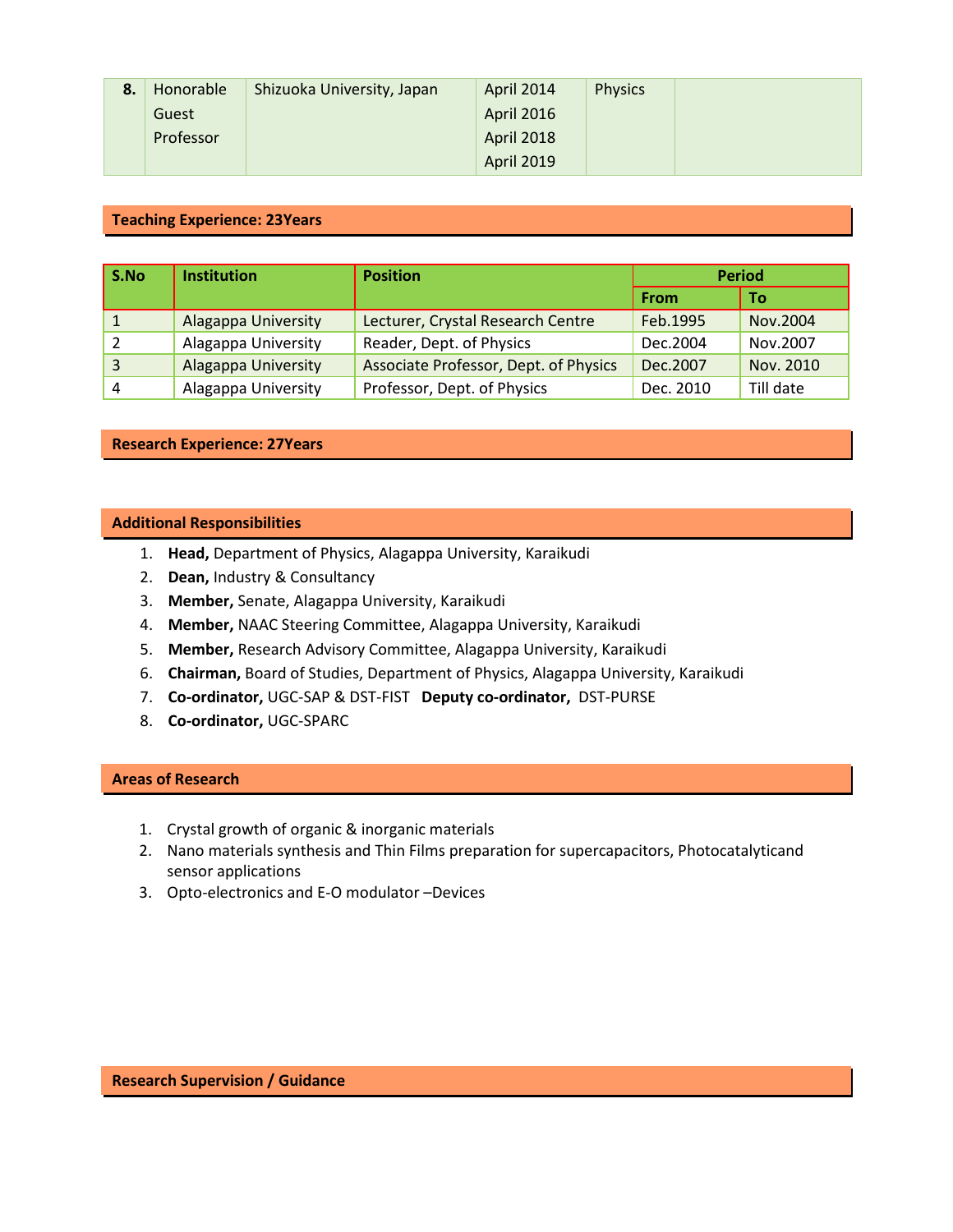|                 | <b>Program of Study</b> | <b>Completed</b>         | <b>Ongoing</b>           |
|-----------------|-------------------------|--------------------------|--------------------------|
| <b>Research</b> | Ph.D. Guide/Co-Guide    | 15/3                     | 5/3                      |
|                 | M.Phil.                 | 45                       |                          |
| Project         | PG                      | 48                       |                          |
|                 | UG / Others             | $\overline{\phantom{0}}$ | $\overline{\phantom{0}}$ |

| <b>Publications</b>             |                 |                      |                    |                                                             |  |
|---------------------------------|-----------------|----------------------|--------------------|-------------------------------------------------------------|--|
| <b>Journals</b>                 |                 |                      | <b>Conferences</b> |                                                             |  |
| International                   | <b>National</b> | <b>International</b> | <b>National</b>    | <b>Books / Chapters</b><br>/ Monographs /<br><b>Manuals</b> |  |
| 188                             | 52              | 139                  | 143                | 3                                                           |  |
| h-index                         |                 | $\ddot{\cdot}$       | 28                 |                                                             |  |
| i-10 index                      |                 | $\ddot{\cdot}$       | 73                 |                                                             |  |
| <b>Total Citations</b>          |                 | $\ddot{\cdot}$       | 2750               |                                                             |  |
| <b>Funded Research Projects</b> |                 |                      |                    |                                                             |  |

# **Completed Projects**

| S. No | <b>Agency</b>      | <b>Period</b> |      | <b>Project Title</b>                                                                                            | <b>Budget (Rs.</b> |
|-------|--------------------|---------------|------|-----------------------------------------------------------------------------------------------------------------|--------------------|
|       |                    | From          | To   |                                                                                                                 | In lakhs)          |
| 1.    | <b>TNSC&amp;ST</b> | 1997          | 1999 | Fabrication of Electro-Optical devices using<br><b>DKDP Crystals</b>                                            | 1.97               |
| 2.    | <b>TNSC&amp;ST</b> | 1995          | 1999 | Water quality assessment based on crystal<br>of triflurides of lanthanum                                        | 3.60               |
| 3.    | <b>AICTE</b>       | 1998          | 2001 | Growth and Characterization of Organic<br>NLO crystals for EO Modulators                                        | 10.0               |
| 4.    | <b>DST</b>         | 2007          | 2011 | A Venture for Developing Electro-Optic<br>Modulator from DAST Single Crystals                                   | 25.0               |
| 5.    | <b>UGC</b>         | 2011          | 2015 | Preparation of ZnO nanostructure thin films by<br>spin coating method of spintronic and optical<br>applications | 13.0               |

# **Combined Department Projects: (Completed)**

| S. No | <b>Agency</b>   |             | <b>Period</b> | <b>Budget (Rs. In lakh)</b> |
|-------|-----------------|-------------|---------------|-----------------------------|
|       |                 | <b>From</b> | <b>To</b>     |                             |
| 1.    | UGC-SAP (DRS I) | 2004        | 2009          | 82.25                       |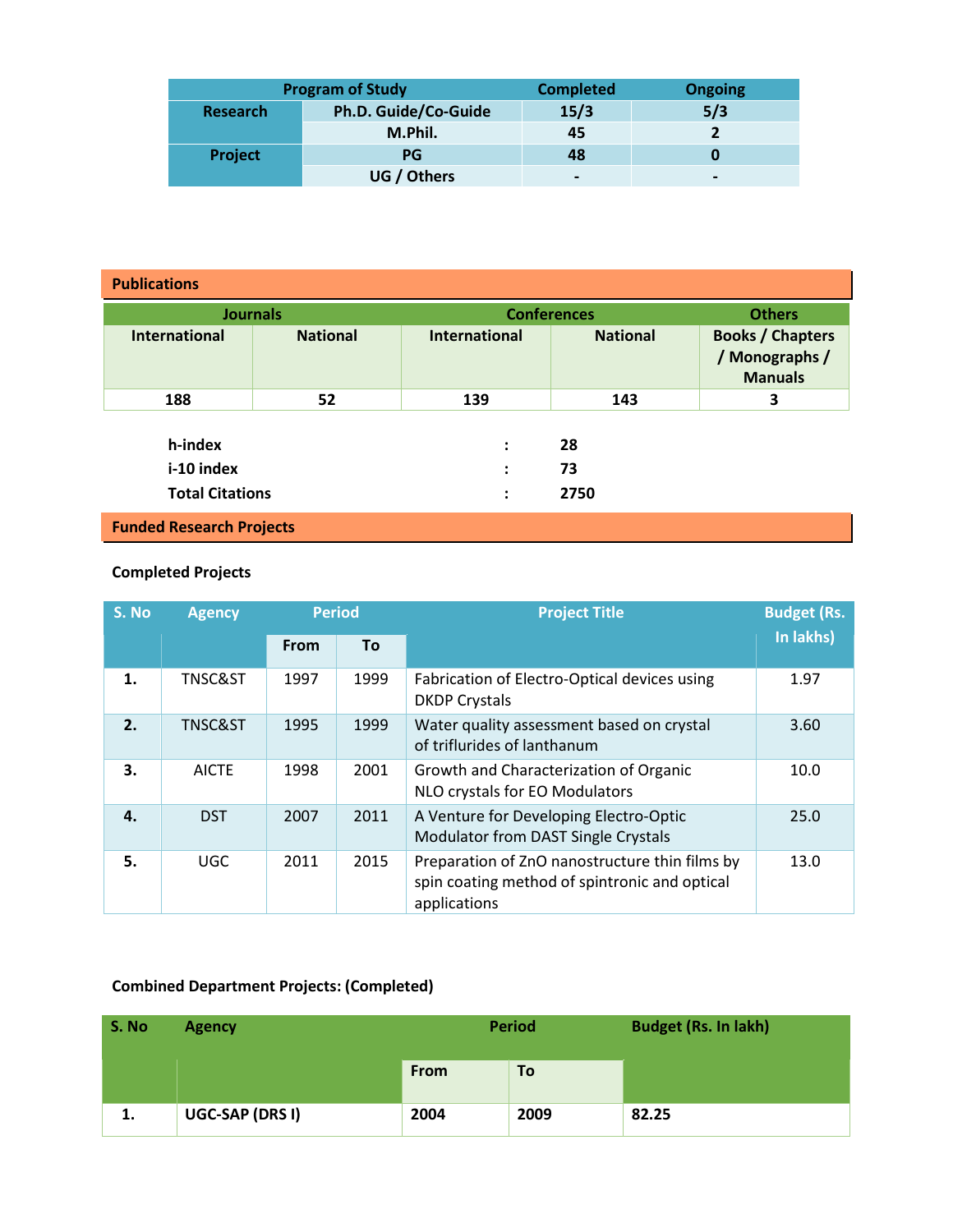| 2. | UGC-SAP (DRS II)          | 2009 | 2014 | 70.50  |
|----|---------------------------|------|------|--------|
| J. | <b>DST FIST (Level I)</b> | 2005 | 2009 | 35.00  |
| 4. | <b>DST-PURSE</b>          | 2011 | 2014 | 600.00 |

# **Consultancy Projects**

| <b>Agency</b> |                                            | <b>Period</b>  |                | <b>Project Title</b>                 | <b>Amount</b>          |  |
|---------------|--------------------------------------------|----------------|----------------|--------------------------------------|------------------------|--|
| S. No         |                                            | <b>From</b>    | To             |                                      | <b>Earned</b><br>(Rs.) |  |
| 1.            | Universities,<br>Colleges,<br>Institutions | 2007<br>(June) | 2019<br>(June) | Consultancies on<br>Characterization | 1,17,88,548            |  |

# **Ongoing Projects (As Co-ordinator)**

| S. No                   | <b>Agency</b>                                     | <b>Period</b> |           | <b>Project Title</b>                                                                                                                                  | <b>Budget (Rs.</b> |
|-------------------------|---------------------------------------------------|---------------|-----------|-------------------------------------------------------------------------------------------------------------------------------------------------------|--------------------|
|                         |                                                   | From          | <b>To</b> |                                                                                                                                                       | In lakhs)          |
| 1                       | UGC-SAP<br>(DRS III)<br>$Co-$<br>ordinator        | 2015          | 2020      | Preparation of crystals, Thin films and<br>Battery materials for devices                                                                              | 105                |
| $\overline{2}$          | <b>DST FIST</b><br>Level-II<br>$Co-$<br>ordinator | 2015          | 2020      | Growth and study of different metal oxide<br>thin films for gas sensors and memory<br>devices                                                         | 144                |
| $\overline{\mathbf{3}}$ | <b>DST-PURSE</b><br>Deputy co-<br>ordinator       | 2017          | 2020      | Infrastructure development for all Science<br><b>Departments</b>                                                                                      | 700                |
| $\Delta$                | <b>DST-SERB</b><br>(EMR)                          | 2018          | 2021      | Graphene oxide decorated metal oxide thin<br>films on flexible substrates for high<br>performance electrochromic and super<br>capacitors applications | 35.6               |

# **Patents**

1. Nil

## **Distinctive Achievements / Awards**

- 1. Senior Research Fellow (SRF)- CSIR, Govt. of India, 1993
- 2. Young Researcher Award- (IUMRS-ICA), IISc., Bangalore, India, 1998
- 3. Young Scientist Award- ICCG-13, Kyoto, Japan, 2001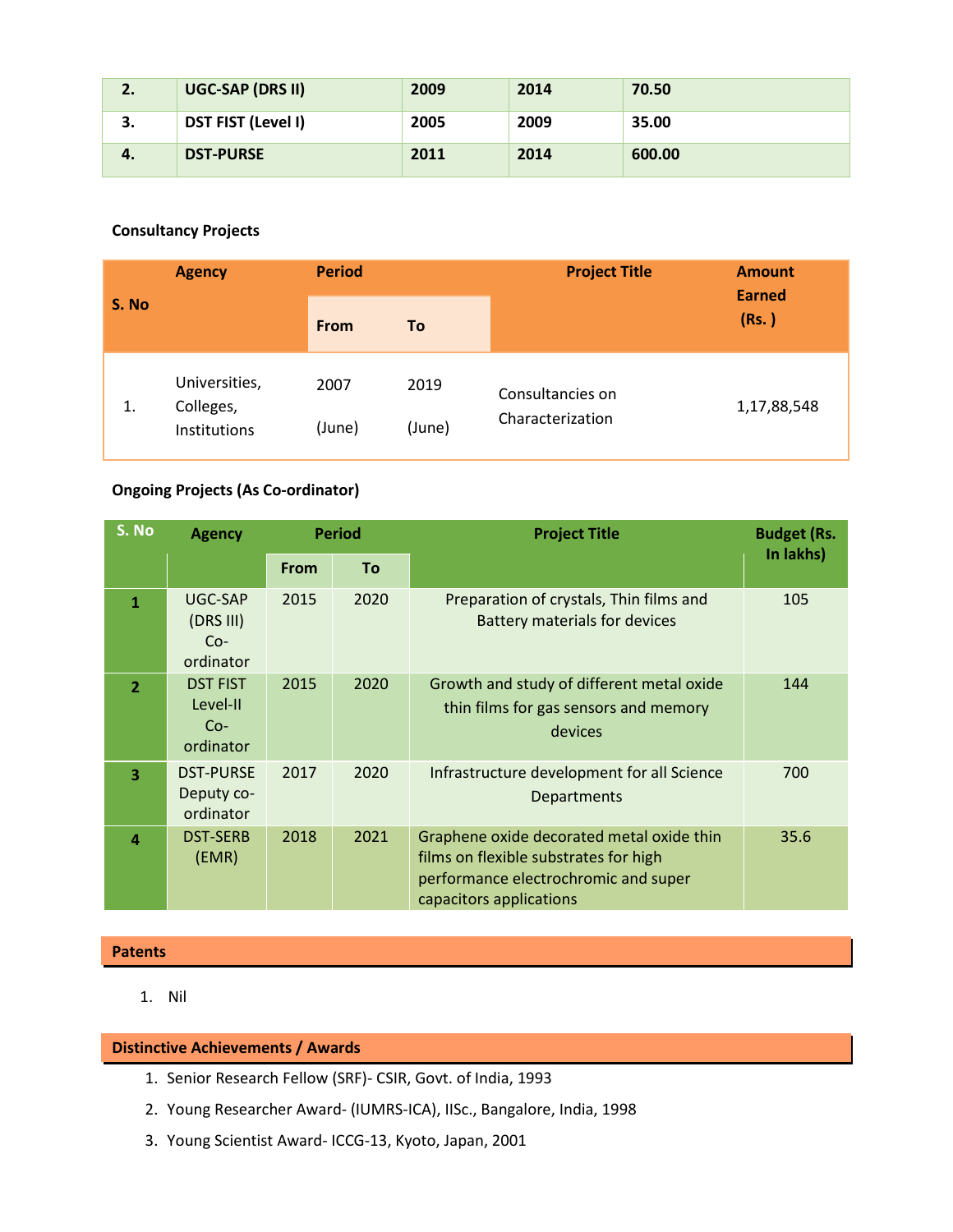- 4. Young Invited Researcher Award, Cheju, Korea (ICPOP), 2001
- 5. Invited Special Researcher, NIMS, Japan, Nov. 2001-March 2002
- 6. JSPS Award, Japan Society for Promotion of Science, Japan, April 2002-March 2004
- 7. Invited Special Researcher, NIMS, Japan, June-Nov. 2004
- 8. Best Researcher Award, Alagappa University, 2005
- 9. Invited Special Researcher, NIMS, Japan, Jan.- Feb. 2006
- 10.Visiting Professor, Shizuoka University, Japan, Aug-Nov. 2012
- 11.Honorable Guest Professor, Shizuoka University, Japan, April 2014
- 12.Alagappa Excellence Award for Research (2015-2016), Alagappa University, 2016
- 13.Honorable Guest Professor, Shizuoka University, Japan, April 2016
- 14.JSPS Invitation Fellowship, Japan, Nov.-Dec. 2016
- 15.Appreciation Award, Alagappa University, Karaikudi, Feb. 2017
- 16.Honorable Guest Professor, Shizuoka University, Japan, April 2018
- 17.Honorable Guest Professor, Shizuoka University, Japan, April 2019

#### **Events organized in leading roles**

Number of Seminars / Conferences / Workshops / Events organized: **23**

#### **Events Participated (optional)**

#### **Conferences/ Seminars / Workshops: 281**

#### **Other Training Programs : 06**

#### **Overseas Exposure / Visits**

| S.No | <b>Countries</b> | <b>Duration</b> | Month &          | <b>Purpose of Visit</b>                         |
|------|------------------|-----------------|------------------|-------------------------------------------------|
|      | <b>Visited</b>   | of Visit        | Year             |                                                 |
| 1.   | Bangaladesh      | 10 days         | Oct. 1999        | Dhaka, Invited talk in the Int. conference      |
| 2.   | Japan            | 14 days         | Aug. 2000        | Sendai, Invited talk & Chair session in Int.    |
|      |                  |                 |                  | conference (ACCG)                               |
| 3.   | Singapore        | 2 days          | Sep. 2000        | National University of Singapore, Lab visit     |
| 4.   | Japan            | 7 days          | <b>July 2001</b> | Presented papers in ICCG-13 Int. conf. at Kyoto |
| 5.   | Korea            | 12 days         | Aug. 2001        | Cheju, Invited under Young Scientist Programme  |
| 6.   | Japan            | 5 months        | Nov.2001 -       | Invited Special Researcher, NIMS, Tsukuba       |
|      |                  |                 | Mar. 2002        |                                                 |
| 7.   | Japan            | 2 years         | Apr.2002-        | JSPS Fellow, NIMS, Tsukuba                      |
|      |                  |                 | Mar.2004         |                                                 |
| 8.   | <b>USA</b>       | 15 days         | Aug. 2002        | Seatle, Presented papers in Int. Conference     |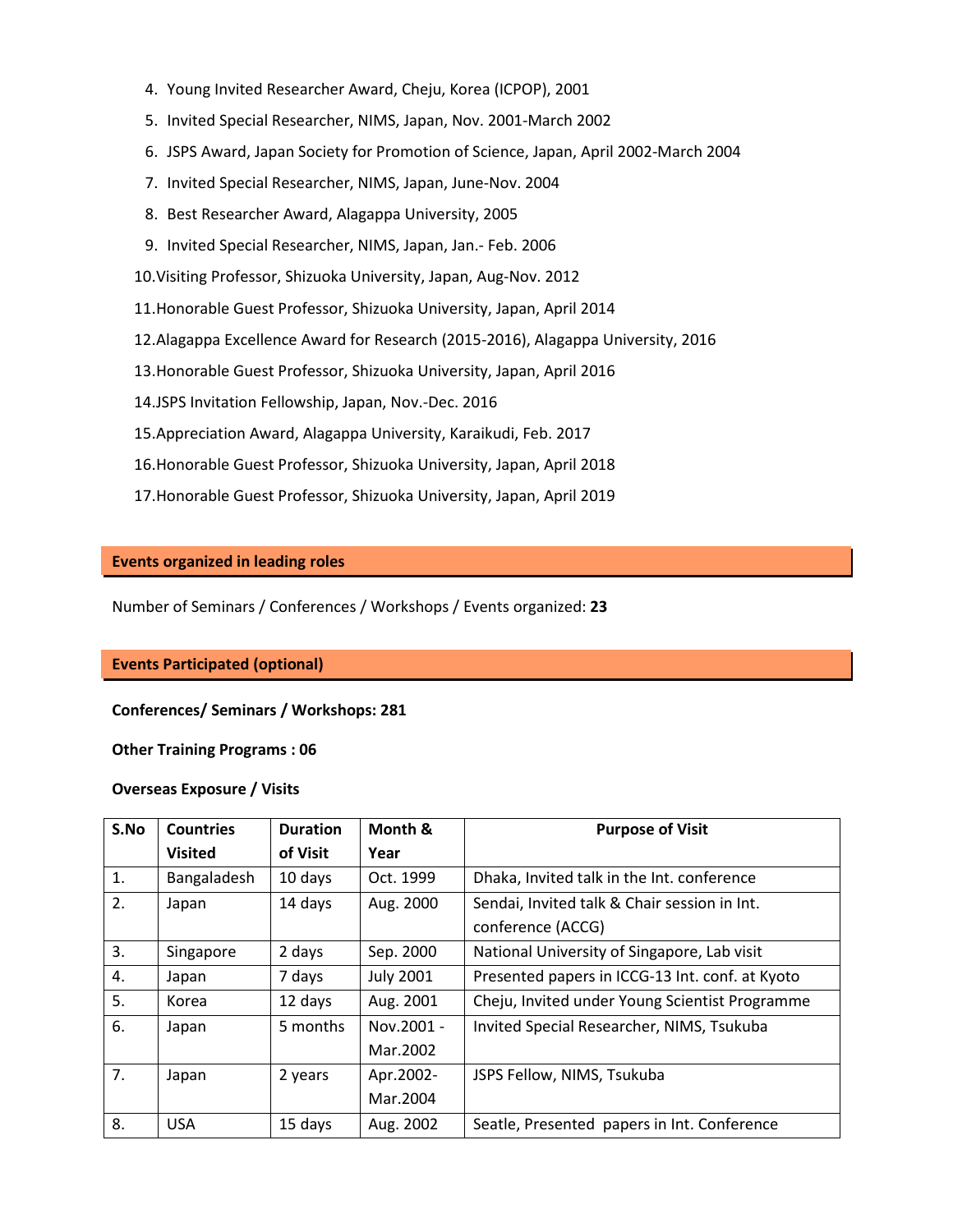| 9.  | Canada        | 2 days   | Aug. 2002        | Vancover, Lab visit                                |
|-----|---------------|----------|------------------|----------------------------------------------------|
| 10. | Sri Lanka     | 1 day    | Oct. 2002        | Columbu, Lab visit                                 |
| 11. | Germany       | 2 days   | <b>June 2003</b> | Bonn Univ., Bonn, Invited lecture                  |
| 12. | France        | 4 days   | <b>June 2003</b> | Strasburg, Presented papers in MRS Int.            |
|     |               |          |                  | Conference                                         |
| 13. | Switzerland   | 3 days   | <b>June 2003</b> | Zurich, Quantum Electronics Lab visit              |
| 14. | Malaysia      | 2 days   | Oct. 2003        | Kuala Lumpur, Lab visit                            |
| 15. | Japan         | 6 months | June-            | Invited Special Researcher, (NIMS)                 |
|     |               |          | Nov.2004         |                                                    |
| 16. | England       | 3 days   | Aug. 2004        | Oxford Univ., Lab visit (Clarendon Lab)            |
| 17. | Italy         | 2 days   | Aug. 2004        | Univ. of Rome, Lab visit                           |
| 18. | France        | 4 days   | Aug.2004         | Grenoble, Presented papers in ICCG                 |
| 19. | Netherlands   | 2 days   | Aug. 2004        | Amsterdam, Lab visit                               |
| 20. | Belgium       | 1 day    | Aug. 2004        | Brussels, Lab visit                                |
| 21. | Germany       | 1 day    | Aug. 2004        | Aachen University, Lab visit                       |
| 22. | China         | 15 days  | Oct. 2005        | Beijing, Papers Presented & Lab visit (CAS)        |
| 23. | Japan         | 2 months | Jan.-Feb.        | Invited Special Researcher (NIMS)                  |
|     |               |          | 2006             |                                                    |
| 24. | Taiwan        | 3 days   | Mar. 2006        | Taipei, Delivered lecture (NUT)                    |
| 25. | Mexico        | 3 days   | Aug. 2010        | Mexico city & Cancun, Delivered lectures           |
| 26. | <b>Brazil</b> | 1 day    | Aug. 2010        | Sao Paulo, Lab visit                               |
| 27. | South Africa  | 2 days   | Aug. 2010        | Johannesburg, Lab visit                            |
| 28. | Japan         | 4 months | Aug.-            | Visiting Professor, RIE, Shizuoka University       |
|     |               |          | Nov.2012         |                                                    |
| 29. | Australia     | 4 days   | Oct. 2012        | Brisbane, Papers Presented & Lab visit,            |
|     |               |          |                  | <b>Queensland University</b>                       |
| 30. | Thailand      | 2 days   | Nov. 2012        | Bangkok, Lab visit                                 |
| 31. | Japan         | 5 days   | 2014 &           | Shizuoka University, Japan, Honorable Guest        |
|     |               |          | 2015             | Professor                                          |
| 32. | Japan         | 2 months | Nov.-Dec.        | Shizuoka University, Japan, JSPS Invitation Fellow |
|     |               |          | 2016             |                                                    |
| 33. | Australia     | 7 days   | Feb25-           | Monash University, Australia, LEAP Program.        |
|     |               |          | Mar.4 2019       |                                                    |

# **Keynote Address/ Plenary Lectures:**

| S.No | Name of the Programme                                                       | Organiser of the<br>Programme              | Level:<br>Internatio<br>nal/Natio<br>nal | <b>Date</b>           |
|------|-----------------------------------------------------------------------------|--------------------------------------------|------------------------------------------|-----------------------|
| 1.   | 23 <sup>rd</sup> national seminor on<br>crystal growth and<br>applications. | <b>Bharathiar University</b><br>Coimbatore | N.                                       | 28-30 January<br>2019 |
| 2.   | National Conference on recent                                               | Pachayappa's College,                      | N                                        | 23 Feb 2018           |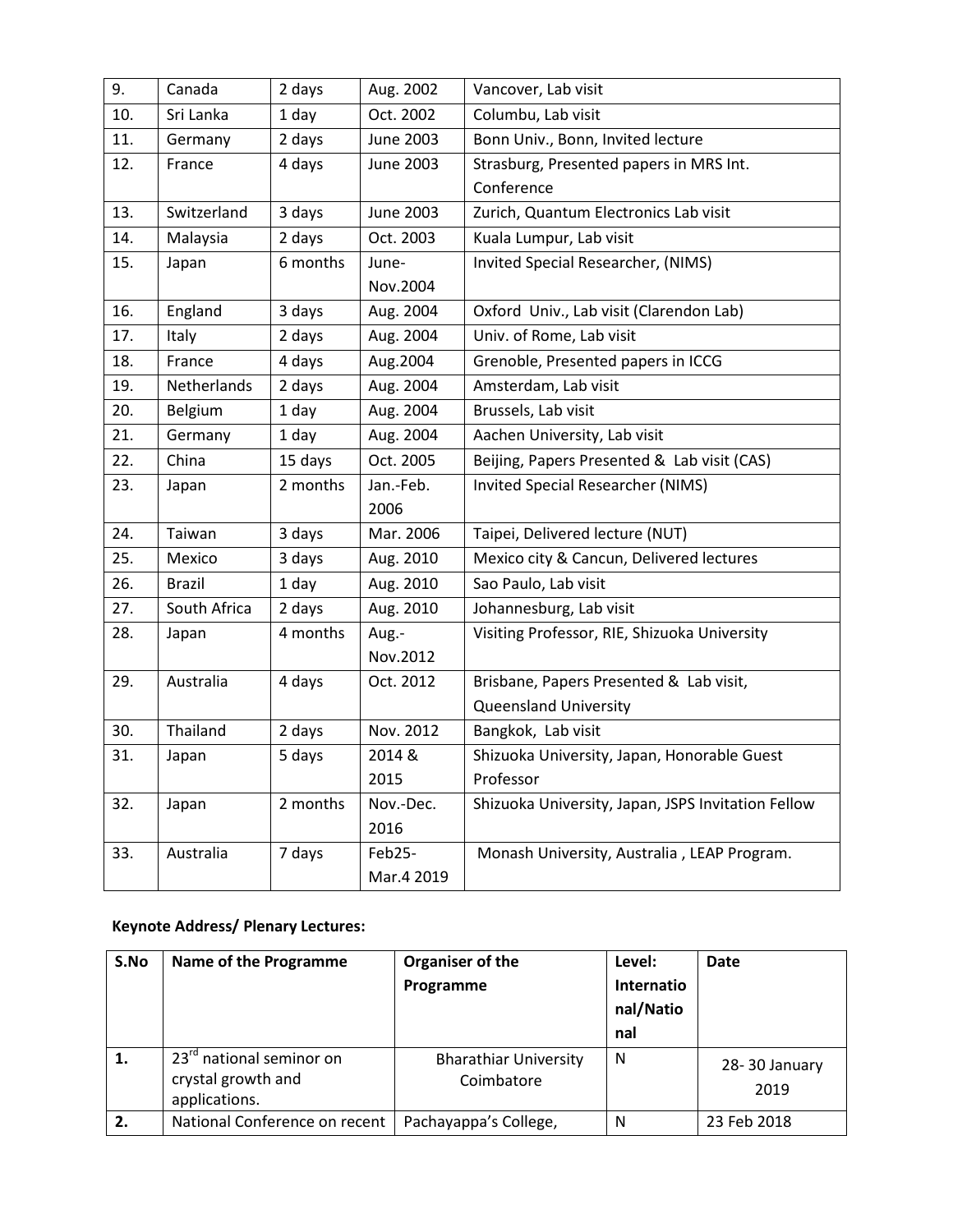|     | trends in physics of materials -            | Chennai.                   |              |                  |
|-----|---------------------------------------------|----------------------------|--------------|------------------|
|     | 2018 (NCRTPM-2018)                          |                            |              |                  |
| 3.  | State level conference on                   | Sri Paramakalyani College, | $\mathsf{N}$ | 9-10 Feb 2018    |
|     | based research work in nano                 | Alwarkurichi               |              |                  |
|     | technolgy                                   |                            |              |                  |
| 4.  | 22 <sup>nd</sup> National seminor on        | Sacred Heart College,      | $\mathsf{N}$ | 29-31 Jan 2018   |
|     | crystal growth and                          | Tirupathur                 |              |                  |
|     | applications(XXII NSCGA-2018)               |                            |              |                  |
| 5.  | Formation of thin film                      | SRM University,            | I            | 9-11 August 2017 |
|     | nanostructures of WO <sub>3</sub> and       | Chennai                    |              |                  |
|     | MoO3 and their                              |                            |              |                  |
|     | characterizations                           |                            |              |                  |
|     | 4 <sup>th</sup> International Conference on |                            |              |                  |
|     | Nanoscience and Nano                        |                            |              |                  |
|     | technology(ICONN 2017)                      |                            |              |                  |
| 6.  | Special Lecture presentation                | Nagoya, Japan              | $\mathbf{I}$ | Dec. 2 2016      |
|     | at Nagoya Institute of                      |                            |              |                  |
|     | Technology                                  |                            |              |                  |
| 7.  | The 18 <sup>th</sup> TakayanagiKenjiro      | Shizuoka University, Japan | $\mathbf{I}$ | Nov. 15-16 2016  |
|     | Memorial Symposium toward                   |                            |              |                  |
|     | <b>Advanced Imaging Science</b>             |                            |              |                  |
|     | Creation                                    |                            |              |                  |
| 8.  | Delivered Invited Talk,                     | Shizuoka University, Japan | $\mathbf{I}$ | Jan. 27-28, 2015 |
|     | International Symposium                     |                            |              |                  |
|     | toward the Future of                        |                            |              |                  |
|     | Advanced Researches in                      |                            |              |                  |
|     | Shizuoka University, Japan                  |                            |              |                  |
| 9.  | International intradiciplinary              | Mangalore University,      | $\mathsf{l}$ | Dec. 29-30       |
|     | Conference on the Frontier of               | India                      |              | 2014             |
|     | Crystallography (IICFC-14)                  |                            |              |                  |
| 10. | Industry and Consultancy Cell               | Alagappa University,       | $\mathbf{I}$ | Apr. 28          |
|     | & Centre for University                     | Karaikudi                  |              | 2014             |
|     | <b>Business Collaboration</b>               |                            |              |                  |
| 11. | National Conference on                      | Annamalai University,      | $\mathsf{N}$ | Apr. 4 & 5       |
|     | <b>Adavnced Materials and its</b>           | Tamilnadu                  |              | 2014             |
|     | Applications (NCAMA-2014)                   |                            |              |                  |
| 12. | International Conference on                 | VIT University, Vellore,   | $\mathbf{I}$ | Mar 10-12,       |
|     | <b>Materials and Characterization</b>       |                            |              | 2014             |
|     | Techniques                                  |                            |              |                  |
| 13. | National Conference on                      | Dept. Bioelectronics &     | N            | Mar 6-7,         |
|     | Recent Advances in                          | <b>Biosensors</b>          |              | 2014             |
|     | Nanomaterials for Sensor                    | Alagappa University,       |              |                  |
|     | Applications (NANOSE-14)                    | Karaikudi                  |              |                  |
| 14. | International Workshop on                   | Department of Physics      | $\mathbf{I}$ | 2014             |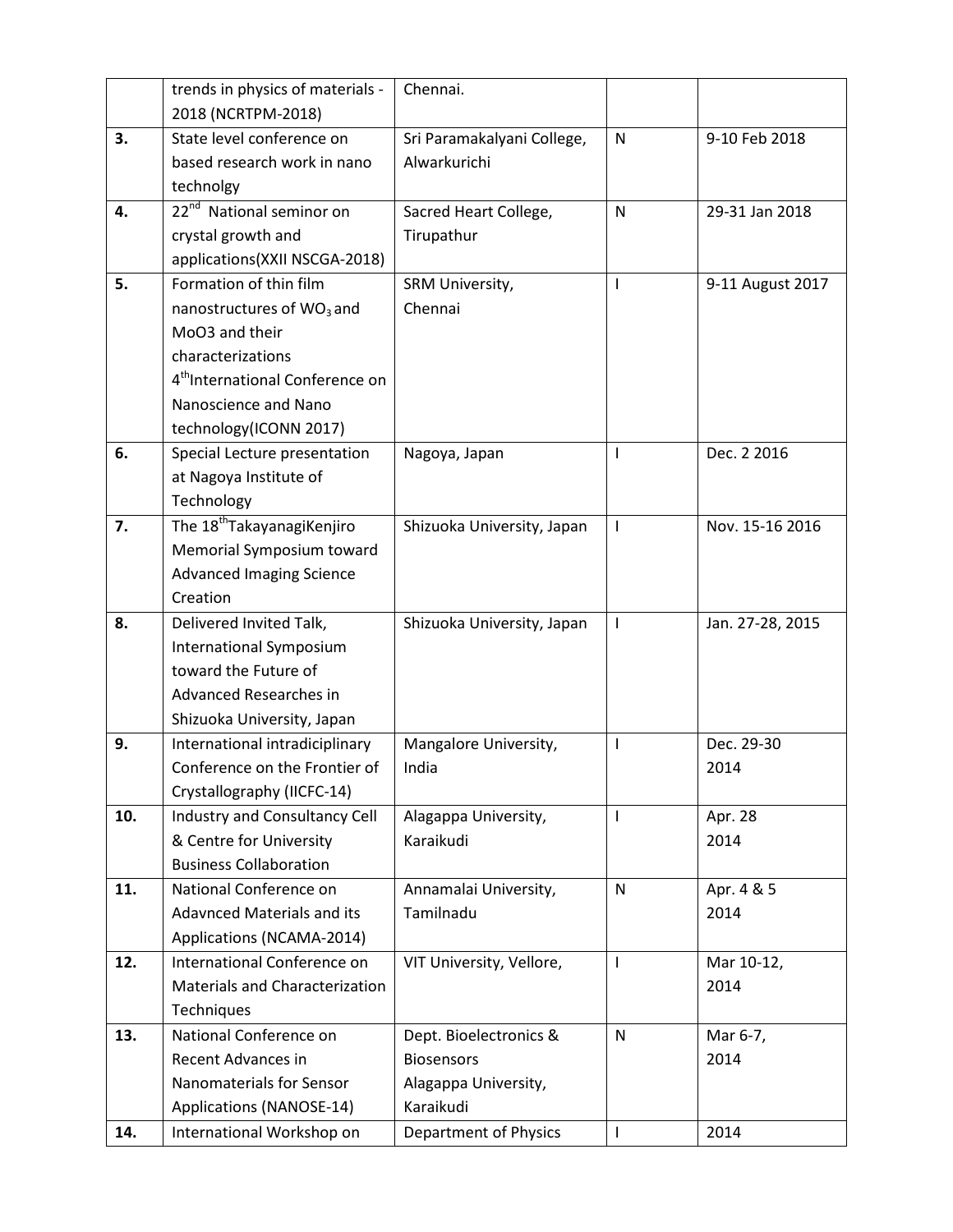|     | <b>Advanced Materials</b>             | Alagappa University,                |                          |                  |
|-----|---------------------------------------|-------------------------------------|--------------------------|------------------|
|     | $(IWAM-14)$                           | Karaikudi                           |                          |                  |
| 15. | Thermally Evaporated WO <sub>3,</sub> | Vellore Institute of                | $\mathbf{I}$             | Mar 10-12,       |
|     | $MoO3$ nanostructures and             | Technology, Vellore                 |                          | 2014             |
|     | their characterization                |                                     |                          |                  |
|     |                                       |                                     |                          |                  |
| 16. | XVIII National Seminar on             | SSN College of Engineering,         | $\mathsf{N}$             | Feb 24-26, 2014  |
|     | Crystal Growth                        | Tamil nadu                          |                          |                  |
| 17. | <b>Improving Device</b>               | Central University of               | N                        | Feb 24-26, 2014  |
|     | <b>Characteristics Of Optical</b>     | Tamilnadu, Thiruvarur.              |                          |                  |
|     | Crystals                              |                                     |                          |                  |
| 18. | National Conference on                | PSG college of Technology,          | $\mathsf{N}$             | Dec 16-17,       |
|     | <b>Recent Trends in Advanced</b>      | Coimbatore                          |                          | 2013             |
|     | Materials (NCRTAM-13)                 |                                     |                          |                  |
| 19. | <b>Electro-Optic Devices Using</b>    | Karunya University,                 | $\mathsf{N}$             | Dec.17, 2013     |
|     | <b>Optical Crystals</b>               | Coimbatore                          |                          |                  |
| 20. | International Workshop on             | Anna University, Chennai            | $\overline{\phantom{a}}$ | 16-19 December   |
|     | Crystal Growth and                    |                                     |                          | 2013             |
|     | <b>Characterization of Advanced</b>   |                                     |                          |                  |
|     | <b>Materials and Devices</b>          |                                     |                          |                  |
| 21. | <b>Fabrication Of Electro-Optic</b>   | Anna University, Chennai            | $\mathsf{N}$             | July 24-26, 2013 |
|     | Devices Using The Grown               |                                     |                          |                  |
|     | Organic And Inorganic Crystals        |                                     |                          |                  |
| 22. | National Seminar on Recent            | PG and Research                     | N                        | Mar 13-15, 2013. |
|     | Trends in Crystal Growth &            | Department of Physics,              |                          |                  |
|     | Nanomaterials (NSCGNM-                | National College, Trichy            |                          |                  |
|     | 2013)                                 |                                     |                          |                  |
| 23. | International Conference on           | VIT University, Tamilnadu           | $\overline{\phantom{a}}$ | Feb 20-22 2012   |
|     | <b>Recent Trends in Advanced</b>      |                                     |                          |                  |
|     | materials (ICRAM-2012)                |                                     |                          |                  |
| 24. | <b>Recent Trends in Functional</b>    | <b>Ultra College of Engineering</b> | N                        | Feb 17 2012      |
|     | Materials (FUNMAT-12)                 | and Technology                      |                          |                  |
| 25. | <b>International Conference</b>       | PSG College of Technology,          | T                        | Dec 12-16 2011   |
|     | <b>Advanced Materials (ICAM-</b>      | Coimbatore                          |                          |                  |
| 26. | 2011)<br>International conference on  | Department of                       | T                        | 2010             |
|     | advancement of Nanoscience            | Nanoscience and                     |                          |                  |
|     | and nanotechnology (ICOANN            | nanotechnology, Alagappa            |                          |                  |
|     | $-2010$                               | university Karaikudi                |                          |                  |
| 27. | National conference on recent         | Department of physics,              | $\mathsf{N}$             |                  |
|     | trends in advanced energy             | Alagappa University,                |                          |                  |
|     | materials                             | Karaikudi                           |                          |                  |
| 28. | One day conference on Nano            | Dept. of Electrical Eng.,           | $\mathbf{I}$             | Aug 12-14        |
|     | materials                             | Cinvestav                           |                          | 2010             |
|     |                                       |                                     |                          |                  |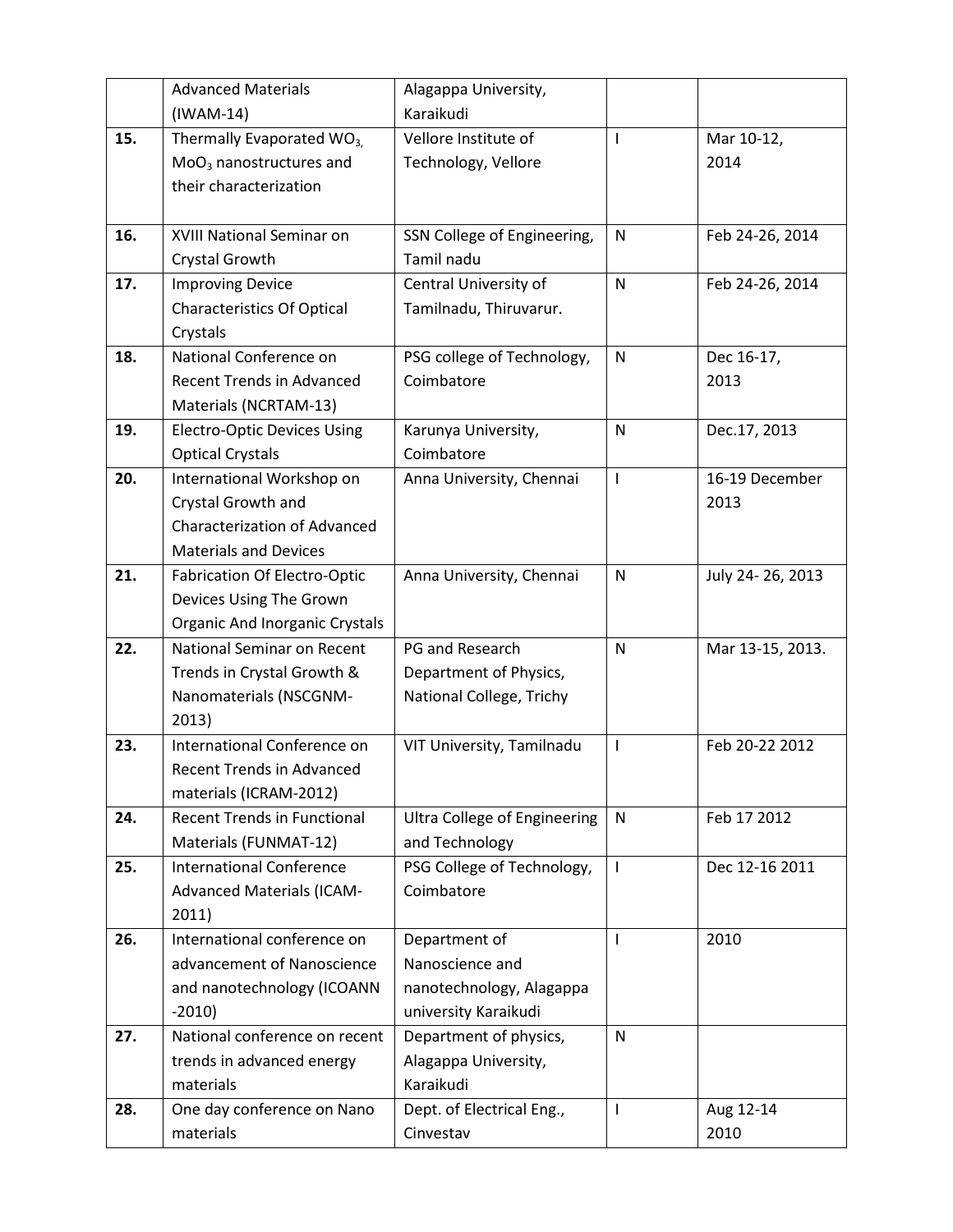|     |                                | Mexico                       |   |            |
|-----|--------------------------------|------------------------------|---|------------|
| 29. | National conference on recent  | Department of physics,       | N | Aug 5 & 6  |
|     | trends in crystal growth, thin | aditanar college of arts and |   | 2009       |
|     | films and nano structured      | science, Tiruchendur         |   |            |
|     | materials                      |                              |   |            |
| 30. | Optical data storage using     | National Taiwan University,  |   | Feb 19-21  |
|     | <b>MnSLN</b>                   | Taiwen                       |   | 2006       |
| 31. | Photorefractive properties of  | Chinese Academy Sciences,    |   | 21.10.2005 |
|     | LN crystals                    | Beijing, China               |   |            |
| 32. | Asian Conference on Crystal    | Sendai, Japan                |   | Aug 29 -   |
|     | Growth and Crystal Technoogy   |                              |   | Sep 1      |
| 33. | International Conference on    | Dhaka, Bangladesh            |   | Oct 23-27  |
|     | <b>Materials Science</b>       |                              |   | 1999       |

## **Membership in**

### **Professional Bodies**

- 1. Life member in Indian Crystal Growth Association
- 2. Life member in Indian Physics Association (IPA)
- 3. SPIE: International Society for Optical Engg. USA
- 4. Life member Indian National Science Congress
- 5. Life member-Materials Research Society of India (MRSI)
- 6. Life member-Japan Society for Promotion of Science(JSPS), Japan.
- 7. Life member-National Institute for Materials Science(NIMS), Japan.
- 8. Life member-Bose Science Society -India

#### **Editorial Board**

- 1. Azhagu News Letter
- 2. Department News Letter
- 3. Department Journal

## **Advisory Board**

1. IQAC: Member

## **Academic Bodies (such as Board of Studies etc.,)**

- 1. Board of Studies-Chairman: M.Sc., Physics, Affiliated colleges, Alagappa University.
- 2. Board of Studies-Member: B.Sc., Physics, Affiliated colleges, Alagappa University.
- 3. Board of Studies –Member: M.Sc Physics-MS University, Tirunelveli.
- 4. Board of Studies –Member: M.Sc Physics-Bharathidasan University, Trichy.
- 5. Board of Studies –Member: B.Sc., M.Sc. Physics, Lady Doak College, Madurai.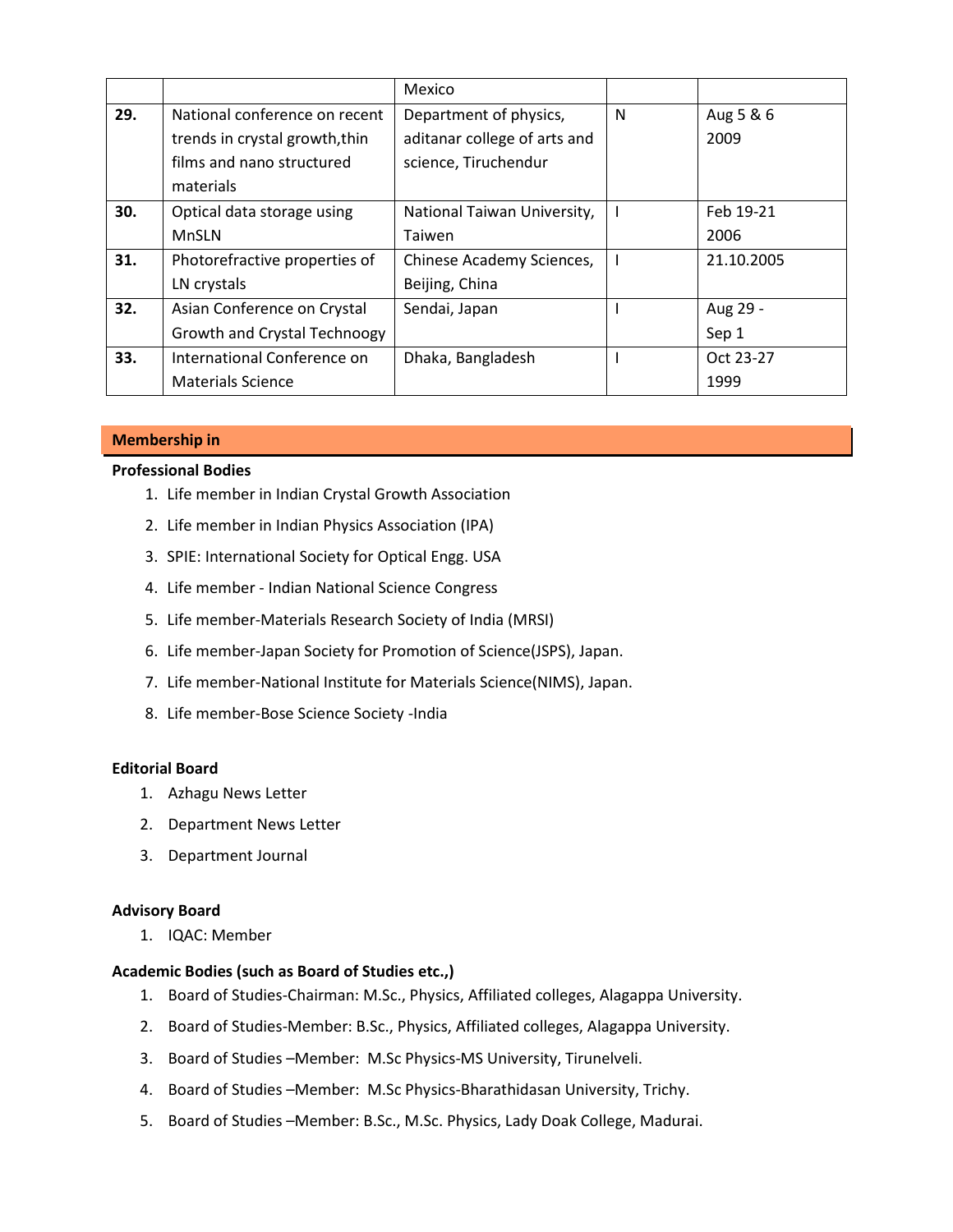6. Passing Board- Member: B.Sc., ThasimBeevi Collegefor Women,Kilakarai.

### **Resource persons in various capacities**

Number of Invited / Special Lectures delivered: **33** 

#### **Others**

- 1. Articles published in Newspapers / Magazines : 3
- 2. Products developed : 2
- 3. No. of PhD Thesis evaluated : 44
- 4. No. of PhD Public Viva Voce Examination conducted : 44
- 5. Sequences submitted in GenBank : Nil

\*\*Social Interests and Initiatives / Articles in News papersetc can also be included

## **Conferences / Seminars / Workshops organized (National / International) in leading roles:**

- ACT NEXT : Noble prize in Physics 2018 at Department of Physics, Alagappa University on 5<sup>th</sup> April 2019
- National conference on Advanced materials for sustainable Energy and sensors (NCAMSES 2019) Alagappa University on 20-22, March,2019
- ACT NEXT: Noble prize in Physics 2017 at Department of Physics, Alagappa University on 28<sup>th</sup> March 2018.
- International Conference on momentous role of nanomaterials in renewable energy devices (IC MNRE 2018 ) Alagappa University, Karaikudi, 1-2 March 2018
- Business Oriented Analytical Research and Development (BOARD-2018) at Department of Physics, Alagappa University during  $31<sup>st</sup>$  January –  $1<sup>st</sup>$  February 2018.
- National Conference on Futuristic Materials (NCFM-2017) at Department of Physics, Alagappa University during 27  $&$  28<sup>th</sup> March 2017.
- National Theme Meet on University- Industry Interface 2017 (NTM U21-2017) Alagappa University during 20<sup>th</sup> September 2017.
- ACT NEXT : Noble prize in Physics 2016 at Department of Physics, Alagappa University on 28<sup>th</sup> April 2017.
- Business Oriented Hands-on Training on Analytical Instrumentation (HI-BOAT-2017) at Department of Physics, Alagappa University during  $2^{nd}$ &  $3^{rd}$  March 2017.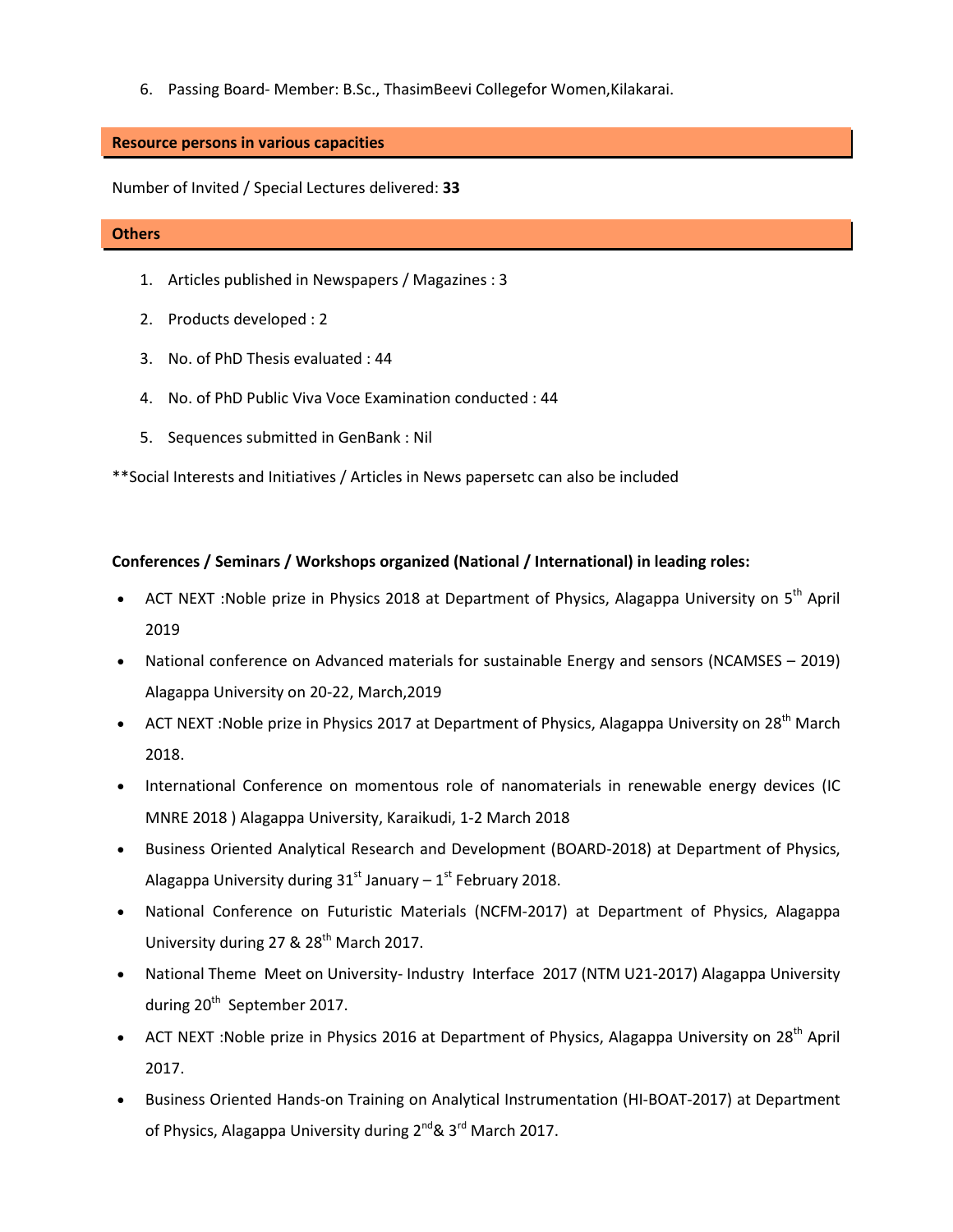- National Seminor on Synthesis, Characterization and Applications of Advanced Materials (AMR-2017) at Department of Physics, Alagappa University during 19 January 2017.
- Organized a "National Seminar on "Recent Advancements in Frontier Areas of Materials Science" at Department of Physics, Alagappa University, Karaikudi, during 23-24<sup>th</sup> March, 2016.
- Alagappa University Celebrates Themed Nobel Excellence Talks 2015 ACT NEXT-2015, at Department of Physics, Alagappa University on 18<sup>th</sup> March 2016.
- International Workshop on Advanced Materials -2014 (IWAM2014) at Department of Physics, Alagappa University during 20-21 March 2015.
- National Workshop on Characterization Techniques (NWCT-2, 2013)" at Department of Physics, Alagappa University during 24 & 26, March 2013.
- National Workshop on Characterization Techniques (NWCT-1, 2012)" at Department of Physics, Alagappa University during 24 & 26, March 2012.
- International Workshop on Advanced Energy Materials (IWAEM-2012)" at Department of Physics, Alagappa University during 9-10, February 2012.
- State Level Workshop on Structure solving by Powder X-ray diffraction (SLWSSP-XRD 2011) at Department of Physics, Alagappa University during 26-27, July 2011.
- National Conference on Recent Trends in Advanced Energy Materials at Department of Physics, Alagappa University during  $10^{th}$ &  $11^{th}$  March, 2010.
- Organized a National Workshop on "Theory and Practice of XRD Techniques" as a member of organizing committee in the School of Physics, Alagappa University during July13-17, 2009.
- National Workshop on "Crystal Growth and Characterization" at Department of Physics, Alagappa University on March 16, 2009.
- National Workshop on "Recent Advances in Materials Science" at Department of Physics, Alagappa University on March 07, 2008
- XXX Indian social Science Congress, at Department of Physics, Alagappa University during 27- 31 December 2006
- National Seminar on Recent trends in Materials Science, at Department of Physics, Alagappa University on 3rd May, 1999.

## **Recent Publications (Last 5 Years)**

| <b>Title of the Article</b><br>Name of the<br>Author(s)<br>lnterna l<br><b>Impact</b> |
|---------------------------------------------------------------------------------------|
|---------------------------------------------------------------------------------------|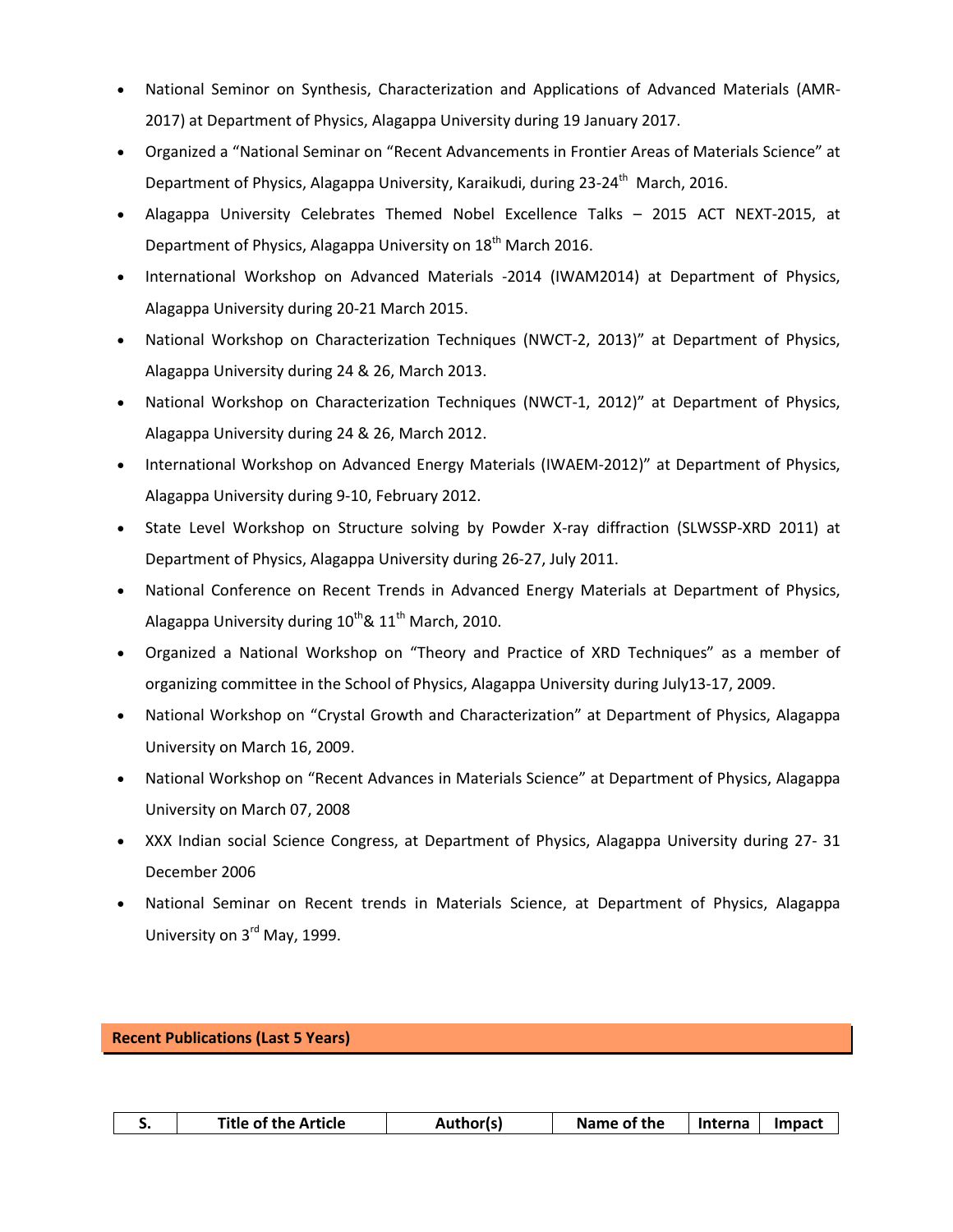| <b>No</b> |                                                                                                                                |                                                                                                                                        | journal Vol. No.<br>&<br>Page                                                                               | tional /<br><b>Nation</b><br>al | <b>Factor</b> |
|-----------|--------------------------------------------------------------------------------------------------------------------------------|----------------------------------------------------------------------------------------------------------------------------------------|-------------------------------------------------------------------------------------------------------------|---------------------------------|---------------|
| 1.        | Electrochemical<br>performances of<br>monodispersed spherical<br>CuFe2O4 nanoparticles<br>for pseudocapacitive<br>applications | B.Saravanakumar,<br>S.P.Ramacahndran,<br>G.Ravi,<br>V.Ganesh,<br>Ramesh,<br>K.Guduru,<br>R.Yuvakkumar                                  | Vacuum (2019)                                                                                               |                                 | IF-2.515      |
| 2.        | Different rare earth (Sm,<br>La, Nd) doped magnetron<br>sputtered CdO thin films<br>for optoelectronic<br>applications         | P. Sakthivel,<br>S. Asaithambi,<br>M. Karuppaiah,<br>S.Sheik Fareed,<br>R. Yuvakkumar,<br>G. Ravi.                                     | Journal of<br><b>Materials</b><br>Science:<br>Materials in<br>Electronics<br>(2019) 30(10)<br>pp 9999-10012 |                                 | $IF-2.324$    |
| 3.        | Superior electrochemical<br>water oxidation of novel<br>NiS@FeS2 nanocomposites                                                | B.Jansi Rani, P.<br>Aiswaryakanjana, G.<br>Ravi, R. Yuvakkumar,<br><b>B Saravanakumar</b>                                              | <b>Materials</b><br>Science in<br>Semiconductor<br>Processing<br>(2019) 101, 174-<br>182.                   | T                               | IF:2.722      |
| 4.        | Perovskite BiFeO <sub>3</sub><br>nanocatalysts for<br>electrochemical water<br>oxidation                                       | B. Jansi Rani,<br>G. Ravi,<br>R. Yuvakkumar,<br>M. Thambidurai.                                                                        | Journal of Sol-<br>Gel Science and<br>Technology<br>(2019) 91(2)<br>pp 247-254                              |                                 | IF-1.745      |
| 5.        | WO3 nanocubes for<br>photoelectrochemical<br>water-splitting applications                                                      | B.Jansi Rani,<br>M.Praveen Kumar,<br>S. Ravichandran,<br>G. Ravi,<br>V. Ganesh,<br>Ramesh K.<br>Guduru,<br>R. Yuvakkumar,<br>S.I. Hong | Journal of<br>Physics and<br>Chemistry of<br>Solids (2019) 134<br>Pp 149-156.                               |                                 | IF-2.752      |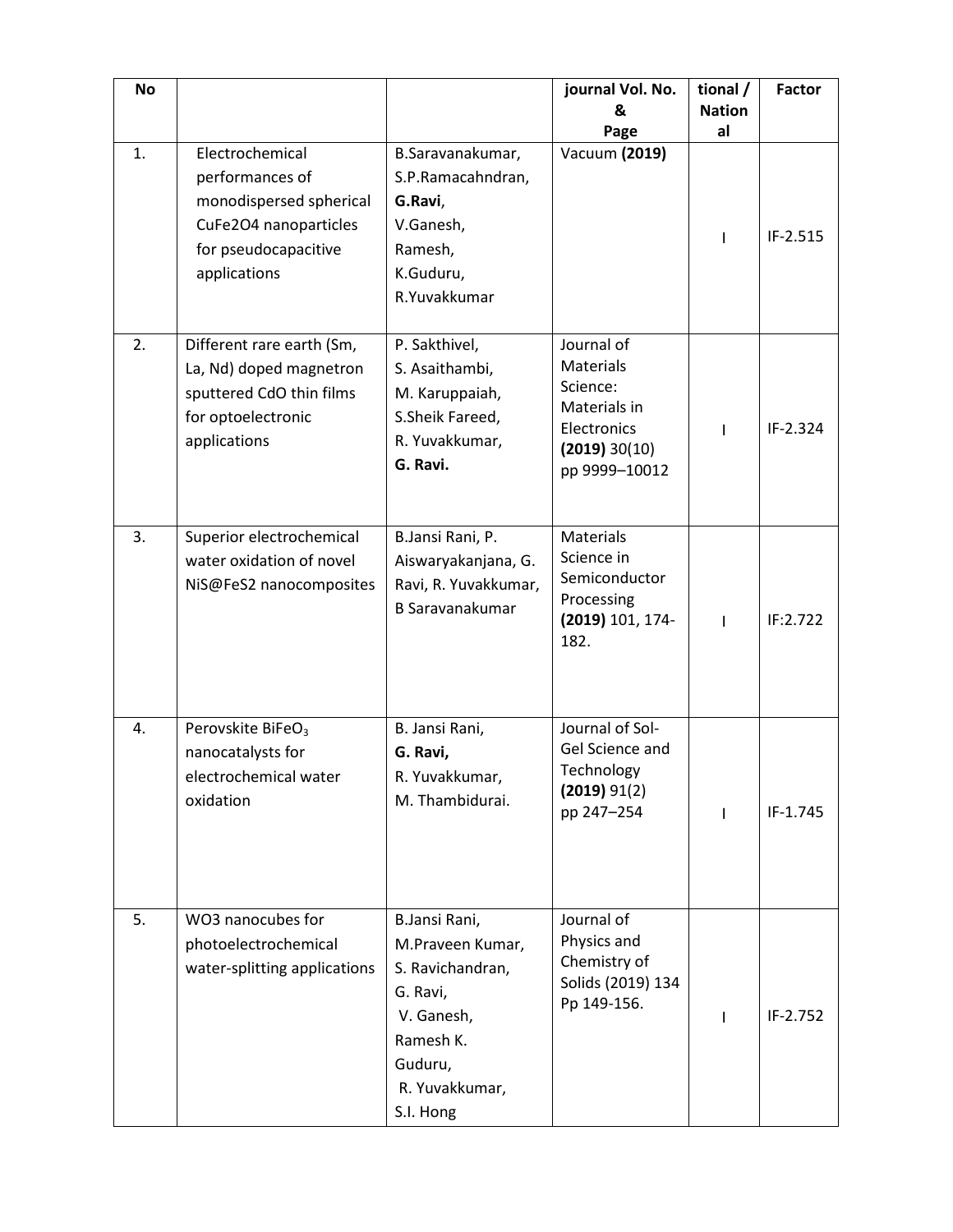| 6.  | Electrochemical<br>Performance of $\beta$ -<br>Nis@Ni(OH)2<br>Nanocomposite for Water<br><b>Splitting Applications</b>                                                                                                 | BalasubramanianJan<br>siRaniNagasundaram<br>DhivyaGanesanRaviS<br>hankaracharya S.<br>ZanceRathinamYuva<br>kkumar*Sun Ig Hong | <b>ACS Omega</b><br>(2019)<br>46<br>10302-10310                            | IF-2.584 |
|-----|------------------------------------------------------------------------------------------------------------------------------------------------------------------------------------------------------------------------|-------------------------------------------------------------------------------------------------------------------------------|----------------------------------------------------------------------------|----------|
| 7.  | Influence of<br>radiofrequency power on<br>structural, morphological,<br>optical and<br>electrical properties of<br>magnetron sputtered CdO:<br>Sm thin films as alternative<br>TCO for optoelectronic<br>applications | P. Sakthivel,<br>R. Murugan,<br>S. Asaithambi,<br>M. Karuppaiah,<br>S. Rajendran,<br>G. Ravi.                                 | Journal of Alloys<br>and Compounds<br>765 (2018) 146-<br>157               | IF-4.175 |
| 8.  | Preparation and<br>electrochemical<br>characterization of<br>$Mo9O26$ nanopowders for<br>supercapacitors<br>applications                                                                                               | B Saravanakumar,<br>R Shobana,<br>G Ravi, V Ganesh,<br>R Yuvakkumar                                                           | Nano-Structures<br>& Nano-<br>Objects100340<br>(2019).                     |          |
| 9.  | Novel SmMn <sub>2</sub> O <sub>5</sub> hollow<br>long nano-cuboids for<br>electrochemical<br>supercapacitor and water<br>splitting applications                                                                        | B. Jansi Rani,<br>G. Ravi,<br>R. Yuvakkumar,<br>S.I. Hong                                                                     | Vacuum 166<br>(2019) 279-285                                               | 2.515    |
| 10. | BiVO <sub>4</sub> Nanostructures for<br>Photoelectrochemical<br>(PEC) Solar Water Splitting<br>Applications                                                                                                            | B. Jansi Rani,<br>M. Praveenkumar,<br>S. Ravichandran,<br>G. Ravi,<br>Ramesh K. Guduru,<br>R. Yuvakkumar                      | Journal of<br>Nanoscience and<br>Nanotechnology<br>19 (2019) 7427-<br>7435 | IF:1.354 |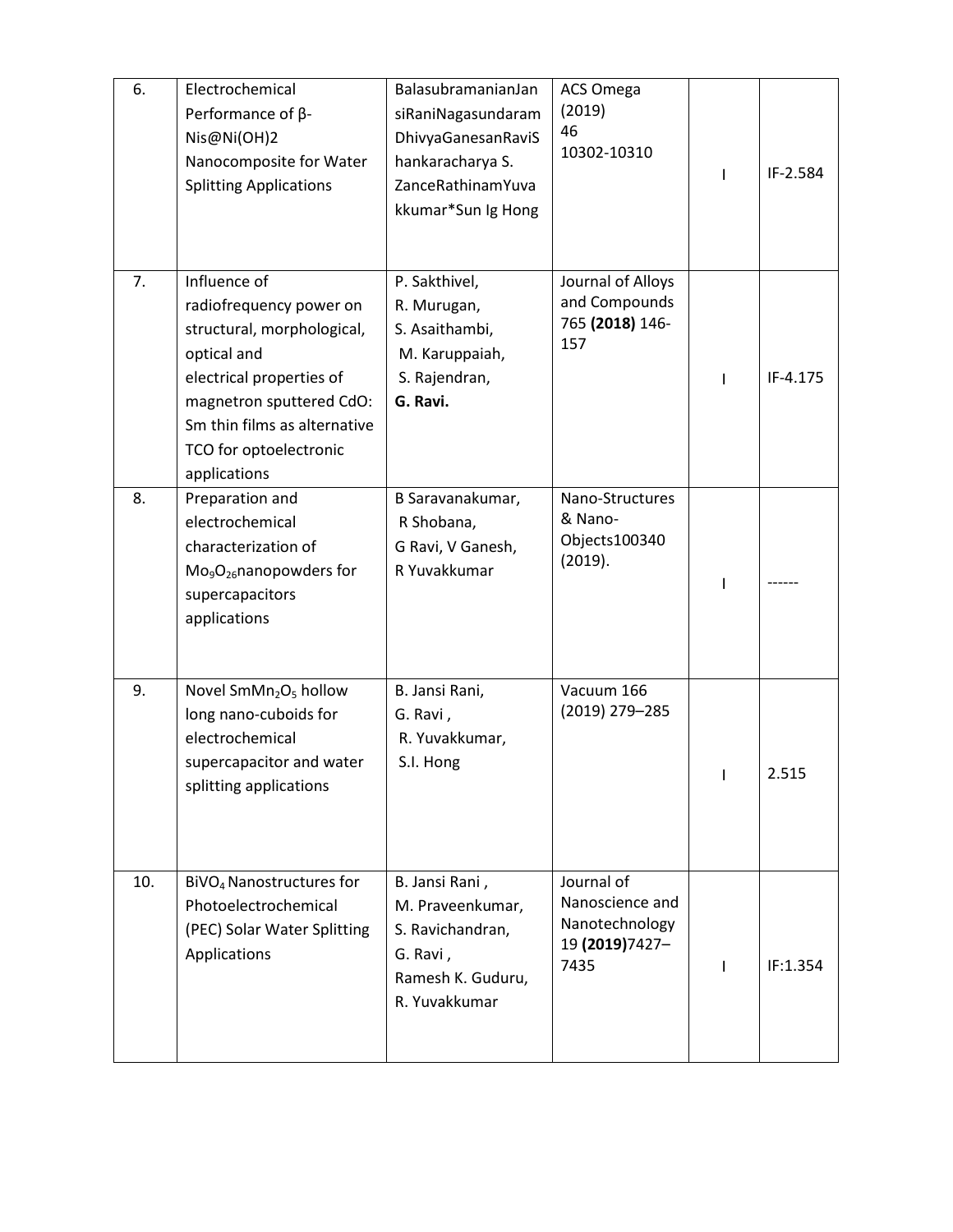| 11. | Ultrafine M-doped TiO2<br>$(M = Fe, Ce, La)$<br>nanospherephotoanodes<br>for photoelectrochemical<br>water-splitting applications                           | B Jansi Rani,<br>M Praveenkumar,<br>S Ravichandran,<br>V Ganesh, Ramesh K<br>Guduru, G Ravi,<br>R Yuvakkumar                                                               | <b>Materials</b><br>Characterization<br>(2019) 152<br>Pages 188-203         | $\mathbf{I}$ | IF:3.220 |
|-----|-------------------------------------------------------------------------------------------------------------------------------------------------------------|----------------------------------------------------------------------------------------------------------------------------------------------------------------------------|-----------------------------------------------------------------------------|--------------|----------|
| 12. | $Bi2WO6$ and FeWO <sub>4</sub><br>Nanocatalysts for the<br><b>Electrochemical Water</b><br><b>Oxidation Process</b>                                         | BalasubramanianJan<br>si Rani, Ganesan<br>Ravi, Rathinam Yuvak<br>kumar,<br>M Praveenkumar,<br>SubbiahRavichandra<br>n,<br>PaulpandianMuthuM<br>areeswaran, Sun Ig<br>Hong | ACS Omega,<br>$(2019)$ 4,<br>5241-5253                                      |              | IF-2.584 |
| 13. | Organic Daturametel Leaf<br><b>Extract Mediated Inorganic</b><br>Rare Earth $La2O3$<br>Nanocrystals Formation                                               | R Uma Maheswari,<br>R Yuvakkumar,<br>G Ravi,<br>SI Hong                                                                                                                    | Journal of<br>Nanoscience and<br>Nanotechnology<br>19 (2019) 4033-<br>4038. | L            | IF:1.354 |
| 14. | Low Surface Energy and pH<br>Effect on SnO <sub>2</sub><br>Nanoparticles Formation<br>for Supercapacitor<br>Applications                                    | B Saravanakumar,<br>G Ravi,<br>V Ganesh,<br>S Ravichandran,<br>A Sakunthala,<br>R Yuvakkumar                                                                               | Journal of<br>Nanoscience and<br>Nanotechnology<br>19 (2019) 3429-<br>3436. |              | IF:1.354 |
| 15. | Preparation of SnO <sub>2</sub><br>Nanoparticles with<br>Addition of Co Ions for<br>Photocatalytic Activity of<br><b>Brilliant Green Dye</b><br>Degradation | S. Asaithambi,<br>P. Sakthivel,<br>M. Karuppaiah,<br>R. Murugan,<br>R. Yuvakkumar,<br>G. Ravi.                                                                             | Journal of<br>Electronic<br>Materials, 48,<br>(2019) 2183-94                |              | IF:1.566 |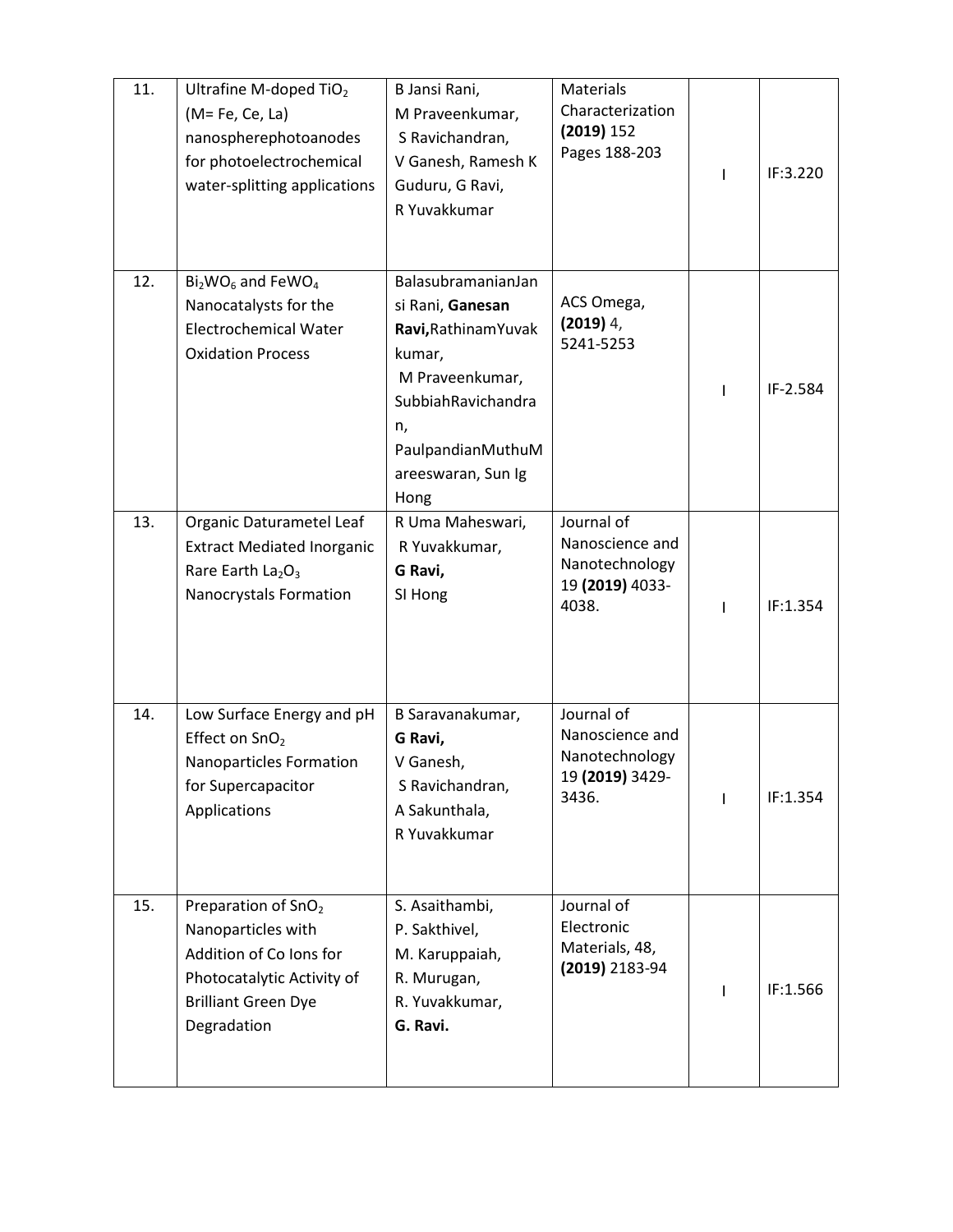| 16. | Synthesis of<br>polyoxometalates, copper<br>molybdate (Cu <sub>3</sub> Mo <sub>2</sub> O <sub>9</sub> )<br>nanopowders, for energy<br>storage applications                                                                           | B.Saravanakumar,<br>G.Ravi,<br>R.Yuvakkumar,<br>V.Ganesh,<br>Ramesh K.Guduru.                                                       | Materials<br>Science in<br>Semiconductor<br>Processing,<br>93, (2019), 164-<br>172                         | T | IF:2.722     |
|-----|--------------------------------------------------------------------------------------------------------------------------------------------------------------------------------------------------------------------------------------|-------------------------------------------------------------------------------------------------------------------------------------|------------------------------------------------------------------------------------------------------------|---|--------------|
| 17. | Formation of one<br>dimensional nanorods with<br>microsphere of<br>MnCO <sub>3</sub> using Ag as dopant<br>to enhance the<br>performance of<br>pseudocapacitors                                                                      | M. Karuppaiah,<br>P. Sakthivel,<br>S. Asaithambi,<br>R. Murugan,<br>R. Yuvakkumar,<br>G. Ravi.                                      | Materials<br>Chemistry and<br>Physics,<br>228 (2019) 1-8                                                   |   | IF:2.781     |
| 18. | Efficient, highly stable Zn-<br>doped NiO nanocluster<br>electrocatalysts for<br>electrochemical water<br>splitting applications                                                                                                     | B. Jansi Rani,<br>G. Ravi,<br>R. Yuvakkumar,<br>S. Ravichandran,<br>Fuad Ameen,<br>A. Al-Sabri.                                     | Journal of Sol-<br>Gel Science and<br>Technology<br>89 (2019) 500-<br>510.                                 |   | IF-1.745     |
| 19. | Impact of I-Arginine and I-<br>Histidine on the structural,<br>optical and antibacterial<br>properties of mg doped<br>ZnO nanoparticles tested<br>against extended-spectrum<br>beta-lactamases (ESBLs)<br>producing Escherichia coli | AbdulrahmanSyedah<br>amed<br>Haja Hameed,<br>GoldaLouis,<br>Chandrasekaran,<br>Karthikeyan,<br>NooruddinThajuddin<br>,Ganesan Ravi. | SpectrochimicaA<br>cta Part A:<br>Molecular and<br>Biomolecular<br>Spectroscopy<br>211, (2019) 373-<br>382 |   | IF:2.931     |
| 20. | <b>Transition mixed-metal</b><br>molybdates (MnMoO <sub>4</sub> ) as<br>an electrode for energy<br>storage applications                                                                                                              | B. Saravanakumar,<br>S. P. Ramachandran,<br>G. Ravi,<br>V. Ganesh,<br>A. Sakunthala,<br>R. Yuvakkumar.                              | <b>Applied Phyasics</b><br>A 125(2019) (1),<br>6                                                           |   | IF-<br>1.604 |
| 21. | MnCo <sub>2</sub> O <sub>4</sub> nanosphere<br>synthesis for<br>electrochemical<br>applications                                                                                                                                      | B Saravanakumar,<br>G Ravi,<br>V Ganesh,<br>Ramesh K Guduru,                                                                        | Materials<br>Science for<br>Energy<br>Technologies<br>2 (2019) 130-                                        |   |              |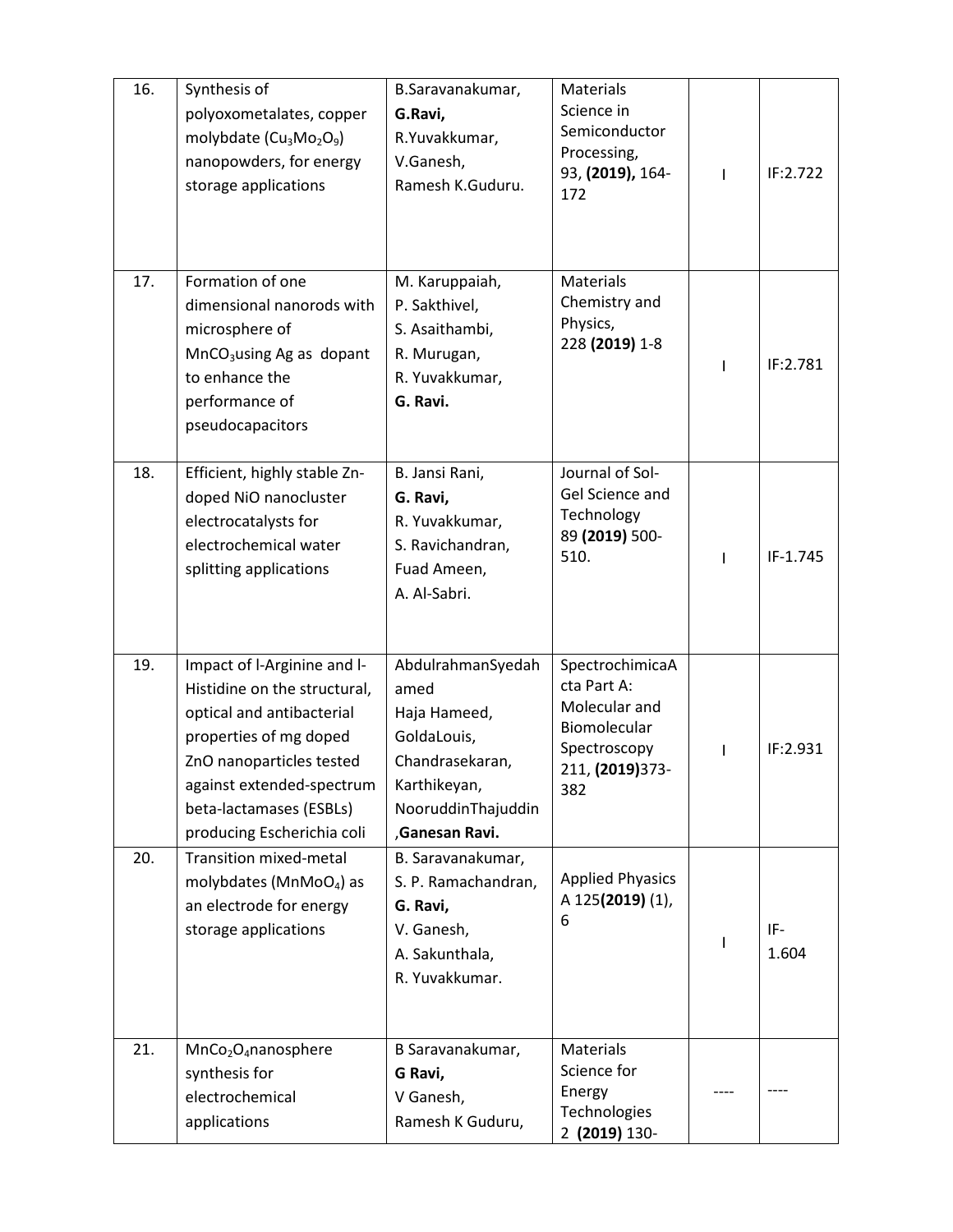|     |                                                   | R Yuvakkumar.      | 138                          |   |           |
|-----|---------------------------------------------------|--------------------|------------------------------|---|-----------|
| 22. | Electrochemical and                               | B. Jansi Rani,     | <b>Applied Surface</b>       |   |           |
|     | photoelectrochemical                              | M. Praveen Kumar,  | Science                      |   |           |
|     | water oxidation of                                | G. Ravi,           | (2018), 471, 733-            |   | IF-5.155  |
|     | solvothermally synthesized                        | S. Ravichandran,   | 744                          |   |           |
|     | Zr-doped $\alpha$ -Fe <sub>2</sub> O <sub>3</sub> | Ramesh K. Guduru,  |                              |   |           |
|     | nanostructures                                    | R. Yuvakkumar.     |                              |   |           |
| 23. | Solvent dependent                                 | M. Karuppaiah,     |                              |   |           |
|     | morphological modification                        | P. Sakthivel,      | Ceramic                      |   |           |
|     | of micro-nano assembled                           | S. Asaithambi,     | International                |   |           |
|     | $Mn2O3/NiO$ composites for                        | R. Murugan,        | 45 (2019) 4298-<br>4307.     | ı | IF: 3.450 |
|     | high performance                                  | G.Anandhababu,     |                              |   |           |
|     | supercapacitor applications                       | R. Yuvakkumar,     |                              |   |           |
|     |                                                   | G. Ravi.           |                              |   |           |
| 24. | Influence of Ni doping in                         | S. Asaithambi,     | Journal                      |   |           |
|     | $SnO2$ nanoparticles with                         | R. Murugan,        | nanoscience and              |   |           |
|     | enhanced visible light                            | P. Sakthivel,      | nanotechnology,              |   |           |
|     | photocatalytic activity for                       | M. Karuppaiah,     | 19 (2019) 4438-<br>4446.     | I | IF:1.354  |
|     | degradation of methylene                          | S. Rajendran,      |                              |   |           |
|     | blue dye                                          | R.Yuvakkumar and   |                              |   |           |
|     |                                                   | G.Ravi             |                              |   |           |
| 25. | Sn doped $\alpha$ -                               | B. Jansi rani,     | Renewable                    |   |           |
|     | $Fe2O3(Sn=0,10,20,30 wt%)$                        | G. Ravi,           | Energy, 133(2019             |   |           |
|     | photoanodes for                                   | R. Yuvakkumar,     | ) 566-574                    | ı | IF-5.439  |
|     | photoelectrochemical                              | S. Ravichandran,   |                              |   |           |
|     | water splitting applications                      | Fuadameen, Alnadha |                              |   |           |
|     |                                                   | ry                 |                              |   |           |
| 26. | Ag implanted ZnO                                  | B. Jansi Rani,     | Journal of                   |   |           |
|     | hierarchical nanoflowers                          | A. Anusiya,        | Materials                    |   |           |
|     | for photoelectrochemical                          | M. Praveenkumar,   | Science:<br>Materials in     |   |           |
|     | water-splitting applications                      | S. Ravichandran,,  | Electronics                  |   | IF-2.324  |
|     |                                                   | Ramesh K. Guduru   | 30 (2019)                    |   |           |
|     |                                                   | G. Ravi,           | 731-745.                     |   |           |
|     |                                                   | R. Yuvakkumar.     |                              |   |           |
| 27. | Radio frequency                                   | P. Sakthivel,      | Journal of                   |   |           |
|     | magnetron sputtered CdO                           | R. Murugan,        | Physics and                  |   |           |
|     | thin films for                                    | S. Asaithambi,     | Chemistry of                 | ı | IF:2.752  |
|     | optoelectronic applications                       | M. Karuppaiah,     | Solids, 126<br>$(2019) 1-10$ |   |           |
|     |                                                   | S.Rajendran,       |                              |   |           |
|     |                                                   | G. Ravi            |                              |   |           |
| 28. | PseudocapacitiveNiO/NiSn                          | B. Saravanakumar,  | Journal of                   |   |           |
|     | $O3$ Electrode for                                | R. Shobana,        | Electronic                   |   |           |
|     | Supercapacitor                                    | G. Ravi,           | Materials, 47,<br>(2018)     | L | IF:1.566  |
|     | Applications                                      | V. Ganesh,         | 90-95                        |   |           |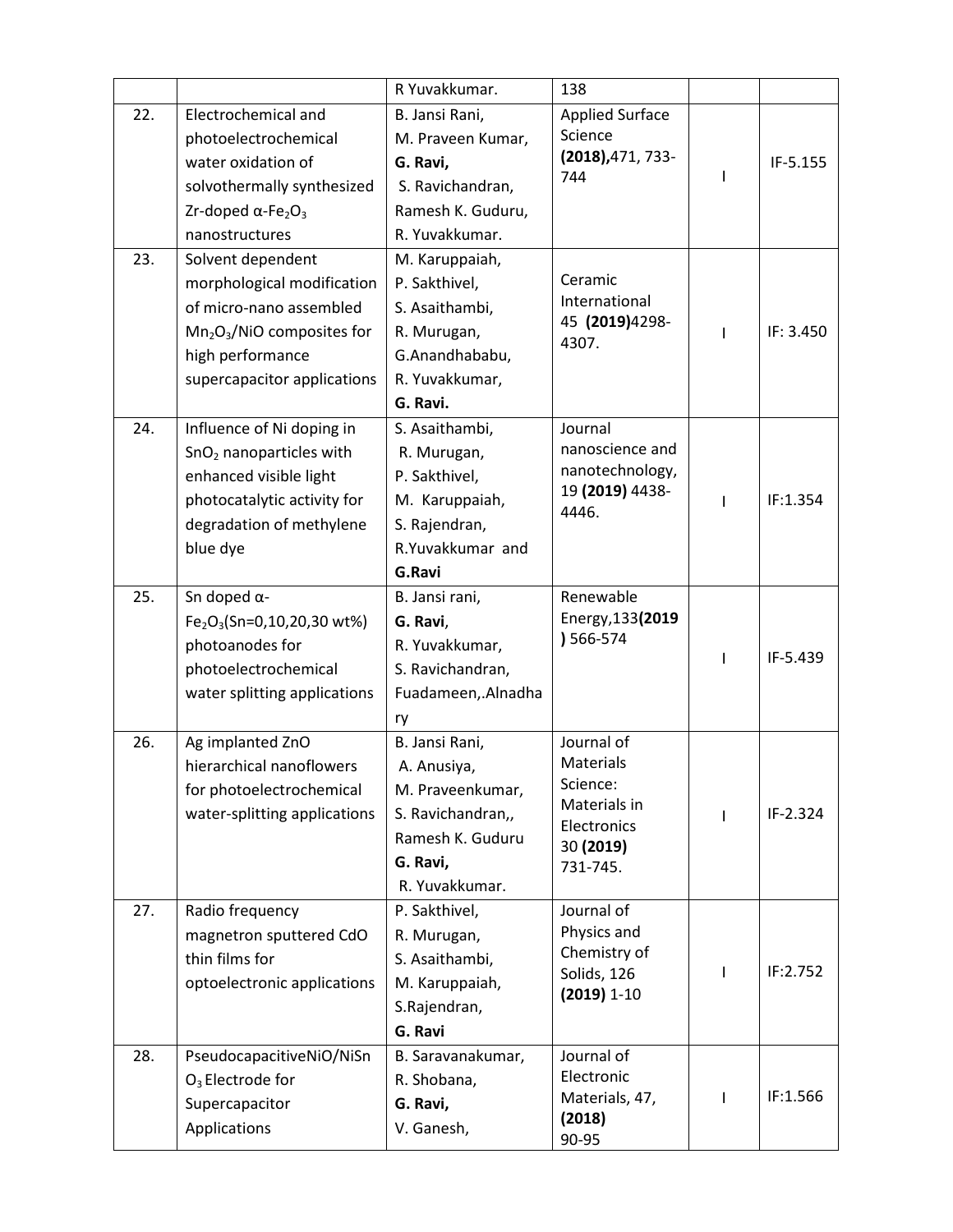|     |                                                                                                                                               | R. Yuvakkumar                                                                                                                            |                                                                                             |   |              |
|-----|-----------------------------------------------------------------------------------------------------------------------------------------------|------------------------------------------------------------------------------------------------------------------------------------------|---------------------------------------------------------------------------------------------|---|--------------|
| 29. | Synthesis of<br>ZnONanosheets<br>Morphology by Ce Doping<br>for Photocatalytic Activity                                                       | G. Vijayaprasath,<br>P. Soundarrajan,<br>G. Ravi.                                                                                        | Journal of<br>Electronic<br>Materials<br>$(2018)1-12$                                       | L | IF:1.566     |
| 30. | <b>Transition-Metal Element</b><br>(Ni, Co)-Doped<br><b>MgOMicroflowers</b><br>for Electrochemical<br><b>Biosensor Applications</b>           | A. Anusiya,<br>B. Jansi rani,<br>G. Ravi,<br>R. Yuvakkumar,<br>S. Ravichandran,<br>V. Ganesh,<br>B. Saravanakumar.                       | The Minerals,<br>Metals &<br>Materials<br>Society, (2018) 1-<br>6                           |   | IF-<br>2.145 |
| 31. | Hydrothermal synthesis<br>and electrochemical<br>properties of ZnCo <sub>2</sub> O <sub>4</sub><br>microspheres                               | B. Saravanakumar,<br>G. Ravi,<br>R. Yuvakkumar,<br>V. Ganesh,<br>S. Ravichandran,<br>M. Thambidurai,<br>A. Sakunthala.                   | <b>lonics</b><br>$(2018)$ 1-8<br>10.1007/s11581-<br>018-2766-1                              | I | IF:2.347     |
| 32. | Enhanced<br>pseudocapacitive<br>performance of SnO <sub>2</sub> , Zn-<br>$SnO2$ , and Ag- $SnO2$<br>nanoparticles                             | B. Saravanakumar,<br>S.P.Ramachandran,<br>G. Ravi,<br>V. Ganesh,<br>S. Ravichandran,<br>P. Muthu,<br>Mareeswaran,<br>R. Yuvakkumar.      | <b>lonics</b><br>(2018)<br>24 (12), 4081-<br>4092                                           |   | IF:2.347     |
| 33. | Size dependent magnetic<br>and antibacterial<br>properties of<br>solvothermally synthesized<br>cuprous oxide (Cu <sub>2</sub> O)<br>nanocubes | Sami AlYahya,<br>B. Jansi Rani,<br>G. Ravi,<br>R. Yuvakkumar,<br>A. Arun,<br><b>Fuad Ameen</b><br>S. AlNadhary.                          | Journal of<br>Materials<br>Science:<br>Materials in<br>Electronics 29<br>(2018)<br>17622-29 |   | IF-2.324     |
| 34. | Pure and cobalt-<br>substituted zinc-ferrite<br>magnetic ceramics for<br>supercapacitor applications                                          | B. Jansi Rani,<br>G. Ravi,<br>R.Yuvakkumar,<br>V. Ganesh,<br>S. Ravichandran,<br>M. Thambidurai,<br>A. P. Rajalakshmi,<br>A. Sakunthala. | <b>Applied Physics</b><br>A (2018),<br>124:511                                              |   | IF-<br>1.604 |
| 35. | Structural, morphological,<br>optical and antibacterial                                                                                       | R. Uma Maheswari,<br>B. Jansi Rani,                                                                                                      | Journal of Sol-<br>Gel Science and                                                          |   | IF-1.745     |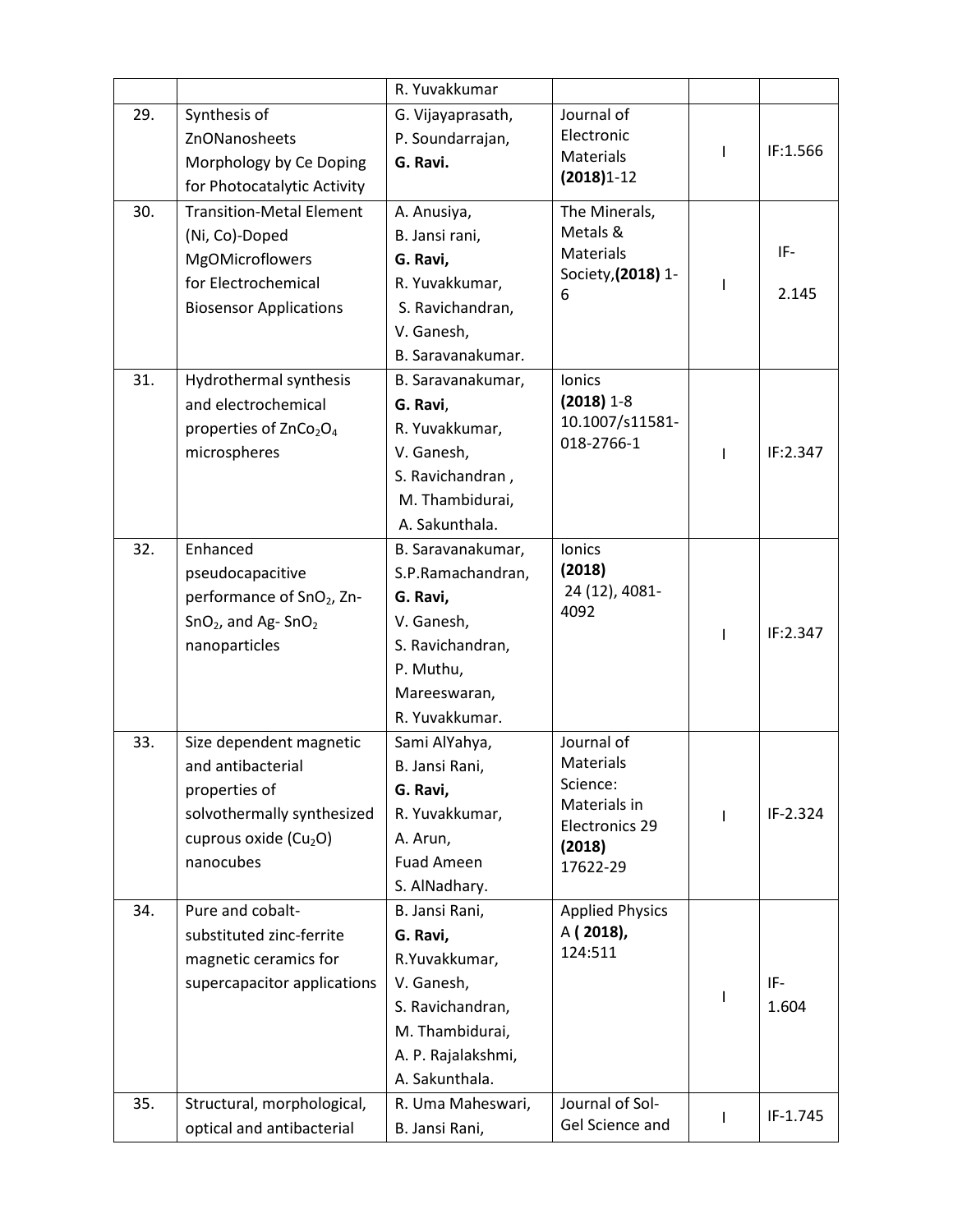|     | properties of pentagon             | G. Ravi,            | Technology 87                  |   |           |
|-----|------------------------------------|---------------------|--------------------------------|---|-----------|
|     | CuOnanoplatelets                   | R. Yuvakkumar,      | $1 - 13,$                      |   |           |
|     |                                    | Fuad Ameen,         | (2018)                         |   |           |
|     |                                    | A. Al-Sabri         |                                |   |           |
| 36. | Synthesis and                      | B. Jansi Rani,      | Surfaces and                   |   |           |
|     | characterization of                | M. Ravina,          | Interfaces, 11                 |   |           |
|     | hausmannite ( $Mn_3O_4$ )          | G. Ravi,            | $(2018)$ 28-36                 |   |           |
|     | nanostructures                     | S. Ravichandran,    |                                | L |           |
|     |                                    | V.                  |                                |   |           |
|     |                                    | Ganesh, R. Yuvakkum |                                |   |           |
|     |                                    | ar.                 |                                |   |           |
| 37. | Global exponential stability       | Maharaja,           | Advances in                    |   |           |
|     | of Markovian jumping               | R. Raja,            | <b>Difference</b>              |   |           |
|     | stochastic impulsive               | Jinde Cao,          | Equations,                     |   |           |
|     | uncertain BAM neural               | G. Ravi,            | $(2018)$ ,<br>2018:113         |   |           |
|     | networks with leakage,             | G. Rajchakit        |                                | ı | IF:0.335  |
|     | mixed time delays, and $\alpha$ -  |                     |                                |   |           |
|     | inverse Hölder activation          |                     |                                |   |           |
|     | functions                          |                     |                                |   |           |
|     |                                    |                     |                                |   |           |
| 38. | The point defects induced          |                     | Journal of                     |   |           |
|     | ferromagnetism in ZnO              | G. Vijayaprasath,   | <b>Materials</b>               |   |           |
|     | semiconductor by terbium           | P. Soundarrajan,    | Science:                       |   | IF-2.324  |
|     | doping via co-precipitation        | G. Ravi.            | Materials in<br>Electronics 29 | ı |           |
|     | method                             |                     | (2018)                         |   |           |
|     |                                    |                     | 11892-900                      |   |           |
| 39. | Global exponential stability       | C. Sowmiya,         | International                  |   |           |
|     | of antiperiodic solutions for      | R. Raja,            | Journal of                     |   |           |
|     | impulsive<br>discrete-time         | Jinde Cao,          | Adaptive Control               |   |           |
|     | Markovian<br>jumping               | G. Ravi,            | and Signal<br>Processing       |   |           |
|     | stochastic<br><b>BAM</b><br>neural | Xiaodi Li A.        | 32, 6                          |   | IF-2.082  |
|     | networks<br>with<br>additive       | AlsaediZhengwenTu   | 908-936, (2018)                |   |           |
|     | delays<br>time-varying<br>and      |                     |                                |   |           |
|     | leakage delay                      |                     |                                |   |           |
|     |                                    |                     |                                |   |           |
| 40. | Surfactant assisted zinc           | B. Saravanakumar,   | Journal of Sol-                |   |           |
|     | doped tin oxide                    | G. Ravi,            | Gel Science and                |   |           |
|     | nanoparticles for                  | V. Ganesh,          | Technology 86                  |   | IF-1.745  |
|     | supercapacitor applications        | FuadAmeenA. Al-     | $(2018)$ 521-529               | L |           |
|     |                                    | Sabri,              |                                |   |           |
|     |                                    | R. Yuvakkumar.      |                                |   |           |
| 41. | Electrochemically active           | B. Jansi Rani,      | ApplNanosci 8                  |   |           |
|     | $XWO4$ (X = Co, Cu, Mn, Zn)        | G. Ravi,            | (2018) 1241-58.                | T | IF: 2.951 |
|     | nanostructure for water            | S. Ravichandran,    |                                |   |           |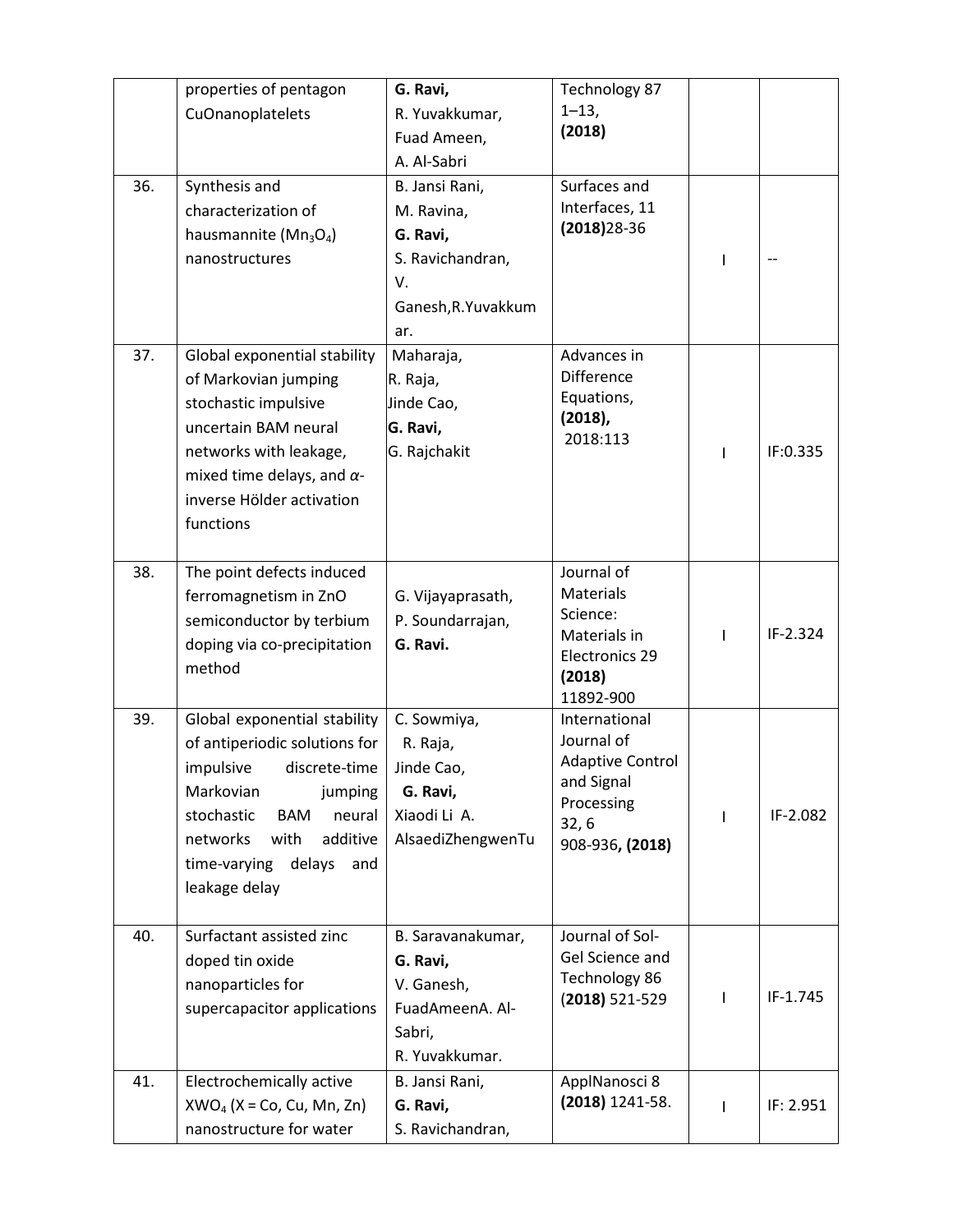|     | splitting applications                                                                                                                                     | V. Ganesh,<br><b>Fuad Ameen</b><br>A. Al-Sabri,<br>R. Yuvakkumar.                                                                                     |                                                            |              |
|-----|------------------------------------------------------------------------------------------------------------------------------------------------------------|-------------------------------------------------------------------------------------------------------------------------------------------------------|------------------------------------------------------------|--------------|
| 42. | Vertically aligned Cu-<br>ZnOnanorod arrays for<br>water splitting applications                                                                            | Eadi Sunil Babu,<br>B Jansi Rani,<br>G Ravi,<br>R Yuvakkumar,<br>Ramesh K Guduru,<br>S Ravichandran,<br>Faud Ameen,<br>Sungjin Kim,<br>Heung Woo Jeon | <b>Materials Letters</b><br>222 (2018)<br>58-61            | IF-3.019     |
| 43. | Radio frequency power<br>induced changes of<br>structural, morphological,<br>optical and electrical<br>properties of sputtered<br>cadmium oxide thin films | P. Sakthivel,<br>R. Murugan,<br>S. Asaithambi,<br>M. Karuppaiah,<br>G. Vijayaprasath,<br>S. Rajendran,<br>Y. Hayakawa,<br>G. Ravi.                    | Thin Solid Films<br>654 (2018) 85-<br>92                   | IF:1.888     |
| 44. | Temperature-dependent<br>physicochemical properties<br>of magnesium ferrites<br>(MgFe <sub>2</sub> O <sub>4</sub> )                                        | B Jansi Rani,<br>M Durga, G Ravi,<br>P Krishnaveni,<br>V Ganesh,<br>S Ravichandran,<br>R Yuvakkumar.                                                  | <b>Applied Physics</b><br>A 124 (2018)<br>319              | IF-<br>1.604 |
| 45. | Facile synthesis of<br>quantum sized $Co3O4$<br>nanostructures and their<br>magnetic properties                                                            | G.Anandhababu,<br>G. Ravi.                                                                                                                            | Nano-Structures<br>& Nano<br>Objects, 15, (2018<br>$) 1-9$ |              |
| 46. | Ferrimagnetism in cobalt<br>ferrite (CoFe <sub>2</sub> O <sub>4</sub> )<br>nanoparticles                                                                   | B. JansiRani,<br>M.Ravina,<br>B.Saravanakumar,<br>G.Ravi,<br>V.Ganesh, S.Ravichan<br>dra, R. Yuvakkumar                                               | Nano-Structures<br>& Nano Objects<br>14, (2018) 84-91      |              |
| 47. | Novel NiWO <sub>4</sub> nanoberries<br>morphology effect on<br>photoelectrochemical<br>properties                                                          | Sunil BabuEadi,<br>B Jansi Rani , G Ravi,<br>Ramesh K Guduru,<br>V Ganesh,<br>R Yuvakkumar,<br>Sungjin Kim.                                           | Materials Letter,<br>220 (2018) 209-<br>212                | IF-3.019     |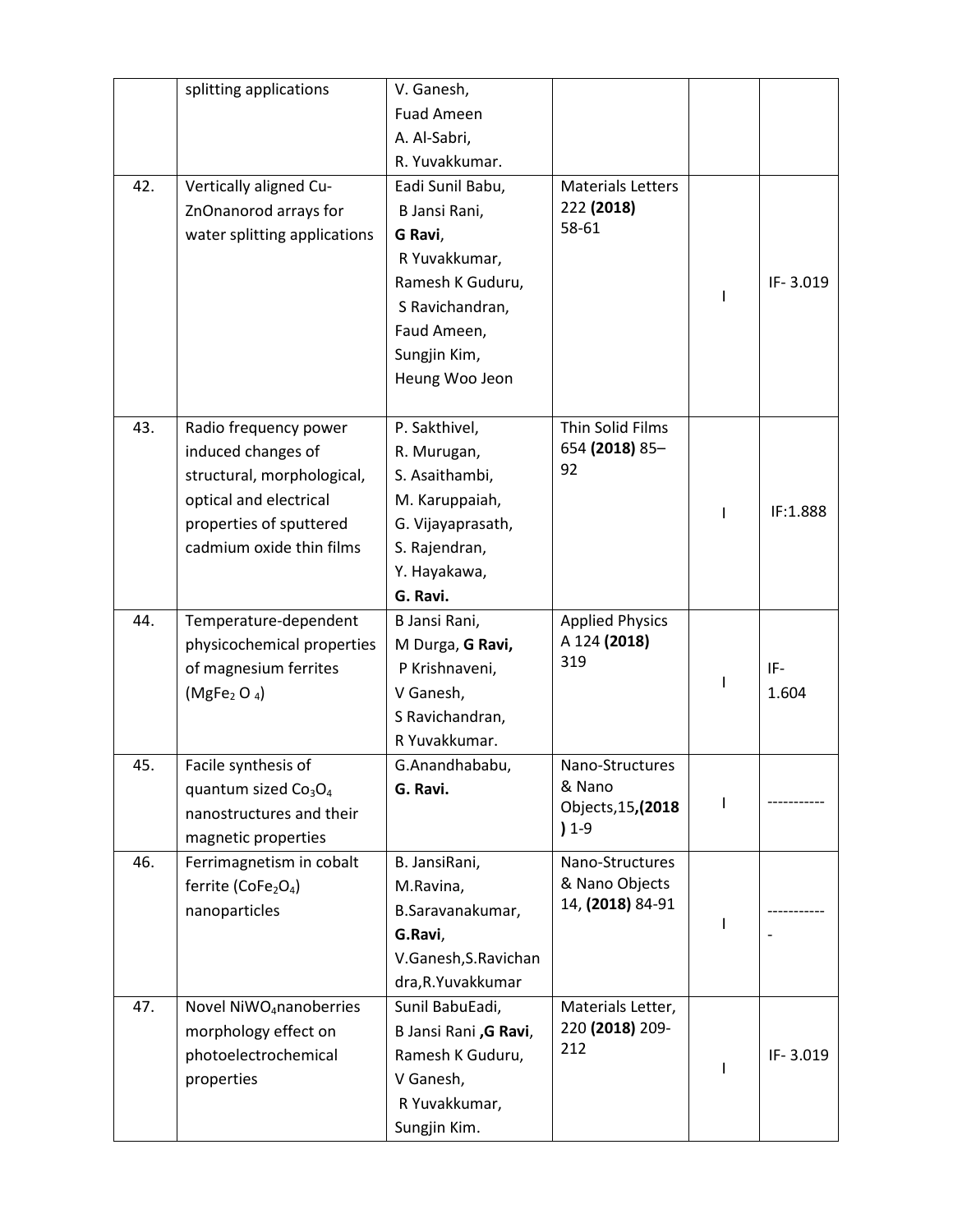| 48. | Electrochemical                             | B Saravanakumar,                 | Mater. Res.                                 |   |           |
|-----|---------------------------------------------|----------------------------------|---------------------------------------------|---|-----------|
|     | characterization of FeMnO <sub>3</sub>      | SP Ramachandran,                 | Express                                     |   |           |
|     | microspheres as                             | G Ravi, V Ganesh,                | 5 (2018) 015504                             |   |           |
|     | potential material for                      | Ramesh K Guduru                  |                                             | ı | IF:1.449  |
|     | energy storage applications                 | R Yuvakkumar.                    |                                             |   |           |
|     |                                             |                                  |                                             |   |           |
| 49. | Synthesis and                               | P Vishnukumar,                   | Materials Letter                            |   |           |
|     | Characterization of NiO/Ni <sub>3</sub>     | B Saravanakumar,                 | 219 (2018) 114-                             |   |           |
|     | $V_2$ O <sub>8</sub> Nanocomposite for      | G Ravi, V Ganesh,                | 118                                         |   | IF-3.019  |
|     | Supercapacitor                              | Ramesh K Guduru,                 |                                             |   |           |
|     | Applications                                | R Yuvakkumar.                    |                                             |   |           |
| 50. | Structural, Optical and                     | B Jansi Rani,                    | Journal of                                  |   |           |
|     | Magnetic Properties of                      | B Saravanakumar,                 | Nanoscience and                             |   |           |
|     | NiONanopowders                              | G Ravi, V Ganesh,                | Nanotechnology,                             |   | IF:1.354  |
|     |                                             | A Sakunthala,                    | 18 (2018) 4658-                             |   |           |
|     |                                             | R Yuvakkumar                     | 4666                                        |   |           |
| 51. | Zinc oxide nanotips growth                  | Eadi Sunil Babu,                 | Journal of                                  |   |           |
|     | by controlling vapor                        | B Saravanakumar,                 | <b>Materials</b>                            |   |           |
|     | deposition on substrates                    | G Ravi,                          | Science:                                    |   |           |
|     |                                             | R Yuvakkumar,                    | Materials in                                | ı | IF-2.324  |
|     |                                             | V Ganesh, Ramesh                 | Electronics,<br>$(2018)$ 1-8                |   |           |
|     |                                             | K Guduru,                        |                                             |   |           |
|     |                                             | Sungjin Kim                      |                                             |   |           |
| 52. | Hexamine Role on                            | T Priyadharshini,                | Journal of                                  |   |           |
|     | Pseudocapacitive                            | B Saravanakumar,                 | Nanoscience and                             |   |           |
|     | <b>Behaviour of Cobalt Oxide</b>            | G Ravi,                          | Nanotechnology,                             | ı | IF:1.354  |
|     | $(Co3O4)$ Nanopowders                       | A Sakunthala,                    | 18 (2018) 4093-<br>4099                     |   |           |
|     |                                             | R Yuvakkumar.                    |                                             |   |           |
| 53. | Pure and Alkaline Metal Ion                 | R Murugana,                      | Materials                                   |   |           |
|     | (Mg, Ca, Sr, Ba) Doped                      | L Kashinath,                     | Research                                    |   |           |
|     | Cerium Oxide                                | R Subash,                        | <b>Bulletin</b>                             |   | IF-3.355  |
|     | Nanostructures for Photo                    | P Sakthivel,                     | 97(2018) 319-<br>325                        |   |           |
|     | Degradation of Methylene                    | K Byrappa,                       |                                             |   |           |
|     | Blue.                                       | S Rajendran, G Ravi.             |                                             |   |           |
| 54. | Role of Co doping on                        | S. Sheik Fareed                  | Journal of                                  |   |           |
|     | structural, morphological                   | N. Mythili                       | Materials                                   |   |           |
|     | and magnetic properties of                  | R. Chandramohan                  | Science                                     |   |           |
|     |                                             |                                  |                                             |   |           |
|     | SILAR deposited magnetite                   | G. Ravi.                         | Materials in                                |   | IF-2.324  |
|     | $(Fe3O4)$ thin films                        |                                  | Electronics, 29                             |   |           |
|     |                                             |                                  | $(3)$ , $(2018)$ 2484-<br>2490              |   |           |
|     |                                             |                                  |                                             |   |           |
| 55. | Studies on opto electronics                 | P. Sakthivel,                    | Ceramics                                    |   |           |
|     | properties of magnetron<br>Cadmium Stannete | R. Murugan,<br>G. Vijayaprasath, | International, 44<br>$(2)$ , $(2018)$ 2529- | I | IF: 3.450 |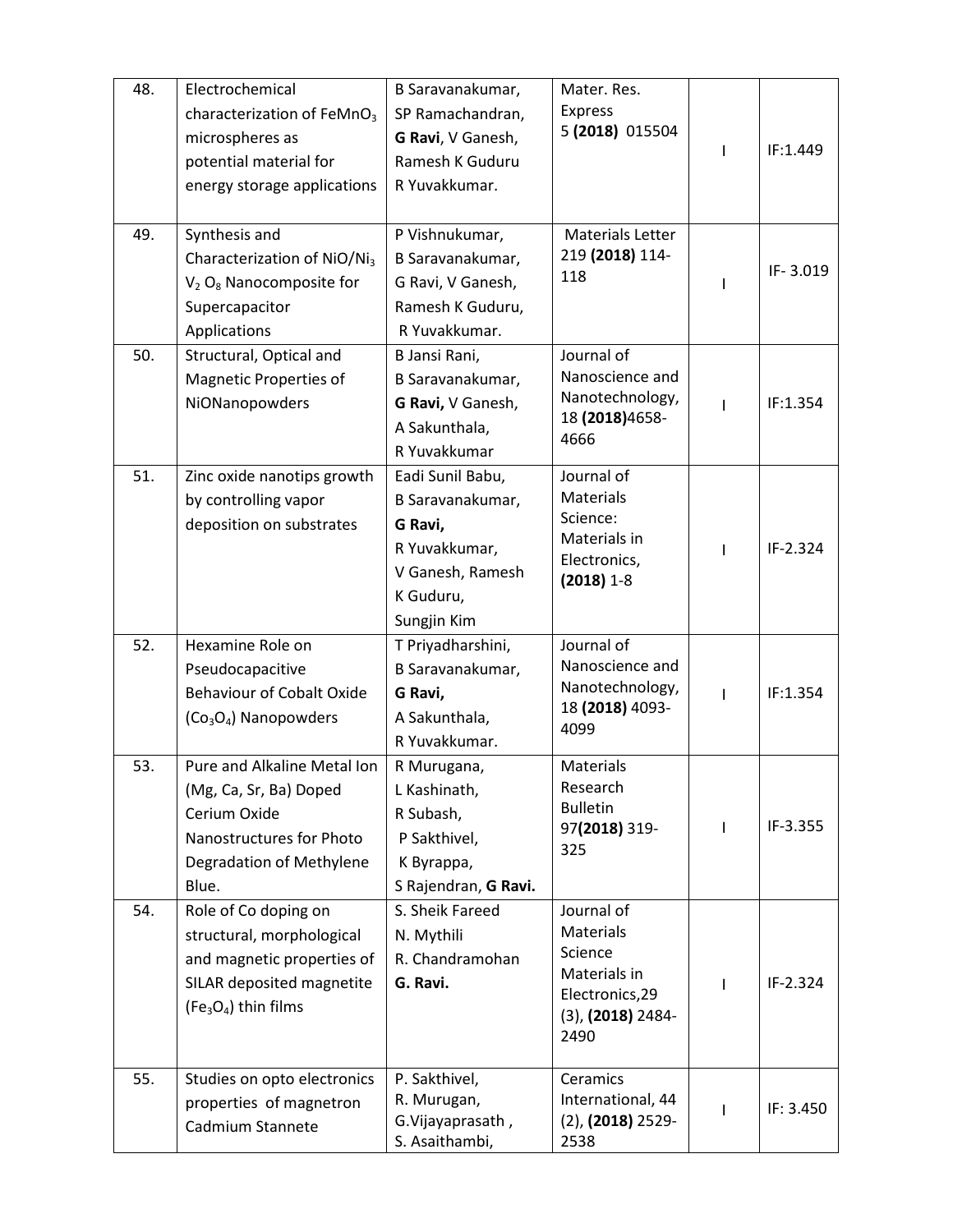|     | sputtered thin films as<br>alternative tcomaaterials<br>for solar cell applications                                                                       | M. Karuppaiah<br>,S.rajendran,<br>Y.Hayakawa and<br>G.Ravi.                                                           |                                                                                                     |    |              |
|-----|-----------------------------------------------------------------------------------------------------------------------------------------------------------|-----------------------------------------------------------------------------------------------------------------------|-----------------------------------------------------------------------------------------------------|----|--------------|
| 56. | Controlled synthesis and<br>electrochemical properties<br>of Ag-doped Co <sub>3</sub><br>$O_4$ nanorods                                                   | B. Jansi Rani,<br>Shilpa P. Raj,<br>Saravanakumar,<br>G Ravi, V Ganesh,<br>R.Yuvakkumar.                              | International<br>Journal of<br>Hydrogen<br>Energy $\cdot$ 42 (50),<br>$(2018)$ 29666-<br>29671      |    | IF-4.084     |
| 57. | Surfactant effect on<br>synthesis and<br>electrochemical properties<br>of nickel-doped<br>magnesium oxide (Ni-<br>MgO) for supercapacitor<br>applications | B. Saravanakumar,<br>S. Muthulakshmi,<br>G. Ravi, V. Ganesh,<br>A. Sakunthala&<br>R. Yuvakkumar.                      | Appl. Phys. A<br>(2017) 123:697                                                                     |    | IF-1.604     |
| 58. | Prompt Synthesis of<br>Iridium Organosol on DNA<br>for Catalysis and<br><b>SERS Applications</b>                                                          | K. Sakthikumar,<br>S. Anantharaj,<br>Sivasankara Rao Ede,<br>K. Karthick, G.<br>Ravi, T. Karthik, and<br>SubrataKundu | Journal of<br><b>Materials</b><br>Chemistry C, 5<br>$(45)$ , $(2017)$<br>11947-11957                | L  | IF:6.641     |
| 59. | Structural, optical and<br>magnetic properties of<br>CuFe <sub>2</sub> O <sub>4</sub> nanoparticles                                                       | B Jansi Rani,<br>B Saravanakumar,<br>G Ravi, V Ganesh,<br>S Ravichandran,<br>R Yuvakkumar.                            | Journal of<br><b>Materials</b><br>Science:<br>Materials in<br>Electronics 29<br>(2017)<br>1975-1984 |    | IF-2.324     |
| 60. | Design, Fabrication, and<br>Characterization of<br>Hematite ( $\alpha$ -Fe <sub>2</sub> O <sub>3</sub> )<br>Nanostructures.                               | B. Jansi Rani,<br>R. Mageswari,<br>V Ganesh,<br>G. Ravi,<br>R.Yuvakkumar.                                             | The journal of<br>the Minerals,<br>Metals &<br><b>Materials</b><br>Society(2017) 1-<br>7            | L  | IF-<br>2.145 |
| 61. | Morphology dependent<br>electrochemical capacitor<br>performance of NiMoO <sub>4</sub><br>nanoparticles.                                                  | B Saravanakumar,<br>SP Ramachandran, G<br>Ravi, V Ganesh,<br>A Sakunthala,<br>R Yuvakkumar.                           | <b>Materials</b><br>Letters, 209<br>(2017)<br>$1 - 4$                                               |    | IF-3.019     |
| 62. | Hydrothermal synthesis of<br>spherical NiCO <sub>2</sub> O <sub>4</sub>                                                                                   | B Saravanakumar,<br>T Priyadharshini,                                                                                 | Journal of Sol-<br>Gel Science and<br>Technology                                                    | I. | IF-1.745     |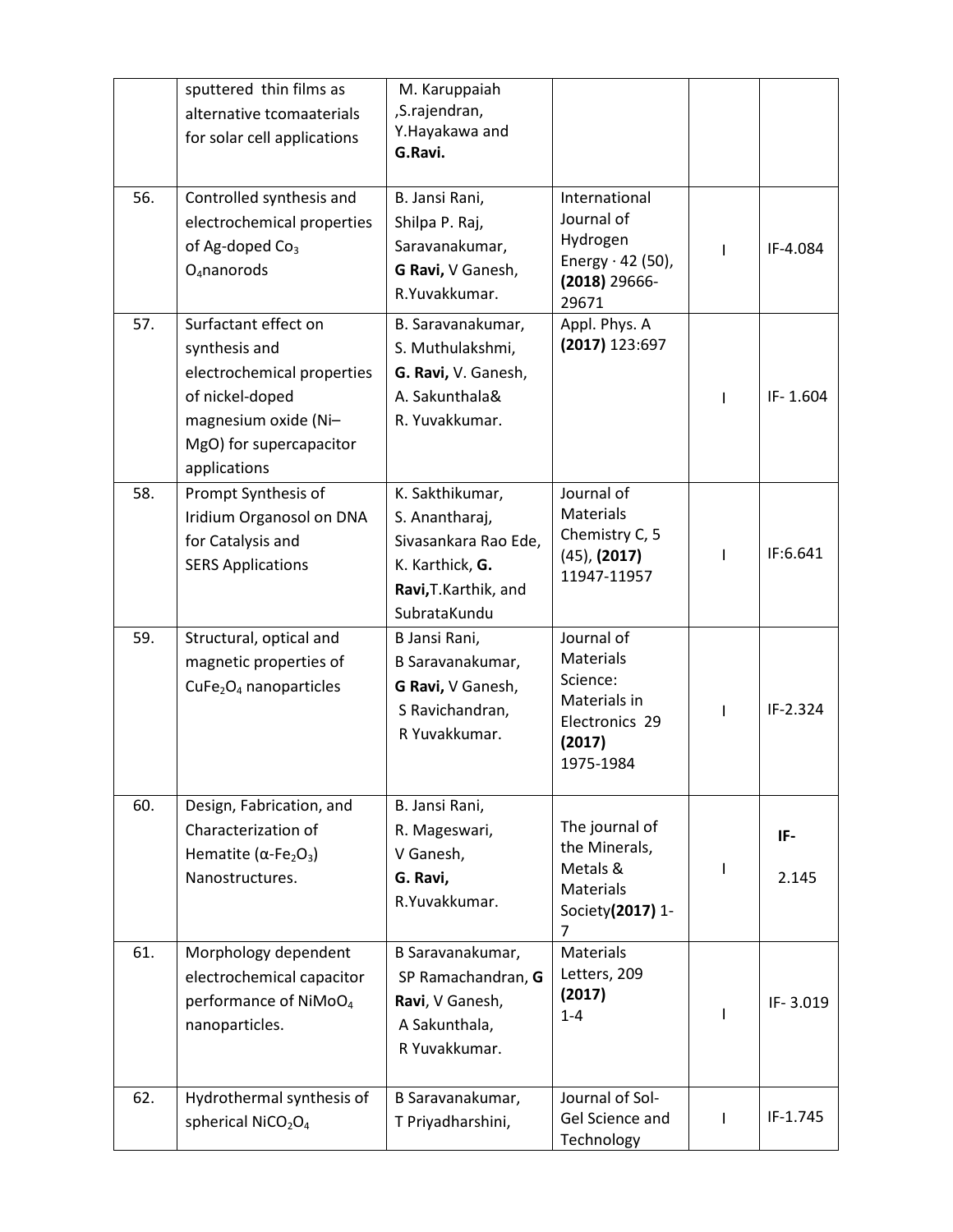|     | nanoparticles as a positive                                                    | G Ravi, V Ganesh,    | (2017) 297-305.     |   |           |
|-----|--------------------------------------------------------------------------------|----------------------|---------------------|---|-----------|
|     | electrode for                                                                  | A Sakunthala,        |                     |   |           |
|     | pseudocapacitor                                                                | R Yuvakkumar.        |                     |   |           |
|     | applications                                                                   |                      |                     |   |           |
| 63. | Physico-chemical                                                               | <b>B. Jansi Rani</b> | Journal of          |   |           |
|     | properties of pure and zinc                                                    | R. Mageswari         | Materials           |   |           |
|     | incorporated cobalt nickel                                                     | G. Ravi              | Science             |   |           |
|     | mixed ferrite                                                                  | R.Yuvakkumar.        | Materials in        |   |           |
|     | (ZnxCo <sub>0.005</sub> -xNi <sub>0.005</sub> Fe <sub>2</sub> O <sub>4</sub> , |                      | Electronics,        | ı | IF-2.324  |
|     | where $x = 0$ , 0.002, 0.004                                                   |                      | DOI:<br>$(2017)-28$ |   |           |
|     | M) nanoparticles                                                               |                      | 16450-458           |   |           |
|     |                                                                                |                      |                     |   |           |
| 64. | Hexamine, PEG-400 effect                                                       | S. P. Ramachandran   | Journal of          |   |           |
|     | on $α$ -MoO <sub>3</sub> nanoparticle                                          | B. Saravanakumar     | <b>Materials</b>    |   |           |
|     | synthesis for pseudo                                                           | V. Ganesh            | Science:            |   |           |
|     | capacitance applications.                                                      | G. Ravi              | Materials in        |   | IF-2.324  |
|     |                                                                                | A. Sakunthala        | Electronics.        |   |           |
|     |                                                                                | R. Yuvakkumar.       | (2017).13780-86     |   |           |
| 65. | Electrochemical properties                                                     | B. Saravanakumar,    | Journal of Alloys   |   |           |
|     | of rice-like copper                                                            | S. Muthu Lakshmi,    | and Compounds       |   |           |
|     | manganese oxide                                                                | G. Ravi, V. Ganesh,  | 723(2017) 115-      |   |           |
|     | (CuMn <sub>2</sub> O <sub>4</sub> ) nanoparticles                              | A. Sakunthala        | 122                 |   | IF-4.175  |
|     | for pseudocapacitor                                                            | R. Yuvakkumar        |                     |   |           |
|     | applications                                                                   |                      |                     |   |           |
| 66. | Properties of SILAR                                                            | S. Sheik Fareed      | Journal of          |   |           |
|     | deposited magnetite                                                            | N. Mythili           | Materials           |   |           |
|     | (Fe <sub>3</sub> O <sub>4</sub> ) thin films: effect of                        | G. Vijayaprasath     | Science:            |   |           |
|     | bath temperatures.,                                                            | R. Murugan           | Materials in        |   |           |
|     |                                                                                | H. Mohamed           | Electronics, 28     | L | IF-2.324  |
|     |                                                                                | Mohaideen            | (2017)9450-<br>9455 |   |           |
|     |                                                                                | R. Chandramohan      |                     |   |           |
|     |                                                                                | G. Ravi.             |                     |   |           |
| 67. | Pure and Co doped                                                              | R. Murugan,          | Ceramics            |   |           |
|     | CeO <sub>2</sub> nanostructure                                                 | G. Ravi,             | International 43    |   |           |
|     | electrodes with enhanced                                                       | R. Yuvakkumar,       | $(2017)10494 -$     |   |           |
|     | electrochemical                                                                | S. Rajendran,        | 10501.              |   |           |
|     | performance for energy                                                         | N. Maheswari,        |                     |   | IF: 3.450 |
|     | storage applications                                                           | G. Muralidharan      |                     |   |           |
|     |                                                                                | Y. Hayakawa.         |                     |   |           |
|     |                                                                                |                      |                     |   |           |
| 68. | Influence of reducing agent                                                    | B. Saravanakumar,    | Journal of          |   |           |
|     | concentration on the                                                           | B. Jansi Rani,       | Materials           |   | IF-       |
|     | structure, morphology and                                                      | G. Ravi,             | Science:            |   | 2.324     |
|     | ferromagnetic properties                                                       | A. Sakunthala,       | Materials in        |   |           |
|     |                                                                                |                      | Electronics, 28     |   |           |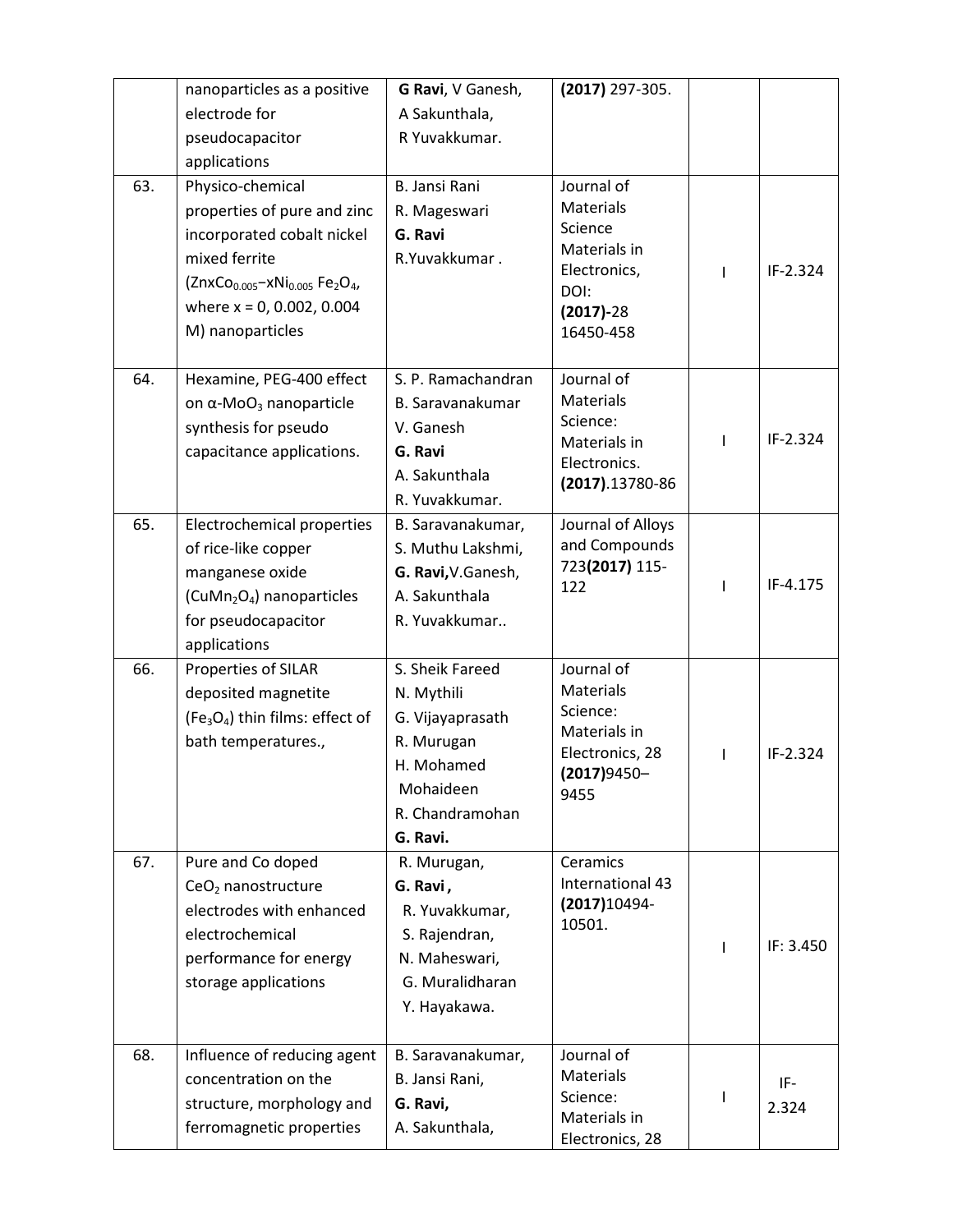|     | of hematite ( $\alpha$ -Fe <sub>2</sub> O <sub>3</sub> ) | R. Yuvakkumar.      | $(2017)8093-$                     |   |           |
|-----|----------------------------------------------------------|---------------------|-----------------------------------|---|-----------|
|     | nanoparticles                                            |                     | 8100.                             |   |           |
| 69. | Ni-CeO <sub>2</sub> Spherical                            | R. Murugan,         | Physical                          |   |           |
|     | Nanostructures for                                       | G. Ravi,            | Chemistry                         |   |           |
|     | Magnetic and                                             | G. Vijayaprasath,   | Chemical                          |   |           |
|     | Electrochemical                                          | S. Rajendran,       | Physics, 19<br>(2017) 4396-       |   | IF-3.567  |
|     | Supercapacitor                                           | T. Mahalingam,      | 4404.                             |   |           |
|     | Applications                                             | N. Maheswari,       |                                   |   |           |
|     |                                                          | G. Muralidharan,    |                                   |   |           |
|     |                                                          | Y. Hayakawa.        |                                   |   |           |
| 70. | Reducing agent (NaBH <sub>4</sub> )                      | B. Saravanakumar,   | Journal of                        |   |           |
|     | dependent structure,                                     | B. Jansi Rani,      | Magnetism and                     |   | IF-2.683  |
|     | morphology and magnetic                                  | G. Ravi,            | Magnetic                          |   |           |
|     | properties of nickel ferrite                             | M. Thambidurai,     | Materials, 428<br>$(2017)$ 78-85. |   |           |
|     | (NiFe <sub>2</sub> O <sub>4</sub> ) nanorods             | R. Yuvakkumar       |                                   |   |           |
| 71. | A green route to synthesis                               | S. Palanisamy,      | <b>Materials</b>                  |   |           |
|     | silver nanoparticles using                               | P. Rajasekar,       | Letters, 189                      |   |           |
|     | Sargassumpolycystum and                                  | G.Vijayaprasath,    | (2017) 196-200                    |   | IF-3.019  |
|     | its antioxidant and                                      | G. Ravi,            |                                   |   |           |
|     | cytotoxic effects: an in                                 | R. Manikandan, N.M. |                                   |   |           |
|     | vitro analysis                                           | Prabhu.             |                                   |   |           |
| 72. | Defect Assisted Room                                     | R. Murugan,         | Ceramics                          |   |           |
|     | Temperature                                              | G. Vijayaprasath,   | International, 43                 |   |           |
|     | Ferromagnetism on rf                                     | M. Thangaraj,       | (2017) 399-406                    |   |           |
|     | Sputtered Mn doped CeO <sub>2</sub>                      | T.Mahalingam,       |                                   |   |           |
|     | <b>Thin Films</b>                                        | S. Rajendran,       |                                   |   | IF: 3.450 |
|     |                                                          | M. Arivanandhan,    |                                   |   |           |
|     |                                                          | A.Loganathan,       |                                   |   |           |
|     |                                                          | Y. Hayakawa,        |                                   |   |           |
|     |                                                          | G. Ravi.            |                                   |   |           |
| 73. | Enzymeless biosensor                                     | P.Muthukumaran,     | RSC Adv.,                         |   |           |
|     | based on β-NiS@rGO/Au                                    | C.Sumathi, J.Wilson | 6(2016) 96467-                    |   |           |
|     | nanocomposites for                                       | and G.Ravi.         | 96478                             |   | IF-2.936  |
|     | simultaneous detection of                                |                     |                                   | T |           |
|     | Ascorbic acid, Epinephrine                               |                     |                                   |   |           |
|     | and Uric acid                                            |                     |                                   |   |           |
| 74. | Growth and                                               | Golda Louis,        | J Mater Sci:                      |   |           |
|     | characterization of pure,                                | A. S. Haja Hameed,  | <b>Mater Electron</b>             |   |           |
|     | chloroacetamide and 4-                                   | C. Karthikeyan,     | (2016)                            |   |           |
|     | dimethylaminobenzaldehy                                  | G. Ravi.            | 1652-58                           |   | IF-2.324  |
|     | de doped                                                 |                     |                                   |   |           |
|     | triglycinesulphophosphate                                |                     |                                   |   |           |
|     | (TGSP) crystals                                          |                     |                                   |   |           |
| 75. | Enhancement of room                                      | R. Murugan,         | <b>Applied Surface</b>            |   | IF-5.155  |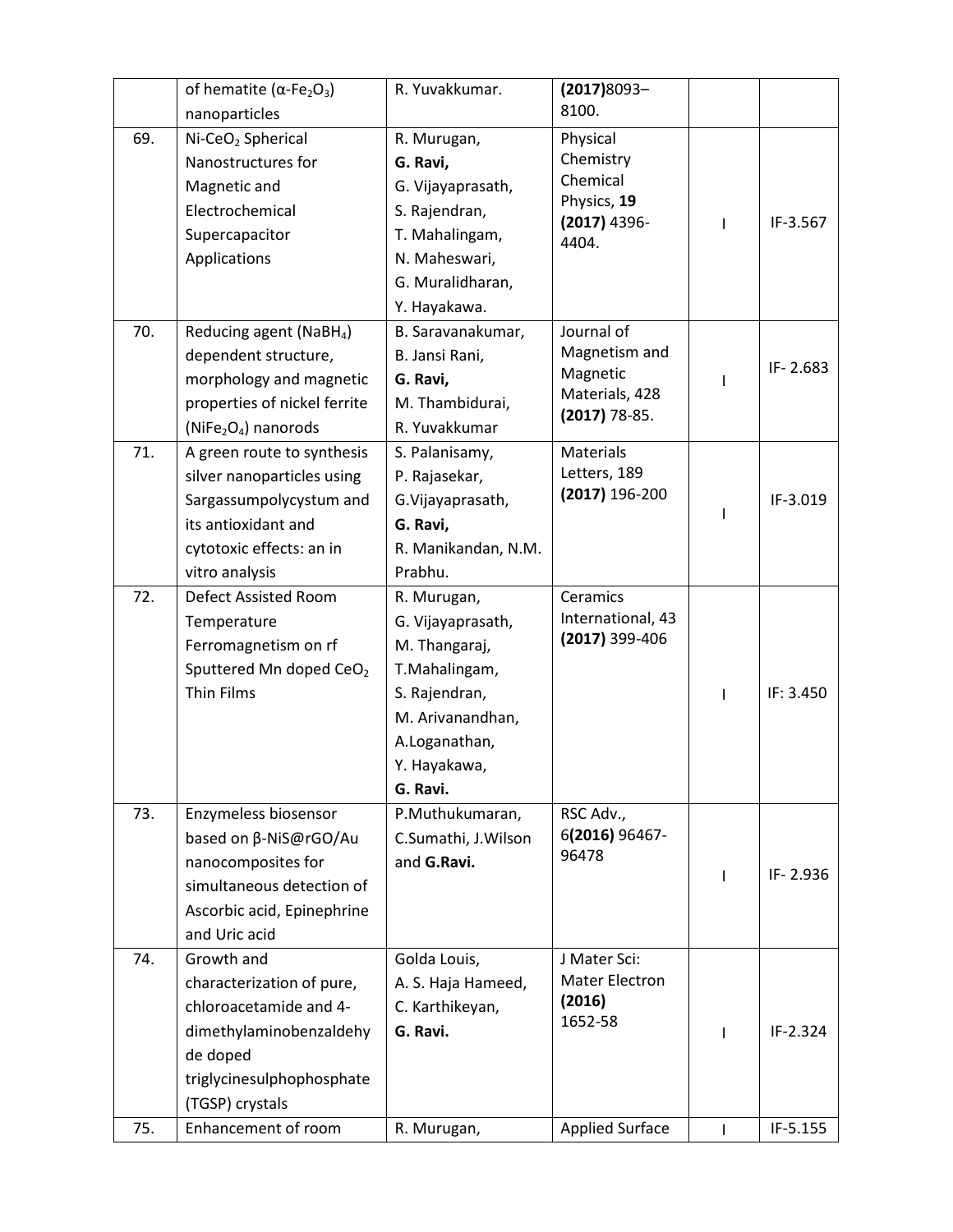|     | temperature ferromagnetic          | G. Vijayaprasath,     | Science 390                       |          |
|-----|------------------------------------|-----------------------|-----------------------------------|----------|
|     | behavior of rf                     | T. Mahalingam,        | (2016) 583-590                    |          |
|     | sputtered Ni-CeO <sub>2</sub> thin | G. Ravi               |                                   |          |
|     | films                              |                       |                                   |          |
| 76. | Ultra-small rhenium                | S. Anantharaj,        | Journal of                        |          |
|     | nanoparticles immobilized          | K. Sakthikumar,       | Colloid and                       |          |
|     | on DNA scaffolds: An               | AyyapanElangovan,     | Interface                         |          |
|     | excellent material for             | G. Ravi, T. Karthik,  | Science, 483<br>$(2016)$ 360-373  | IF-6.361 |
|     | surface enhanced Raman             | SubrataKundu.         |                                   |          |
|     | scattering and catalysis           |                       |                                   |          |
|     | studies                            |                       |                                   |          |
| 77. | Physical vapor deposited           | ShrividhyaThiagaraja  | RSC Advances 6,                   |          |
|     | highly oriented $V_2O_5$ thin      | n,                    | $(2016)$ , 82581-                 | IF-2.936 |
|     | films for electrocatalytic         | MahalingamThaiyan     | 82590                             |          |
|     | oxidation of hydrazine             | and Ravi Ganesan.     |                                   |          |
| 78. | DNA mediated                       | C. Sumathi,           | RSC Advances 6,                   |          |
|     | electrocatalytic                   | P. Muthukumaran,      | (2016), 81500-                    |          |
|     | enhancement of $aFe2O3$ -          | P. Thivya, J. Wilson  | 81509                             |          |
|     | PEDOT-C-MoS <sub>2</sub> hybrid    | and G. Ravi.          |                                   | IF-2.936 |
|     | nanostructures for                 |                       |                                   |          |
|     | riboflavin detection on            |                       |                                   |          |
|     | screen printed electrode           |                       |                                   |          |
| 79. | Optical and magnetic               | G. Vijayaprasath,     | Journal of                        |          |
|     | studies on Gd doped ZnO            | R. Murugan,           | Luminescence                      | IF-2.961 |
|     | nanoparticles synthesized          | Y. Hayakawa,          | 178, (2016) 375-<br>383           |          |
|     | by co-precipitation method         | G. Ravi               |                                   |          |
| 80. | Synthesis of ZnO nanowire          | T. Marimuthu,         | Journal of Alloys                 |          |
|     | arrays on ZnOTiO 2 mixed           | N. Anandhan,          | and Compounds                     |          |
|     | oxide seed layer for dye           | R. Thangamuthu,       | 677, (2016) 211-<br>218           | IF-4.175 |
|     | sensitized solar cell              | M. Mummoorthi,        |                                   |          |
|     | applications                       | G. Ravi               |                                   |          |
| 81. | 3-Carboxy-2-(piperidin-1-          | S. Sudhahar,          | IUCrData, (2016)                  |          |
|     | ium-1-yl) propanoate               | К.                    | x160748                           |          |
|     |                                    | Sankaranarayanan,     |                                   |          |
|     |                                    | G.Ravi,               |                                   |          |
|     |                                    | R.M. Kumar,           |                                   |          |
|     |                                    | G. Chakkaravarthi     |                                   |          |
| 82. | An ultrasensitive                  | N. Lavanya, C. Sekar, | Materials                         |          |
|     | electrochemical sensor for         | R. Murugan, G. Ravi   | Science and                       |          |
|     | simultaneous                       |                       | Engineering: C<br>65, (2016) 278- | IF-      |
|     | determination of xanthine,         |                       | 286                               | 6.641    |
|     | hypoxanthine and uric acid         |                       |                                   |          |
|     | based on Co doped CeO <sub>2</sub> |                       |                                   |          |
|     | nanoparticles                      |                       |                                   |          |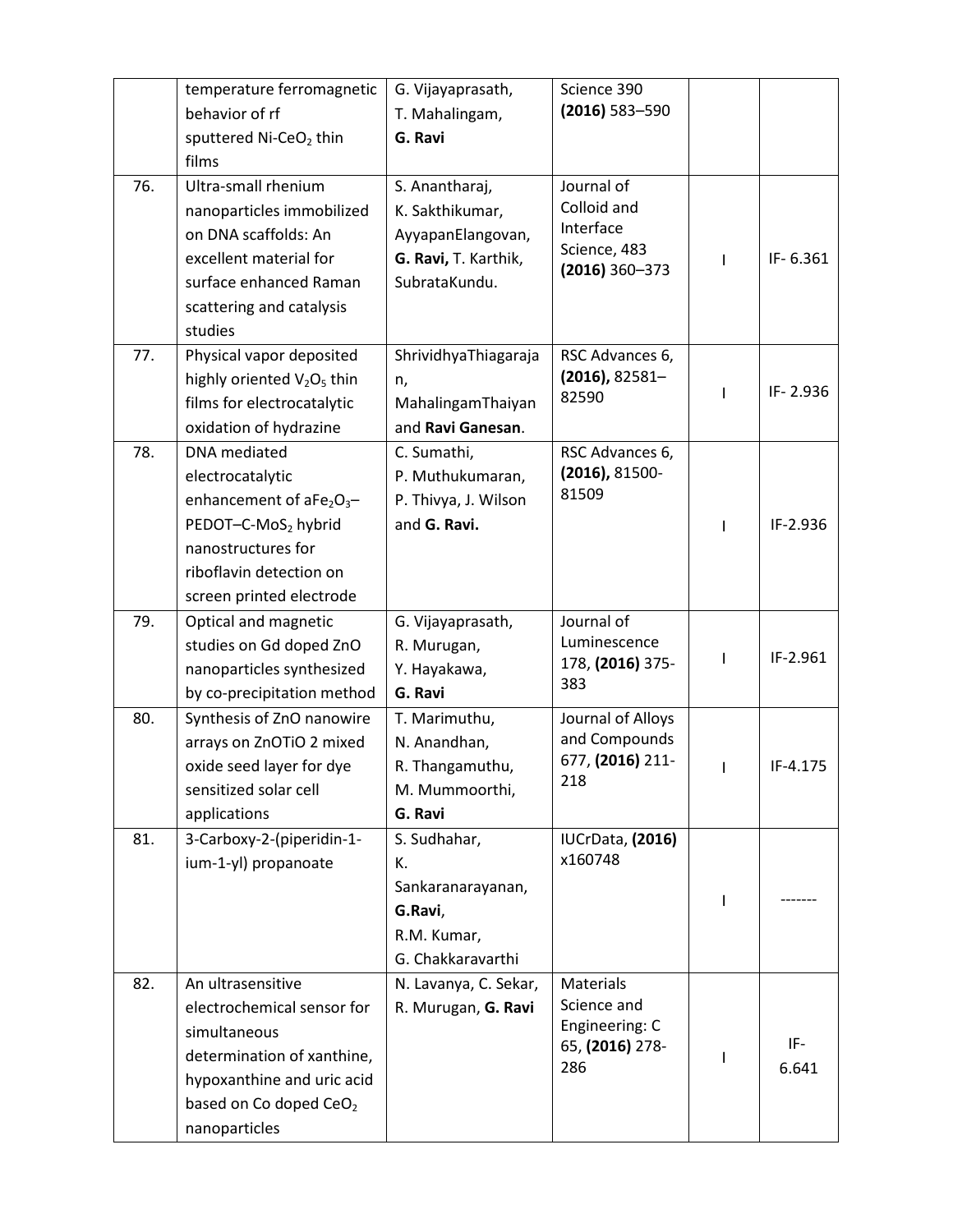| 83. | Photoelectrochemical<br>study of MoO <sub>3</sub> assorted<br>morphology films formed<br>by thermal evaporation                                                                                                    | R. Senthilkumar,<br>G. Anandhababu,<br>T. Mahalingam,<br>G. Ravi                                                                                                                                    | Journal of Energy<br>Chemistry 25<br>(2016) 798-804.                                               | I  | IF-<br>5.162 |
|-----|--------------------------------------------------------------------------------------------------------------------------------------------------------------------------------------------------------------------|-----------------------------------------------------------------------------------------------------------------------------------------------------------------------------------------------------|----------------------------------------------------------------------------------------------------|----|--------------|
| 84. | Defect induced magnetic<br>transition in Co doped<br>CeO <sub>2</sub> sputtered thin films                                                                                                                         | R Murugan,<br>G Vijayaprasath,<br>T Mahalingam,<br>G. Ravi                                                                                                                                          | Ceramics<br>International<br>42, (2016)<br>11724-11731                                             | J. | IF: 3.450    |
| 85. | Studies on the simplified<br>SILAR deposited magnetite<br>(Fe <sub>3</sub> O <sub>4</sub> ) thin films annealed<br>at different temperatures                                                                       | S Sheik Fareed,<br>N Mythili,<br>H Mohamed<br>Mohaideen,<br>K Saravanakumar,<br>R Chandramohan,<br>G. Ravi                                                                                          | Journal of<br>Materials<br>Science:<br>Materials in<br>Electronics 27<br>(4), (2016) 3420-<br>3426 |    | IF-2.324     |
| 86. | Magnetic evolution in<br>transition metal-doped<br>$Co3- x M x O4$ (M= Ni, Fe,<br>Mg and Zn) nanostructures                                                                                                        | G.AnandhaBabu,<br>G.Ravi                                                                                                                                                                            | <b>Applied Physics</b><br>A 122 (2016), 1-8                                                        |    | IF-<br>1.604 |
| 87. | Structural characterization<br>and magnetic properties of<br>Co co-doped Ni/ZnO<br>nanoparticles                                                                                                                   | G Vijayaprasath,<br>R Murugan,<br>S Asaithambi,<br>G AnandhaBabu,<br>P Sakthivel,<br>T Mahalingam,<br>Y Hayakawa,<br>G. Ravi                                                                        | <b>Applied Physics</b><br>A 122 (2016), 1-<br>11                                                   | J. | IF-<br>1.604 |
| 88. | In vitro antibacterial<br>activity of ZnO and Nd<br>doped ZnO nanoparticles<br>against ESBL producing<br>Escherichia coli and<br>Klebsiellapneumoniae                                                              | AbdulrahmanSyedah<br>amedHaja Hameed,<br>ChandrasekaranKart<br>hikeyan,<br>AbdulazeesParveezA<br>hamed,<br>NooruddinThajuddin<br>, Naiyf S Alharbi,<br>Sulaiman Ali Alharbi,<br><b>Ganasan Ravi</b> | Scientific<br>reports, 6 (2016)<br>24312.                                                          |    | IF-4.122     |
| 89. | Au-Pd bimetallic<br>nanoparticles anchored on<br>$\alpha$ -Fe <sub>2</sub> O <sub>3</sub> nonenzymatic<br>hybrid nanoelectrocatalyst<br>for simultaneous<br>electrochemical detection<br>of dopamine and uric acid | C Sumathi, CV Raju,<br>P Muthukumaran,<br>J Wilson, G. Ravi                                                                                                                                         | Journal of<br><b>Materials</b><br>Chemistry B 4<br>$(2016) 2561 -$<br>2569                         | -1 | IF-5.047     |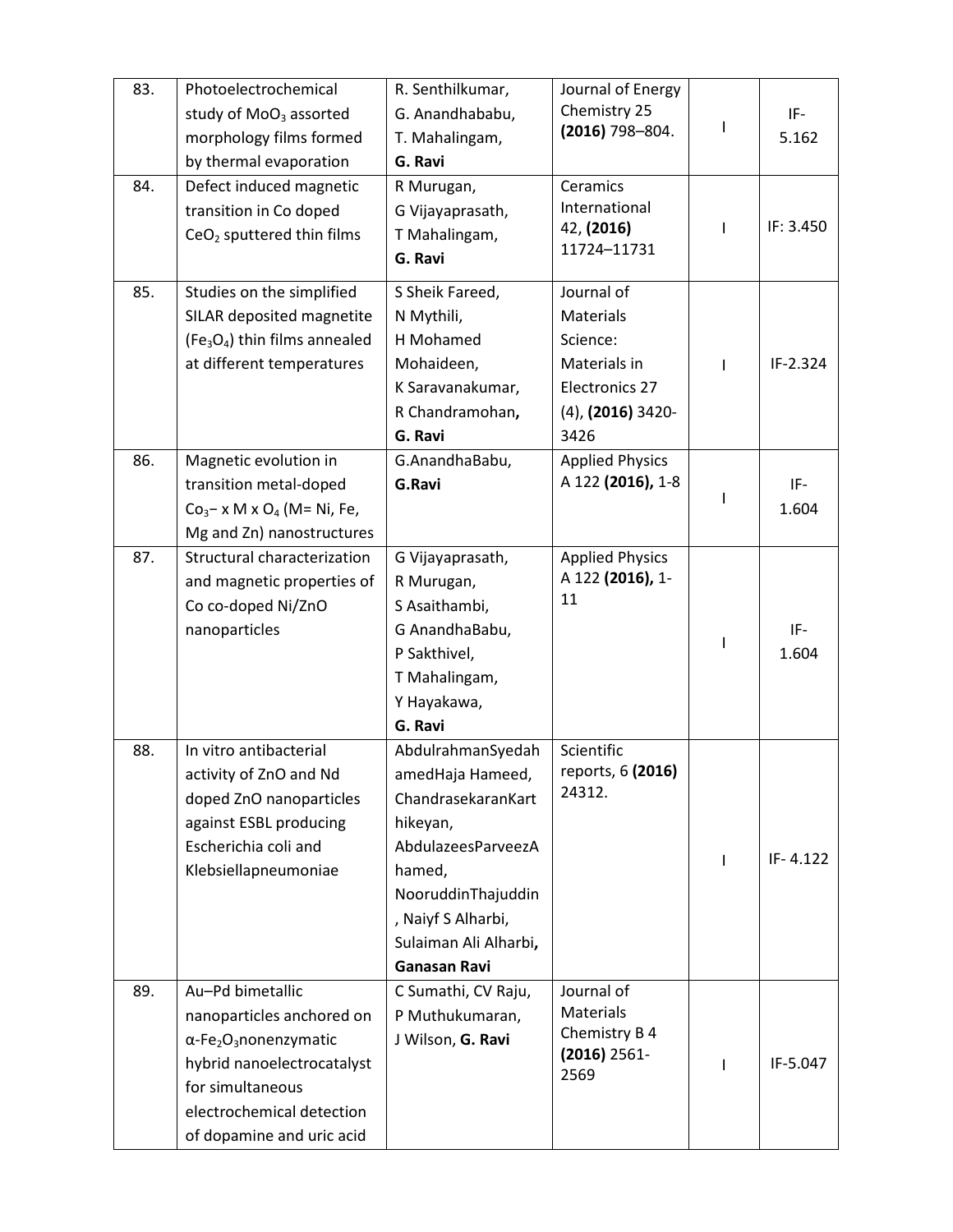|     | in the presence of ascorbic   |                        |                          |   |            |
|-----|-------------------------------|------------------------|--------------------------|---|------------|
|     | acid                          |                        |                          |   |            |
| 90. | Cerium doped nickel-oxide     | P Muthukumaran,        | New Journal of           |   |            |
|     | nanostructures for            | ChikkiliVenkateswara   | Chemistry 40             |   |            |
|     | riboflavin biosensing and     | Raju,                  | $(2016)$ 2741-<br>2748   |   |            |
|     | antibacterial applications    | C Sumathi, G . Ravi, D |                          |   |            |
|     |                               | Solairaj,              |                          |   | $IF-3.201$ |
|     |                               | P Rameshthangam,       |                          |   |            |
|     |                               | J Wilson,              |                          |   |            |
|     |                               | SathishRajendran,      |                          |   |            |
|     |                               | SubbiahAlwarappan      |                          |   |            |
| 91. | Role of nickel doping on      | G. Vijayaprasath,      | Materials                |   |            |
|     | structural, optical,          | R. Murugan,            | Research                 |   |            |
|     | magnetic properties and       | S. Palanisamy,         | Bulletin 76,             |   |            |
|     | antibacterial activity of ZnO | N.M. Prabhu,           | $(2016)$ 48-61           | ı | IF-3.355   |
|     | nanoparticles                 | T. Mahalingam,         |                          |   |            |
|     |                               | Y. Hayakawa,           |                          |   |            |
|     |                               | G. Ravi                |                          |   |            |
| 92. | Structural and magnetic       | G. Vijayaprasath,      | Ceramics                 |   |            |
|     | behavior of Ni/Mnco-          | R. Murugan,            | International 42         |   |            |
|     | dopedZnO nanoparticles        | S. Asaithambi,         | $(2)$ , $(2016)$ 2836-   |   |            |
|     | prepared by co-               | P. Sakthivel,          | 2845                     | ı | IF: 3.450  |
|     | precipitation method          | T. Mahalingam,         |                          |   |            |
|     |                               | Y. Hayakawa,           |                          |   |            |
|     |                               | G. Ravi                |                          |   |            |
| 93. | Studies on growth and         | R. Senthilkumar,       | <b>Applied Surface</b>   |   |            |
|     | characterization of           | T. Mahalingam,         | Science 362,             |   |            |
|     | heterogeneous tungsten        | G. Ravi                | (2016) 102-108           |   |            |
|     | oxide nanostructures for      |                        |                          |   | IF-5.155   |
|     | photoelectrochemical and      |                        |                          |   |            |
|     | gas sensing applications      |                        |                          |   |            |
|     |                               |                        |                          |   |            |
| 94. | Influence of organic          | A.S.H Hameed,          | Optik-                   |   |            |
|     | dopants on the optical        | C. Karthikeyan,        | International            |   |            |
|     | properties of 4N, N'-         | S.A. Nisha, G. Louis,  | Journal for Light        |   | IF-1.914   |
|     | dimethylaminoN'methyl         | G. Ravi                | and Electron             |   |            |
|     | stilbazoliumtosylate          |                        | <b>Optics (2016)</b>     |   |            |
|     | crystals                      |                        |                          |   |            |
| 95. | Room temperature              | R. Murugan,            | <b>Materials Letters</b> |   |            |
|     | ferromagnetism of Ni          | G. Vijayaprasath,      | 162, (2016) 71 --        |   |            |
|     | doped cerium oxide single     | T. Mahalingam,         | 74                       |   | IF-3.019   |
|     | crystalline thin Films        | G. Ravi                |                          |   |            |
|     | deposited by using rf         |                        |                          |   |            |
|     | magnetron sputtering          |                        |                          |   |            |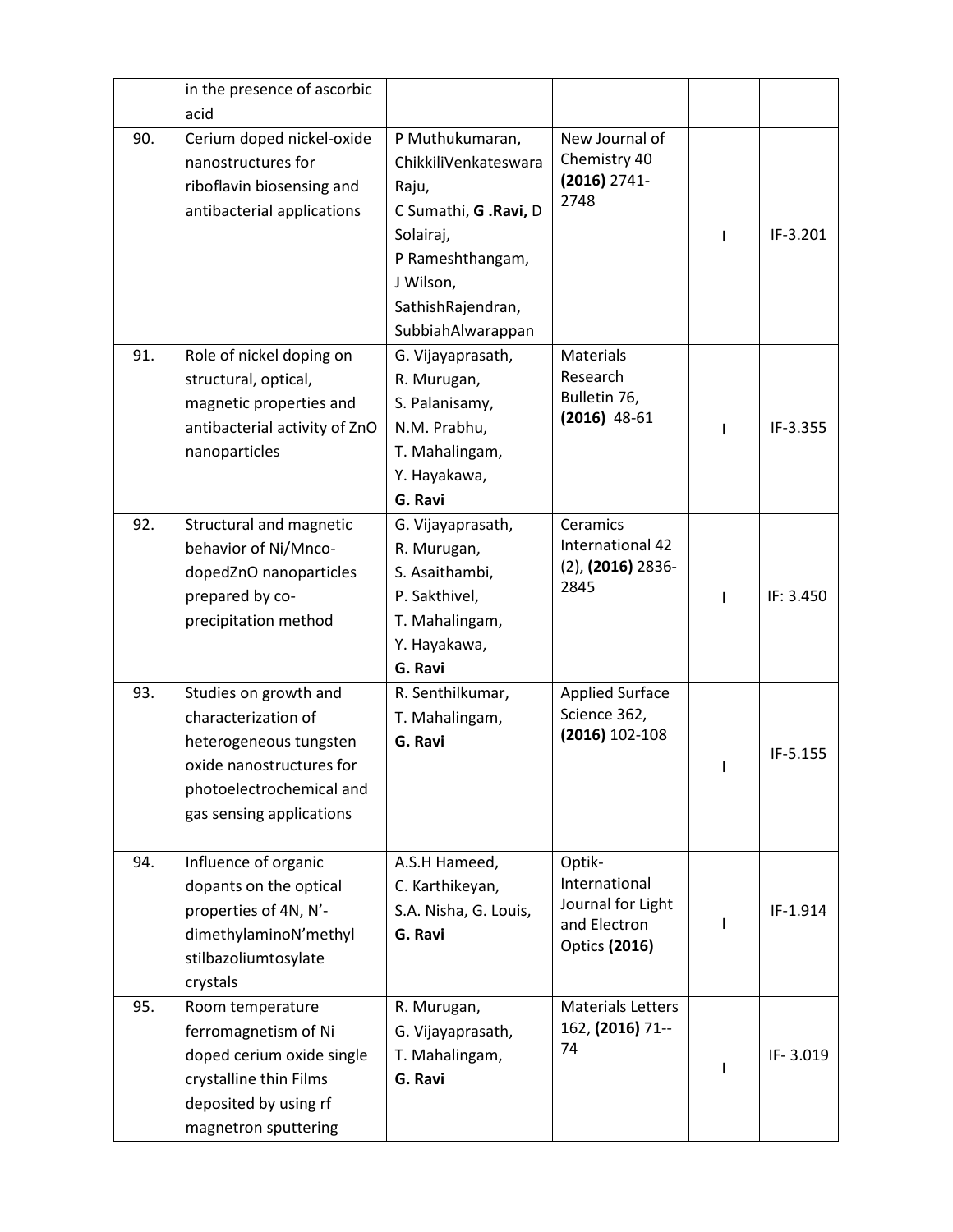| 96.  | Preparation of highly                             | G. Vijayaprasath,         | Journal of Alloys        |   |           |
|------|---------------------------------------------------|---------------------------|--------------------------|---|-----------|
|      | oriented Al:ZnO and                               | R. Murugan,               | and Compounds            |   |           |
|      | Cu/Al:ZnO thin films by sol-                      | T. Mahalingam,            | 649, (2015) 275-         | L | IF-4.175  |
|      | gel method and their                              | Y. Hayakawa, G.Ravi       | 284                      |   |           |
|      | characterization                                  |                           |                          |   |           |
| 97.  | Physical property                                 | T.Shrividhya, T.          | New Journal of           |   |           |
|      | exploration of highly                             | Mahalingam, G.Ravi        | Chemistry, 39,           |   |           |
|      | oriented V <sub>2</sub> O <sub>5</sub> thin films |                           | $(2015) 9471 -$          |   | IF-3.201  |
|      | prepared                                          |                           | 9479                     |   |           |
|      | by electron beam                                  |                           |                          |   |           |
|      | evaporation                                       |                           |                          |   |           |
| 98.  | Structural, optical and                           | G. Vijayaprasath,         | J Mater Sci:             |   |           |
|      | antibacterial activity                            | R. Murugan,               | Mater Electron,          |   |           |
|      | studies of neodymium                              | S. Palanisamy,            | 26 (10), (2015)          |   |           |
|      | doped ZnO nanoparticles                           | N. M. Prabhu,             | 7564-7576                | L | IF-2.324  |
|      |                                                   | T. Mahalingam,            |                          |   |           |
|      |                                                   | Y. Hayakawa, G.Ravi       |                          |   |           |
| 99.  | Comparative study of                              | G. Vijayaprasath,         | J Mater Sci:             |   |           |
|      | structural and magnetic                           | R. Murugan,               | Mater Electron,          |   |           |
|      | properties of transition                          | T. Mahalingam,            | 26 (9), (2015)           | T | IF-2.324  |
|      | metal (Co, Ni) doped ZnO                          | G.Ravi.                   | 7205-7213                |   |           |
|      | nanoparticles,                                    |                           |                          |   |           |
| 100. | Riboflavin detection by $\alpha$ -                | C. Sumathi,               | <b>RSC Advances 5</b>    |   |           |
|      | Fe <sub>2</sub> O <sub>3</sub> / MWCNT/ Au NPs    | P. Muthukumaran,          | $(23)$ , $(2015)$        |   |           |
|      | based composite and                               | S. Radhakrishnan,         | 17888-17896              | L | IF-2.936  |
|      | a study of the interaction                        | G. Ravi, J. Wilson        |                          |   |           |
|      |                                                   |                           |                          |   |           |
|      | of riboflavin with DNA                            |                           |                          |   |           |
| 101. | The influence of substrate                        | R. Murugan,               | Superlattices            |   |           |
|      | temperature on the optical                        | G. Vijayaprasath,         | and                      |   |           |
|      | and micro structural                              | G.Ravi                    | Microstructures,         |   |           |
|      | properties of cerium oxide                        |                           | 85, (2015), 321-         |   | IF-2.385  |
|      | thin films deposited by RF                        |                           | 330.                     |   |           |
|      | sputtering                                        |                           |                          |   |           |
| 102. | Quantification of                                 | G.Anandhababu,            | <b>Materials</b>         |   |           |
|      | ferromagnetism in metal                           | G.Ravi                    | Letters, 161,            |   | IF-3.019  |
|      | doped NiO nanostructures                          |                           | (2015) 149-152           |   |           |
| 103. | Enhancement of                                    | G. Vijayaprasath,         | Ceramics                 |   |           |
|      | Ferromagnetic Property in                         | R. Murugan,               | International, 41        |   |           |
|      | Rare Earth Neodymium                              | T. Mahalingam,            | $(9A)$ , $(2015)$        |   | IF: 3.450 |
|      | Doped ZnO Nanoparticles                           | Y. Hayakawa, G.Ravi       | 10607-10615              |   |           |
| 104. | Glucose sensing behavior                          | G. Vijayaprasath,         | Journal of               |   |           |
|      | of cobalt doped ZnO                               | R. Murugan,               | Materials                |   |           |
|      | nanoparticles synthesized                         | J. Shankara<br>Narayanan, | Science:<br>Materials in | L | IF-2.324  |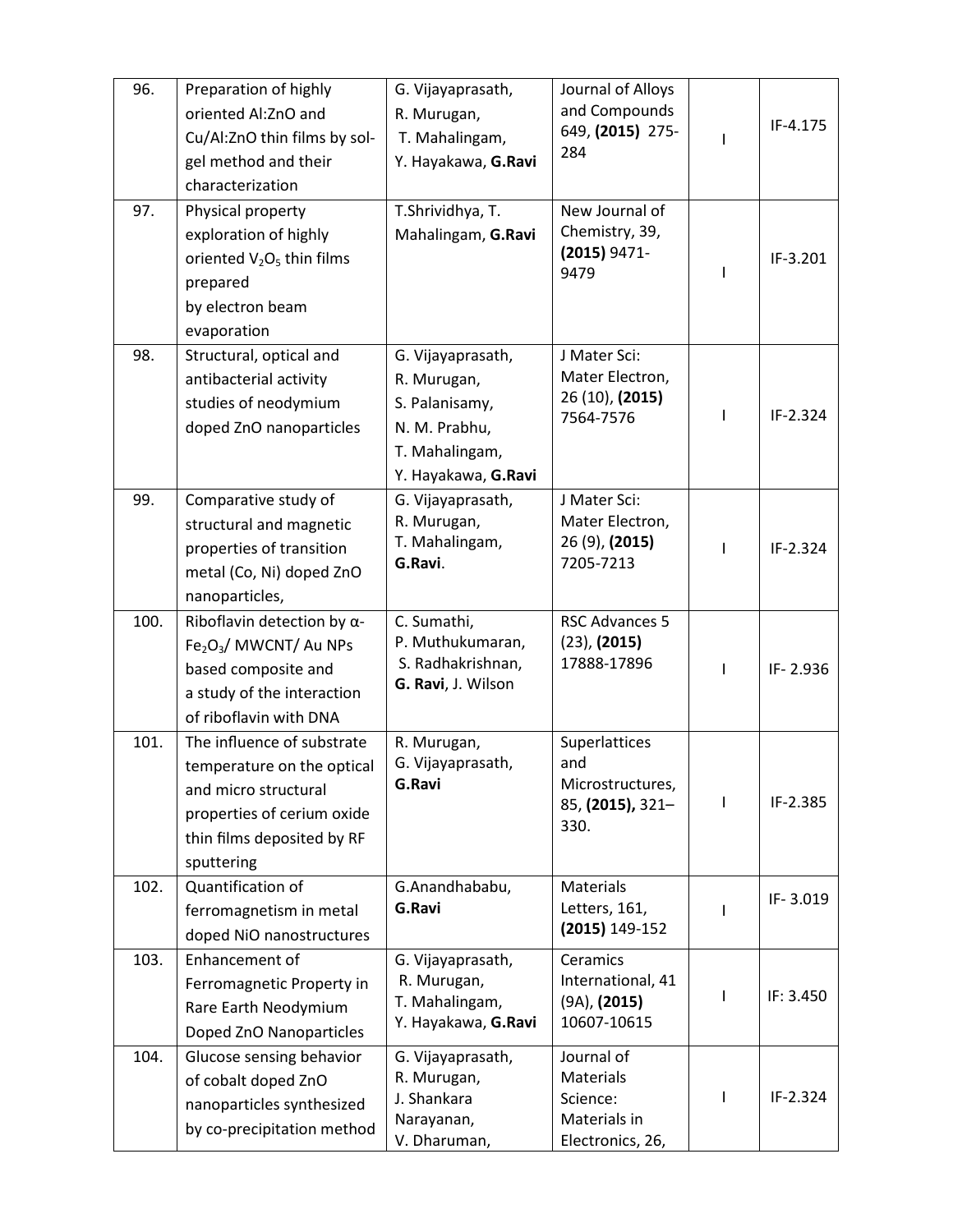|      |                                                                                                                                                                         | Y. Hayakawa, G.Ravi                                                                               | $(2015)$ 4988-<br>4996                                                                                       |              |                      |
|------|-------------------------------------------------------------------------------------------------------------------------------------------------------------------------|---------------------------------------------------------------------------------------------------|--------------------------------------------------------------------------------------------------------------|--------------|----------------------|
| 105. | Nonlinear<br>Third<br>Order<br>Properties<br>Optical<br>and<br><b>Optical Limiting Behavior of</b><br>Alkali Metal Complexes of<br>p Nitrophenol                        | M.Thangaraj,<br>G. Vinitha,<br>T.C.SabariGirisun,<br>P.Anandan, G.Ravi                            | Journal of Optics<br>& Laser<br>Technology, 73<br>(2015) 130-134.                                            | т            | IF-3.319             |
| 106. | Ethylenediaminium<br>$di(4-$<br>nitrophenolate): A<br>third<br>order NLO material for<br>optical limiting applications                                                  | M. Thangaraj,<br>T.C. Sabari Girisun,<br>G. Vinitha and<br>A. Loganathan,<br>G.Ravi               | SpectrochimicaA<br>cta Part A:<br>Molecular and<br>Biomolecular<br>Spectroscopy,<br>138, (2015),<br>158-163. | L            | IF-2.931             |
| 107. | Surfactant mediated one-<br>andtwodimensionalZnO<br>nanostructured<br>thin<br>films for dye sensitized<br>solar cell application                                        | T. Marimuthu,<br>N. Anandhan,<br>R. Thangamuthu,<br>M. Mummoorthi,<br>S.Rajendran,<br>G. Ravi     | <b>Materials</b><br><b>Research Express</b><br>2(1), (2015)<br>015502                                        | $\mathbf{I}$ | IF-1.499             |
| 108. | Effect of rf power on the<br>properties of magnetron<br>sputtered CeO <sub>2</sub> thin films                                                                           | R. Murugan,<br>G. Vijayaprasath,<br>T. Mahalingam,<br>Y. Hayakawa, G.Ravi                         | Journal of<br><b>Materials</b><br>Science:<br>Materials in<br>Electronics, 26,<br>$(2015)$ , 2800.           |              | IF-2.324             |
| 109. | Determination<br>of<br>gas<br>of<br>properties<br>sensing<br>thermally evaporated WO <sub>3</sub><br>nanostructures                                                     | R. Senthilkumar,<br>C. Sekar,<br>M. Arivanandhan,<br>M. Navaneethan<br>and Y. Hayakawa,<br>G.Ravi | Journal of<br>Materials<br>Science:<br>Materials in<br>Electronics, 26,<br>(2015), 1389.                     | $\mathbf{I}$ | IF-2.324             |
| 110. | Microwave synthesis and<br>magnetic investigations of<br>surfactant<br>assisted<br><b>NiO</b><br>nanostructures                                                         | G.Anandhababu,<br>Y.Hayakawa, G.Ravi                                                              | Matt. Lett., 149,<br>$(2015)$ , 54.                                                                          |              | IF-3.019             |
| 111. | Influence<br>of Microwave<br>Power on preparation of<br>NiONanoflakes<br>for<br>Magnetic<br>enhanced<br>and<br>Super<br>capacitor<br>Applications                       | G.Anandhababu,<br>T.Mahalingam, M.<br>Kumaresavanji,<br>Y.Hayakawa, G.Ravi                        | Dalton<br>Transaction, 44,<br>$(2015)$ , 4485.                                                               | L            | IF-4.052             |
| 112. | Microwave synthesis and<br>effect<br>of<br><b>CTAB</b><br>on<br>ferromagnetic<br>properties<br>of NiO, $Co_3O_4$ and NiCo <sub>2</sub> O <sub>4</sub><br>nanostructures | G.Anadhababu and<br>Y.Hayakawa, G.Ravi                                                            | Appl. Phys. A,<br>119, (2015), 219.                                                                          |              | $IF - IF -$<br>1.604 |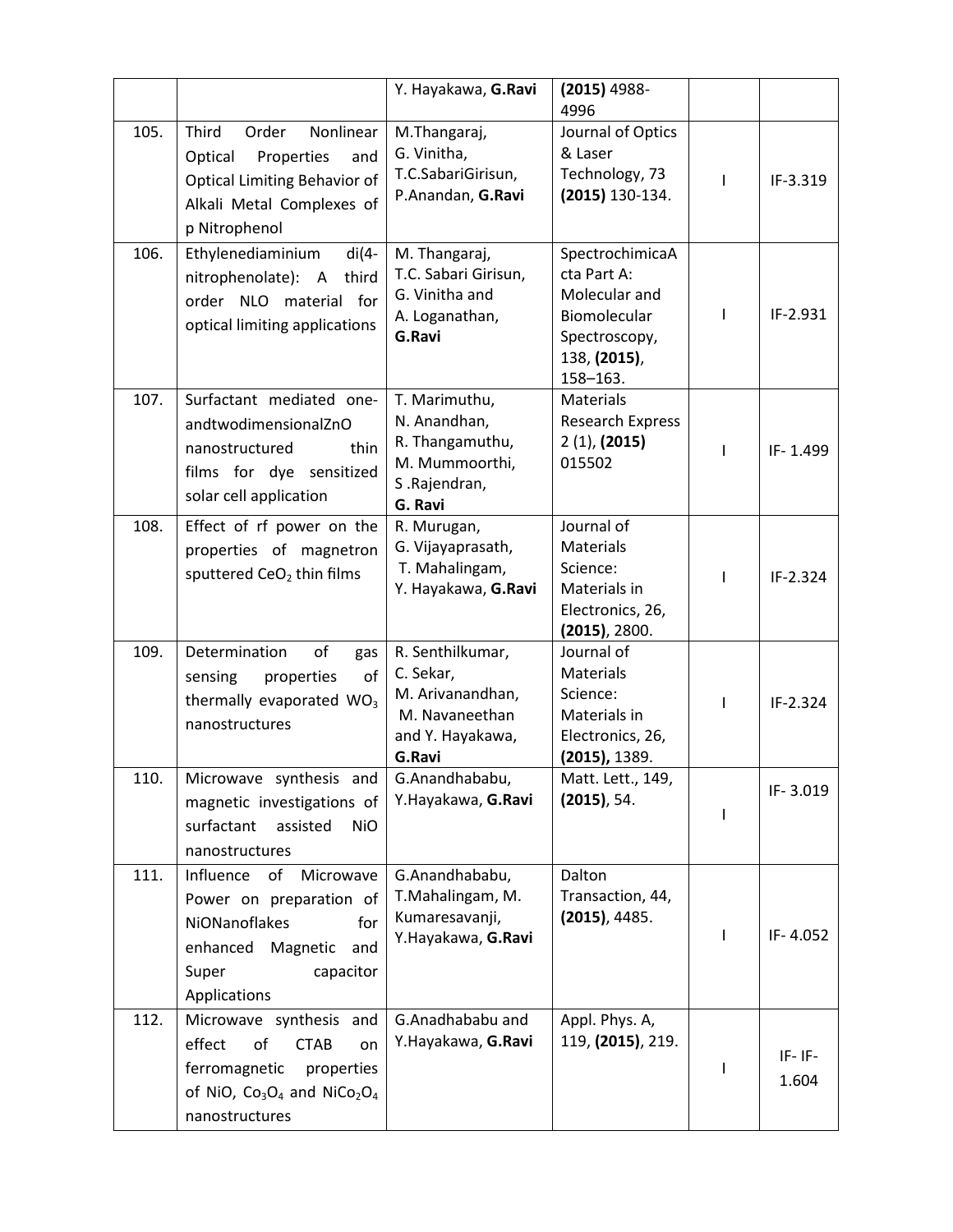| 113. | Synthesis and calcinations<br>effects on size analysis of<br>$Co3O4$ nanospheres<br>and<br>superparamagnetic<br>their<br>behaviors                                                                    | G.Anandhababu,<br>Y.Hayakawa, M.<br>Kumaresavanji,<br>G.Ravi                                                       | Journal of<br>Magnetism and<br>Magnetic<br>materials, 375,<br>$(2015)$ , 184.                                    |              | IF-2.683 |
|------|-------------------------------------------------------------------------------------------------------------------------------------------------------------------------------------------------------|--------------------------------------------------------------------------------------------------------------------|------------------------------------------------------------------------------------------------------------------|--------------|----------|
| 114. | Size and Surface Effects of<br>Ce-doped NiO, and $Co3O4$<br>Nanostructures<br>on<br>Ferromagnetism Behavior<br>Prepared by Microwave<br>Route                                                         | G.Anandhababu,<br>T.MahalingamM.Nav<br>aneethan,<br>M.Arivanandhan,<br>Y.Hayakawa, G.Ravi                          | J. Phys. Chem. C,<br>118, (2014),<br>23335-23348.                                                                | $\mathbf{I}$ | IF-4.484 |
| 115. | An Investigation of Flower<br>Shaped<br><b>NiO</b><br>by<br>Nanostructures<br>and<br>Microwave<br>Hydrothermal Route                                                                                  | G.Anandhababu,<br>M.Navaneethan,<br>M.Arivanandhan,<br>Y.Hayakawa, G.Ravi                                          | Journal of<br><b>Materials</b><br>Science:<br>Materials in<br>Electronics, 25,<br>$(2014)$ , 5231-<br>5240       | T            | IF-2.324 |
| 116. | Characterization of dilute<br>magnetic semiconducting<br>transition metal doped ZnO<br>thin films by sol-gel spin<br>coating method                                                                   | G.Vijayaprasath,<br>R.Murugan,<br>T.Mahalingam,<br>Y. Hayakawa, G.Ravi                                             | Applied surface<br>science, 313,<br>$(2014)$ , 870-876.                                                          |              | IF-5.155 |
| 117. | Ethylenediaminium<br>$di(2-$<br>single<br>nitrophenolate)<br>crystals as materials for<br>optical second<br>harmonic<br>generation                                                                    | M. Thangaraj,<br>T.C.SabariGirisun,<br>G.Ravi                                                                      | Physica B<br>Condensed<br>mater, 449,<br>$(2014)$ , 209-213.                                                     | T            | IF-1.874 |
| 118. | Effect of Cobalt Doping on<br>Optical,<br>and<br>Structural,<br>Magnetic Properties of ZnO<br>Nanoparticles Synthesized<br>by Coprecipitation Method                                                  | Vijayaprasath<br>Gandhi, Haja<br>Hameed<br>AbdulrahmanSyedah<br>amed,<br>MahalingamThaiyan,<br><b>Ravi Ganesan</b> | J. Phys. Chem. C,<br>118, (2014),<br>9715-9725.                                                                  |              | IF-4.484 |
| 119. | Investigations<br>the<br>on<br>growth<br>aspects<br>and<br>characterization<br>of<br>nonlinear<br>semiorganic<br>optical single crystals of L-<br>histidine<br>and<br>its<br>hydrochloride derivative | P.Anandhan,<br>M. Arivanandhan,<br>Y. Hayakawa,<br>D. RajanBabu,<br>R. Jayavel, G. Ravi,<br>G. Bhagavannarayan,    | SpectrochimicaA<br>cta Part A:<br>Molecular and<br>Biomolecular<br>Spectroscopy,<br>121, (2014),<br>$508 - 513.$ |              | IF-2.931 |
| 120. | Determination of structural<br>and optical parameters of<br>CuO thin films prepared by<br>double dip technique                                                                                        | T.Shrividhya,<br>Y. Hayakawa,<br>T. Mahalingam,<br>G.Ravi                                                          | Journal of<br>Materials<br>Science:<br>Materials in                                                              |              | IF-2.324 |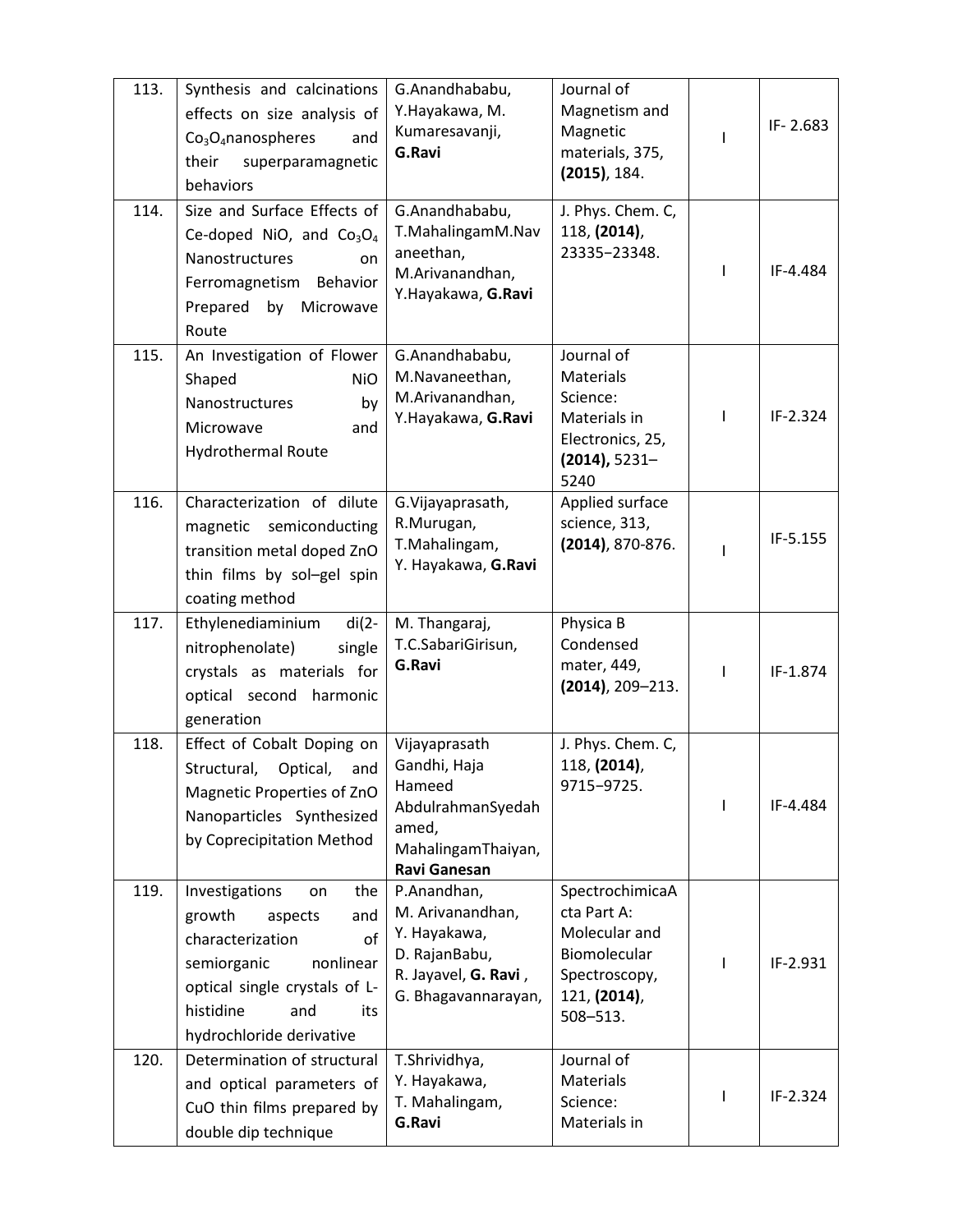|      |                                                                                                                                                                          |                                                                                                                | Electronics, 25,<br>$(2014)$ , 3385-<br>3394.                                                   |          |
|------|--------------------------------------------------------------------------------------------------------------------------------------------------------------------------|----------------------------------------------------------------------------------------------------------------|-------------------------------------------------------------------------------------------------|----------|
| 121. | of<br>In-situ<br>observation<br>οf<br>faceted<br>growth<br>single<br>benzophenone<br>crystals                                                                            | M.Arivanandhan,<br>V. Natarajan,<br>P. Anandan,<br>К.<br>Sankaranarayanan,<br>G.Ravi, Y.Inatomi,<br>Y.Hayakawa | Materials<br>Chemistry and<br>Physics, 144,<br>$(2014)$ , 402-408.                              | IF-2.781 |
| 122. | Growth<br>and<br>characterization<br>οf<br>potassium halides mixed L-<br>phosphate<br>Arginine<br>monohydrate semi organic<br>nonlinear<br>optical<br>single<br>crystals | G. Parthipan,<br>P.Anandhan,<br>K. Pazhanivel,<br>G. Ravi, R. Jayavel                                          | Optik-<br>International<br>Journal for Light<br>and Electron<br>Optics, 125,<br>$(2014), 8-10.$ | IF-1.914 |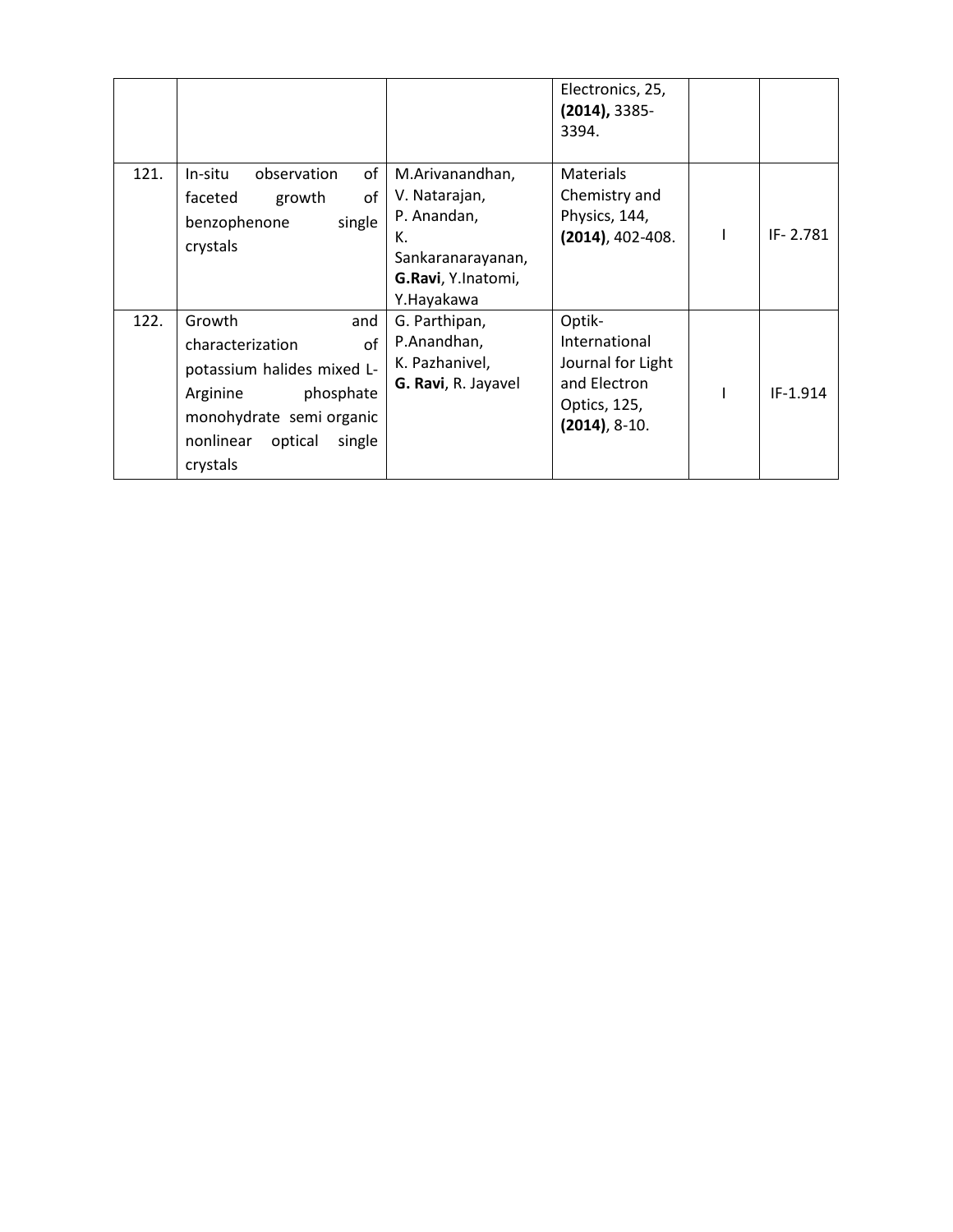# **Journal Publication with ISSN/ISBN:**

| S.<br><b>No</b> | <b>Title of the Article</b>                                                                                                                | Author(s)                                                                           | Name of the journal Vol.<br><b>No. &amp;</b><br>Page         | Internat<br>ional /<br><b>Nationa</b> | ISBN/<br><b>ISSN</b>           |
|-----------------|--------------------------------------------------------------------------------------------------------------------------------------------|-------------------------------------------------------------------------------------|--------------------------------------------------------------|---------------------------------------|--------------------------------|
| 1.              | Multi-phase<br>CuBi2O4@CuO@α-<br><b>Bi2O3</b><br>nanocomposite<br>electrocatalyst for<br>electrochemical<br>water splitting<br>application | B. Jansi Rani,<br>A. Anusiya, G. Ravi,<br>and<br>R. Yuvakkumar,                     | AIP Conference<br>Proceedings 2115, 030573<br>(2019)         | ı                                     | 978-0-<br>7354-<br>1851-6      |
| 2.              | Role of different<br>chelating agent in<br>synthesis of copper<br>doped tin oxide (Cu-<br>$SnO2$ ) nanoparticles                           | B. Saravanakumar, A.<br>Anusiya, B. Jansi Rani,<br>G. Ravi, and<br>R. Yuvakkumar    | <b>AIP Conference</b><br>Proceedings 1953, 030192<br>(2018); | $\mathbf{I}$                          | $978 - 0 -$<br>7354-<br>1648-2 |
| 3.              | Role of NaOH<br>concentration on<br>synthesis and<br>characterization of $\beta$ -<br>$V2O5$ nanorods by<br>Solvothermal<br>method         | <b>B.</b><br>SaravanakumarC.Selv<br>am, G. Ravi,<br>M.Thambidurai,<br>R. Yuvakkumar | <b>AIP Conference</b><br>Proceedings 1992, 040028<br>(2018)  | ı                                     | $978 - 0 -$<br>7354-<br>1648-2 |
| 4.              | <b>Surfactant Free</b><br>SnO <sub>2</sub> Nanoplate Array<br>Synthesis for<br>Supercapacitor<br>Applications                              | B. Jansi rani,<br>Shilpa .p raj<br>G. Ravi, and<br>R. Yuvakkumar                    | AIP Conference<br>Proceedings 1992, 030007<br>(2018)         | $\mathbf{I}$                          | $978 - 0 -$<br>7354-<br>1648-2 |
| 5.              | <b>Effect of CTAB</b><br>concentration on<br>synthesis of nickel<br>doped manganese<br>oxide nanoparticles                                 | R. Shobana,<br>B. Saravanakumar,<br>G. Ravi, and<br>R. Yuvakkumar                   | <b>AIP Conference</b><br>Proceedings 1953, 030167<br>(2018)  | $\mathbf{I}$                          | $978 - 0 -$<br>7354-<br>1648-2 |
| 6.              | Facile synthesis of<br>$SnO2/\alpha$ -Fe2O3<br>nanocomposite for                                                                           | B. Jansi Rani,<br>B. Saravanakumar, G.<br>Ravi, and                                 | AIP Conference<br>Proceedings 1953, 030111<br>(2018)         | ı                                     | $978 - 0 -$<br>7354-<br>1648-2 |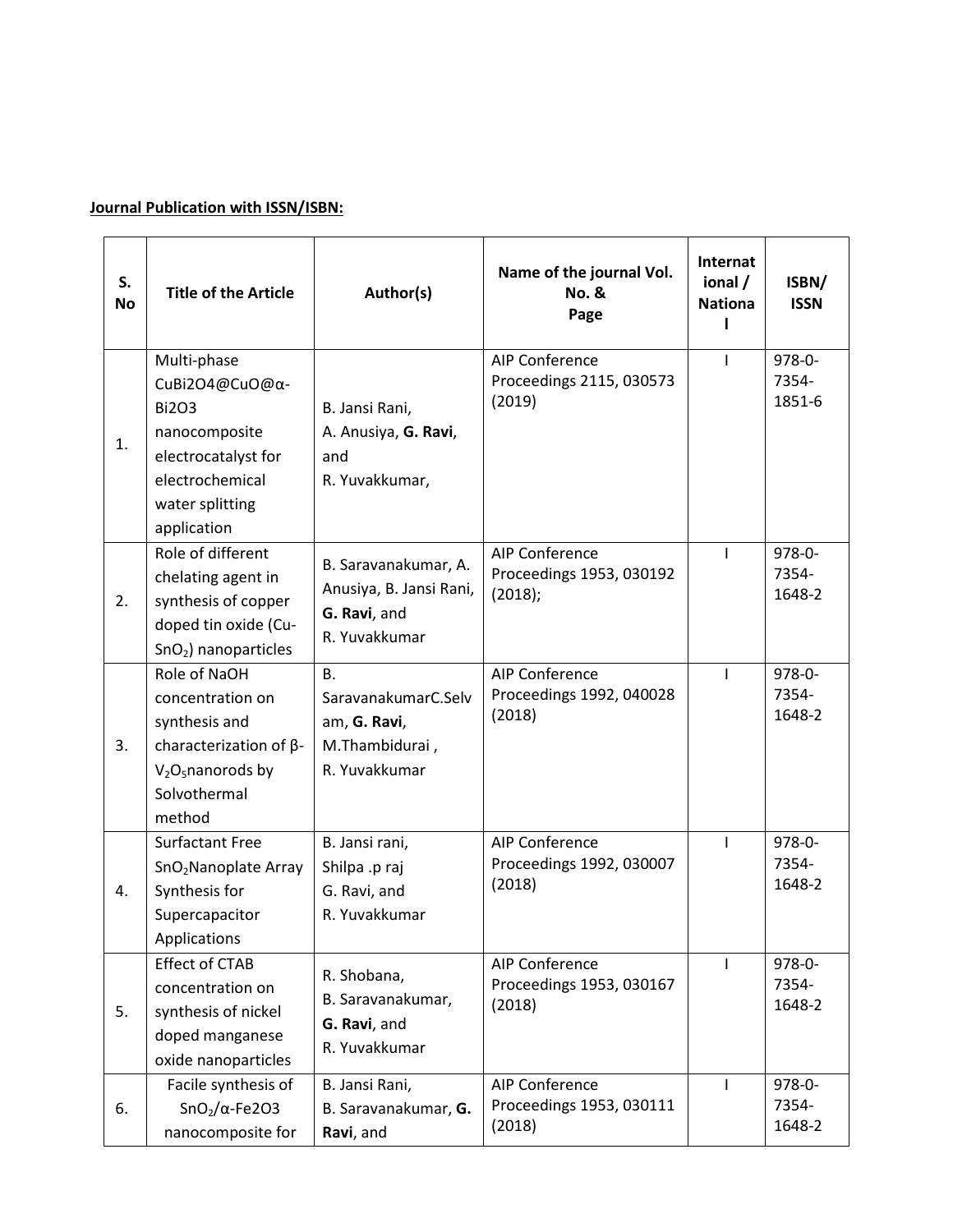|     | supercapacitor                          | R. Yuvakkumar,       |                                                   |              |        |
|-----|-----------------------------------------|----------------------|---------------------------------------------------|--------------|--------|
|     | capacitor                               |                      |                                                   |              |        |
|     | applications                            |                      |                                                   |              |        |
|     | A Comparison study                      | P. Sakthivel,        | International Journal of                          | ı            | 2348-  |
| 7.  | of two Indium free                      | R. Murugan,          | Advance Engineering and                           |              | 6406   |
|     | alternative Cadmium                     | S. Asaithambi,       | Research                                          |              |        |
|     | based TCO thin films                    | M. Karuppaiah,       | Development Volume 5,<br>Special Issue 07, April- |              |        |
|     | for optoelectronic                      | R.Yuvakkumar         | 2018                                              |              |        |
|     | applications                            | and G.Ravi           |                                                   |              |        |
|     | Rapid microwave                         |                      | International Journal of                          | $\mathbf{I}$ | 2348-  |
|     | assisted synthesis of                   | M. Karuppaiah,       | Advance Engineering and                           |              | 6406   |
|     | $Mn2O3$ and $Co3O4$                     | R. Murugan,          | Research                                          |              |        |
| 8.  | nanoparticles and                       | P. Sakthivel,        | Development Volume 5,<br>Special Issue 07, April- |              |        |
|     | their                                   | S. Asaithambi,       | 2018                                              |              |        |
|     | structural, optical                     | R.Yuvakkumar         |                                                   |              |        |
|     | and magnetic                            | and G.Ravi           |                                                   |              |        |
|     | properties                              |                      |                                                   |              |        |
|     | <b>Effect of annealing</b>              | S. Asaithambi,       | International Journal of                          | I            | 2348-  |
|     | temperature on                          | R. Murugan,          | Advance Engineering and                           |              | 6406   |
|     | physical properties of                  | P. Sakthivel,        | Research<br>Development Volume 5,                 |              |        |
| 9.  | tin oxide                               | M. Karuppaiah,       | Special Issue 07, April-                          |              |        |
|     | nanoparticles                           | R. Yuvakkumar and    | 2018                                              |              |        |
|     | by microwave                            | G.Ravi               |                                                   |              |        |
|     | assisted route                          |                      |                                                   |              |        |
|     | Synthesis and                           |                      | International Journal of                          | $\mathsf{I}$ | 2348-  |
|     | characterization of                     | A. Anusiya, B. Jansi | Advance Engineering and<br>Research               |              | 6406   |
| 10. | ZnONanoflowers                          | Rani, G. Ravi, R.    | Development Volume 5,                             |              |        |
|     |                                         | Yuvakkumar           | Special Issue 07, April-                          |              |        |
|     |                                         |                      | 2018                                              |              |        |
|     | Synthesis and                           |                      | International Journal of                          | $\mathbf{I}$ | 2348-  |
|     | Characterization of γ-                  | B. Jansi Rani,       | Advance Engineering and                           |              | 6406   |
| 11. | Bi <sub>2</sub> O <sub>3</sub> Nanorods | G. Ravi,             | Research                                          |              |        |
|     |                                         | R. Yuvakkumar        | Development Volume 5,<br>Special Issue 07, April- |              |        |
|     |                                         |                      | 2018                                              |              |        |
|     | Structural,                             |                      | <b>AIP Conference</b>                             | I            | 978-0- |
| 12. | morphological and                       | R. Murugan,          | Proceedings 1731, 080029                          |              | 7354-  |
|     | optical properties of                   | G. Vijayaprasath,    | $(2016)$ , Doi:                                   |              | 1378-8 |
|     | $CeO2$ thin films                       | P. Sakthivel,        | 10.1063/1.4947907                                 |              |        |
|     | deposited by RF                         | T. Mahalingam, and   |                                                   |              |        |
|     | sputtering                              | G. Ravi              |                                                   |              |        |
|     | Deposition and                          | G. Vijayaprasath,    | <b>AIP Conference</b>                             | $\mathbf{I}$ | 978-0- |
| 13. | Characterization of                     | P. Sakthivel, R.     | Proceedings 1731, 080033                          |              | 7354-  |
|     | ZnO/NiO Thin Films                      | Murugan, T.          | $(2016)$ , Doi:                                   |              | 1378-8 |
|     |                                         | Mahalingam, and      | 10.1063/1.4947911                                 |              |        |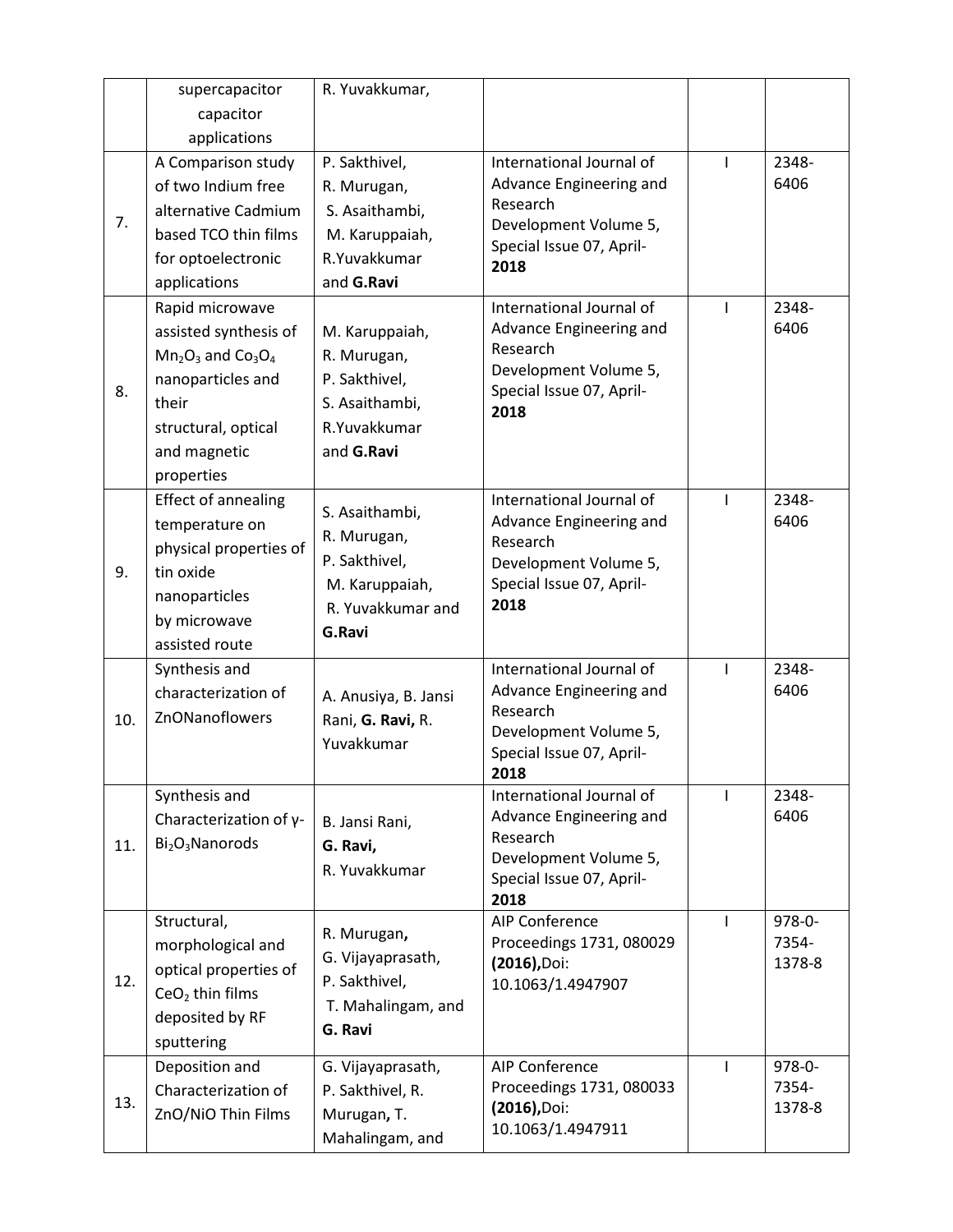|     |                                                                                                                                                  | G. Ravi                                                                                                 |                                                                                                            |              |                                     |
|-----|--------------------------------------------------------------------------------------------------------------------------------------------------|---------------------------------------------------------------------------------------------------------|------------------------------------------------------------------------------------------------------------|--------------|-------------------------------------|
| 14. | <b>Effect of annealing</b><br>temperature on the<br>structural and optical<br>properties of CeO <sub>2</sub> :Ni<br>thin films<br>Structural and | R. Murugan,<br>G. Vijayaprasath, P.<br>Sakthivel, T.<br>Mahalingam, and<br>G. Ravi<br>G. Vijayaprasath, | AIP Conf. Proc. 1728,<br>020649-1-020649-4,<br>$(2016)$ DOI:<br>10.1063/1.4946700<br>AIP Conf. Proc. 1728, | $\mathbf{I}$ | 978-0-<br>7354-<br>1375-7<br>978-0- |
| 15. | magnetic properties<br>of<br>Ni/MncodopedZnO<br>nanoparticles                                                                                    | R. Murugan,<br>S. Asaithambi,<br>P. Sakthivel,<br>T. Mahalingam, and<br>G. Ravi                         | 020650-1-020650-4,<br>$(2016)$ DOI:<br>10.1063/1.4946701                                                   |              | 7354-<br>1375-7                     |
| 16. | Effect of magnesium<br>addition on<br>structural and<br>magnetic properties<br>of NiO, $Co3O4$<br>Nanoparticles                                  | G. AnandhaBabu,<br>S. Thenmozhi, and Y.<br>Hayakawa, G.Ravi                                             | AIP Conf. Proc. 1665,<br>050029 (2015)                                                                     | $\mathbf{I}$ | 0094-<br>243X                       |
| 17. | <b>Effect of aluminium</b><br>doping on structural<br>and optical<br>properties of ZnO<br>thin films by sol-gel<br>method                        | G. Vijayaprasath,<br>R. Murugan,<br>Y. Hayakawa, G.Ravi                                                 | AIP Conf. Proc. 1665<br>$(2015) 080029 - 3$                                                                | $\mathbf{I}$ | 0094-<br>243X                       |
| 18. | Structural,<br>compositional and<br>morphological<br>studies of thermally<br>evoporated MoO <sub>3</sub><br>thin films                           | R.Senthilkumar,<br>G.Ravi                                                                               | AIP Conf. Proc., 1591,<br>$(2014)$ , 944-945. (IF-0.0)                                                     | $\mathbf{I}$ | 0094-<br>243X                       |
| 19. | Structural and optical<br>properties of Ni<br>added ZnO thin films<br>deposited by sol-gel<br>method                                             | R. Murugan,<br>G. Vijayaprasath,<br>T. Mahalingam,<br>N. Anandhan, G.Ravi                               | AIP Conf. Proc., 1591,<br>$(2014)$ , 922-924. (IF-0.0)                                                     | $\mathbf{I}$ | 0094-<br>243X                       |
| 20. | Structural, Functional<br>and Optical studies<br>on Ce doped ZnO<br>nanoparticles                                                                | T.Marimuthu, G.Ravi,<br>S.Rajendran, N.<br>Anandhan                                                     | J.Nanosci. Nanotech., 2,<br>$(2014)$ , 62-65. (IF-0.0)                                                     | $\mathbf{I}$ | $2279 -$<br>0381                    |
| 21. | Growth and<br>characterization of<br>$Sm2O3$ thin films by<br>spin coating<br>technique                                                          | A. AmaliRoselin, N.<br>Anandhan, G. Ravi,<br>M. Mummoorthi,<br>T. Marimuthu                             | International Journal of<br>Chem Tech Research, 6,<br>$(2014)$ , 5315-5320.                                | $\mathbf{I}$ | 0974-<br>4290                       |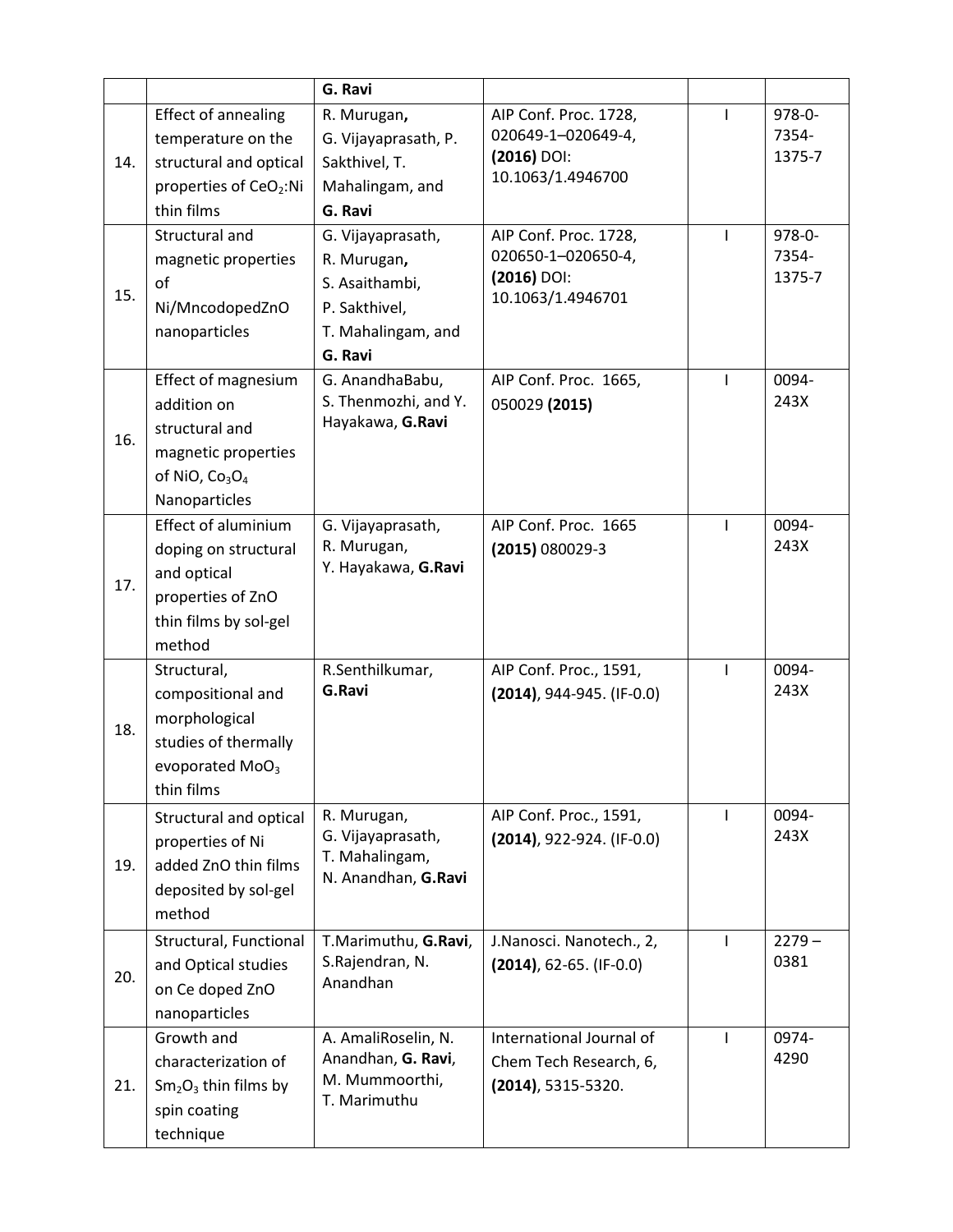| 22. | Microwave<br>Irradiation on<br>Synthesis of High<br><b>Quality Graphene</b><br>Nano Sheets                                                                               | KashinathLellala, Y.<br>Hayakawa, G. Ravi                         | IJESRT (2014) 988-992                                                                                     | $\mathbf{I}$   | 2277-<br>9655  |
|-----|--------------------------------------------------------------------------------------------------------------------------------------------------------------------------|-------------------------------------------------------------------|-----------------------------------------------------------------------------------------------------------|----------------|----------------|
| 23. | An effect of<br>supporting<br>electrolyte based<br>CdO polycrystalline<br>thin film prepared by<br>electrodeposition<br>method                                           | M.Mummoorthi,<br>N.Anandhan,<br>T.Marimuthu,<br>G.Ravi, T.Suganya | International Journal of<br>Chem Tech Research, 6,<br>$(2014)$ ,<br>5304-5308                             | I              | 0974-<br>4290  |
| 24. | Surfactant<br>Assisted<br>Growth and Optical<br><b>Studies</b><br>οf<br>NiCo <sub>2</sub> O <sub>4</sub> Nanostructur<br>through<br>es<br>Heating<br>Microwave<br>Method | G.AnandhaBabu,<br>Y.Hayakawa, G.Ravi                              | International Journal of<br>Science and Engineering<br>Applications Special Issue<br><b>NCRTAM</b>        | $\mathbf{I}$   | 2319-<br>7560  |
| 25. | &<br>Synthesis<br>Structural Study on<br>Graphene<br>Nano<br>Particles                                                                                                   | L.Kashinath, R.Senthil<br>Kumar, Y. Hayakawa,<br>G.Ravi           | International Journal of<br>Science and Engineering<br><b>Applications Special Issue</b><br><b>NCRTAM</b> | $\mathbf{I}$   | 2319-<br>7560. |
| 26. | Synthesis and Study<br>Structural,<br>on<br>Morphological<br>and<br>Magnetic properties<br>of<br>nanocrystalline<br>Manganese Oxide                                      | T.Shrividhya,<br>T.Mahalingam,<br>Y.HayakawaG.Ravi                | International Journal of<br>Science and Engineering<br><b>Applications Special Issue</b><br><b>NCRTAM</b> | $\overline{1}$ | 2319-<br>7560  |
| 27. | Effect of Solvents on<br>Size<br>and<br>Morphologies of SnO<br>Nanoparticles<br>via<br>Chemical<br>$Co-$<br>precipitation Method                                         | G.Vijayaprasath,<br>Y.Hayakawa, G.Ravi                            | International Journal of<br>Science and Engineering<br>Applications, Special Issue                        | I              | 2319-<br>7560  |
| 28. | Alkali<br>P-<br>Nitrophenolates<br>for<br>Short<br>Wavelength<br><b>Laser Generation</b>                                                                                 | M.Thangaraj, T.<br>Mahalingam, G.Ravi                             | International Journal of<br>Science and Engineering<br>Applications, Special Issue                        |                | 2319-<br>7560  |
| 29. | of<br>Effect<br>Cerium<br>doping on NiO, Co <sub>3</sub> O <sub>4</sub><br>Nanoparticles<br>and<br>their Properties                                                      | G. Anandhababu,<br>G.Ravi                                         | International Journal of<br>Chem Tech Research, 6,<br>$(2014)$ , 3388-3391.                               | I.             | 0974-<br>4290  |
| 30. | Structural,<br>Optical                                                                                                                                                   | G.Vijayaprasath,                                                  | International Journal of                                                                                  | $\mathbf{I}$   | 0974-          |